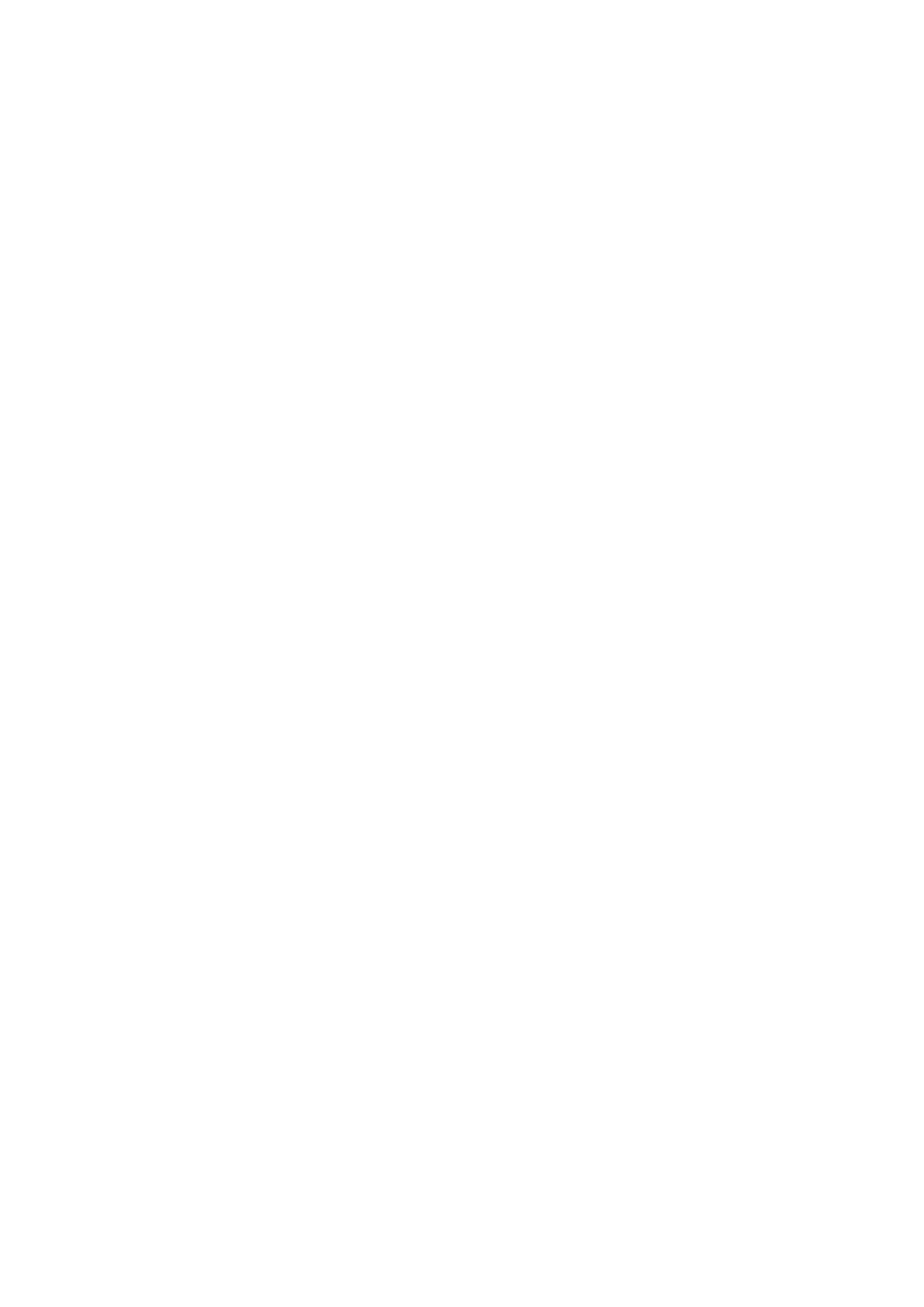# **Table of Contents**

| I.         |         |   |  |  |
|------------|---------|---|--|--|
| II.        |         |   |  |  |
|            | А.      | 3 |  |  |
|            | B.      |   |  |  |
|            |         |   |  |  |
| HI.        |         |   |  |  |
|            | $A_{-}$ |   |  |  |
|            | B.      |   |  |  |
| IV.        |         |   |  |  |
|            | A.      |   |  |  |
|            |         |   |  |  |
|            |         |   |  |  |
|            |         |   |  |  |
|            | B.      |   |  |  |
|            | C.      |   |  |  |
| V.         |         |   |  |  |
| APPENDICES |         |   |  |  |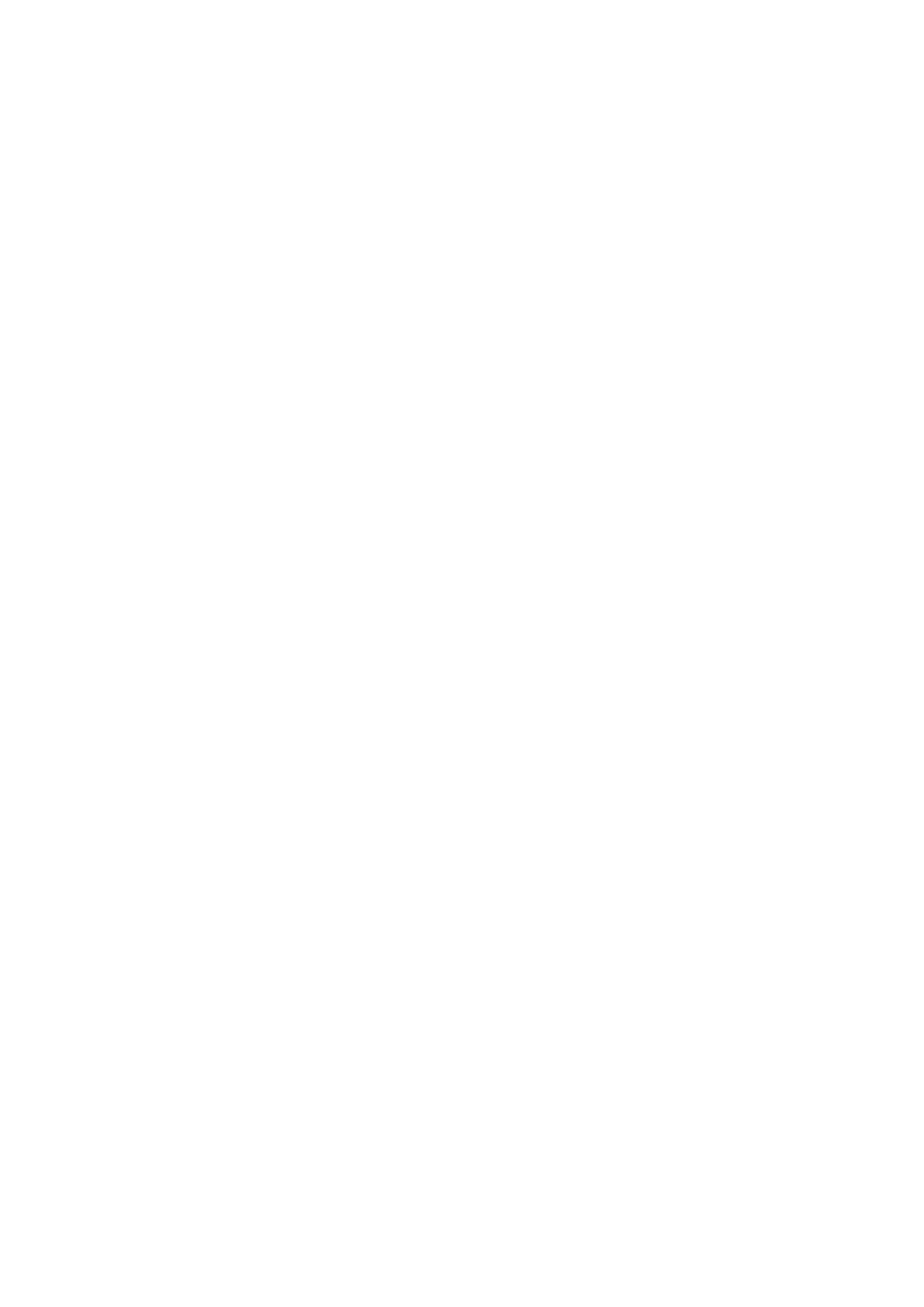# Principal Findings

**What's new?** Ethiopia's new premier, Abiy Ahmed Ali, has made peace with Eritrea, extended a conciliatory hand to opponents, and promised moves to free and fair elections, expanded political space and economic reform. But amid the exhilarating changes, insecurity proliferates, the number of internally displaced people mounts and the economy struggles.

**Why does it matter?** Abiy's bold moves have won plaudits from Ethiopians who have been protesting for change since 2014 and from donors who are eager to see democratic reform. But he now must make changes to his governance style in order to defuse ethnic and communal tensions and garner support for critical reforms.

**What should be done?** In seeking to restore security and calm ethnic tensions, Abiy should govern more inclusively, working collaboratively with state institutions on reforms and involving civil society in reconciliation efforts. He should also begin preparing for the 2020 elections (ensuring broad political support for any violence-related delays) and focus on economic modernisation.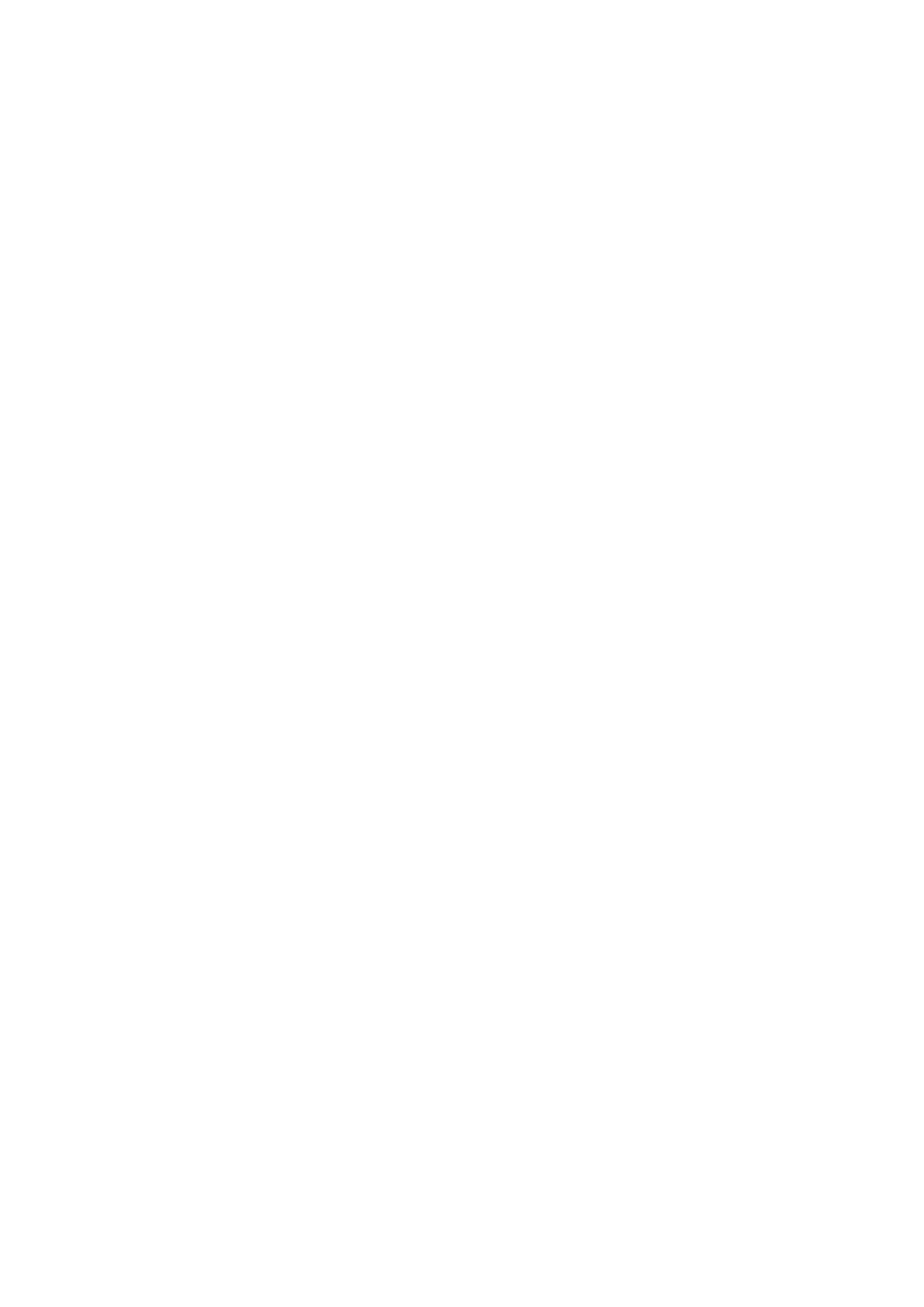**Africa Report N°269 21 February 2019** 

# *Executive Summary*

After four years of street protests, the ruling Ethiopian People's Revolutionary Democratic Front (EPRDF) elected Abiy Ahmed Ali prime minister on 2 April 2018. For many Ethiopians Abiy is a breath of fresh air. He admits the ruling coalition's shortcomings, pledges reform, preaches unity and has made peace with Ethiopia's old foe, Eritrea. Yet if Abiy has raised enormous expectations, he also faces daunting challenges. Insecurity has intensified and proliferated across the country, with communal violence tearing at the multi-ethnic fabric of Ethiopian society. Regional leaders demand more power. The economy is on life support, with foreign debt in excess of \$24 billion, many young people without jobs and an old guard resistant to reform. There are no easy fixes for these challenges, but Abiy can give himself the best odds by focusing on three priorities – working to stop communal conflict, preparing for 2020 elections and reforming the dangerously weak economy.

The crisis that led to Abiy's assumption of power was years in the making. Protests broke out in 2014 over discrimination against the Oromo – the country's largest ethnic group – and spread to other groups, especially the Amhara, its second largest. Discontent with tough socio-economic conditions, as well as with the ruling party's 27 years in power and its domination by a small, mostly Tigrayan, elite, was already widespread. The EPRDF, weakened by factional quarrels after the August 2012 death of strongman Prime Minister Meles Zenawi, struggled to contain the unrest. Meles's successor, Hailemariam Desalegn, veered from cabinet reshuffles and political prisoner releases to crackdowns including new arrests of opposition leaders and demonstrators. In October 2016, a state of emergency brought temporary calm, but the protesters' demands for political reform and socio-economic improvements still largely went unmet.

On 15 February 2018, Hailemariam resigned. By then the EPRDF elite – and especially its Tigrayan component – had lost its grip. With power dispersed among the security sector's upper echelons, who were divided over whether to reform or protect the status quo, the EPRDF proved unable to steer the battle for succession. The Oromo People's Democratic Organization, one member of the EPRDF coalition, stepped most assertively into the breach. Backed – in a break from tradition – by the Amhara National Democratic Movement, another EPRDF party, it propelled the Oromo nominee, Abiy Ahmed Ali, into the premiership. At age 42, Abiy is considerably younger than the old guard and, with the sympathy of many protesters, he appears well suited to the task of assuaging the grievances of the country's neglected groups.

Changes during Abiy's first months in office have been fast-paced. Abroad, he has signed a peace deal with Ethiopia's long-time enemy Eritrea, while strengthening ties with other neighbours and with influential Gulf states, such as Saudi Arabia and the United Arab Emirates, with whom relations were previously fraught. At home, he has sent long-serving politicians and security officials into overdue retirement and detained others. He has assembled a media-savvy team to disseminate an inclusive message, condemning the EPRDF's past abuses and promising free and fair elections and a more legitimate and inclusive political system. In order to reduce the country's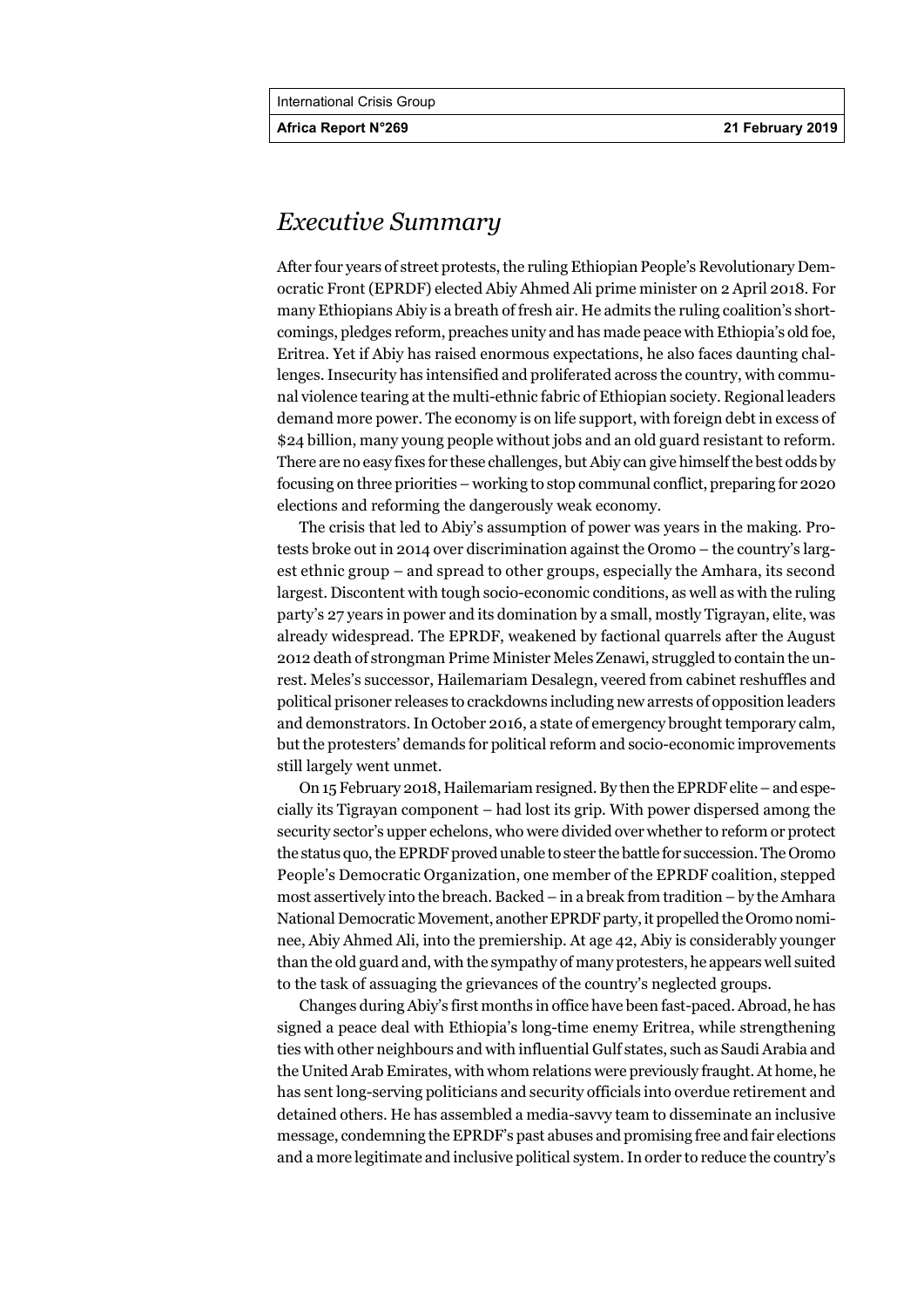crushing debt, he has vowed to open up the state-dominated economy – a major shift from the developmental state model espoused by Meles. Hopes in Ethiopia are high.

So far, Abiy has set in motion important reforms, but enormous obstacles remain. Many Ethiopians are impatient for change. Communal violence has spread with an intensity unprecedented in the past quarter-century. Ethnic militias are proliferating. Unrest in the capital in September 2018 left at least 58 dead and led Abiy to cancel a trip to the UN General Assembly's opening week. Within the ruling party, no consensus exists on how to tackle the country's many challenges. Factions both inside and outside the EPRDF disagree over how much power should be devolved to federal regions and, as Abiy avoids taking a position, regional leaders jostle for greater autonomy, often under pressure from ethnic hardliners. Abiy himself contends with growing nationalist sentiment among his own Oromo constituents, many of whom expect him to serve their interests above those of others. For now, generous Gulf donations are keeping the economy afloat, but sky-high national debt means that Abiy at some point will have to embark upon belt-tightening.

At the top of the new prime minister's priority list must be the restoration of security through calming ethnic tension and violence. To encourage a positive national tone, Abiy should develop a governance style that matches his inclusive rhetoric. Working with ministries and the civil service to develop the reforms that they will implement can help dispel the impression shared by some that he is governing from a closed circle of co-ethnic and co-religionist advisers. It also can reenergise a bureaucracy that has been adrift. To improve prospects for a planned national reconciliation process, the prime minister should invite civil society – particularly the Inter-Religious Council, a multi-faith group that promotes dialogue among various segments of society – to play a bigger role. Elders, too, should take a more prominent part. The latter two groups may enjoy greater credibility in stimulating frank dialogue at the grassroots level over issues driving violence, including border disputes and perceptions of injustice – historical and more recent – since they are not direct players in forthcoming electoral campaigns.

There are other priorities, too. With the 2020 elections fast approaching (and local elections due in mid-2019), the administration has precious little time to prepare, and the same is true of a raft of political parties that have never before had the opportunity to participate in a credible election. Donors should work collaboratively with authorities and the incipient local civil society movement to help surmount formidable logistical challenges, including ensuring a transparent voter registration process that does not exclude those who have been displaced by violence from their homes. Abiy should reach out to the opposition to agree on a dispute resolution framework ahead of the vote. This step might minimise the temptation of those unhappy with the outcome to resort to violence.

Lastly, the prime minister will need to institute comprehensive economic reforms: creating opportunities for greater domestic and foreign investment; streamlining regulation; breaking up inefficient state monopolies; carrying out banking reform to free up lending to the private sector; increasing manufacturing and agricultural productivity and revitalising the long-neglected small and medium-sized enterprise segment of the economy. All these measures will be critical to begin producing jobs for the burgeoning population.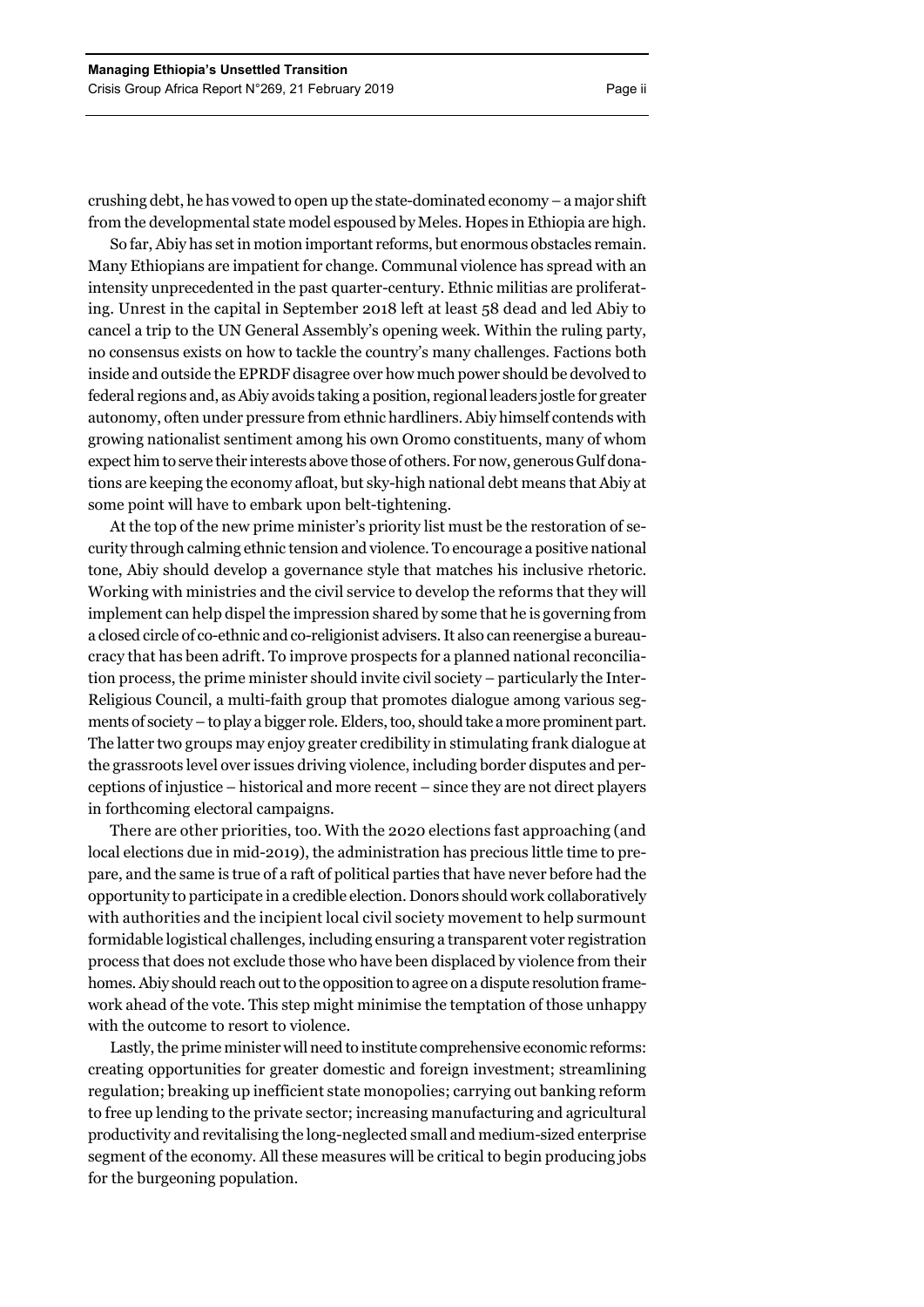For their part, Ethiopia's international partners should, through a coordination mechanism, support his reform efforts with quiet counsel and the substantial financial aid needed to breathe new life into an economy whose pre-existing weaknesses have been compounded by five years of unrest and capital flight. They should disburse these funds as soon as possible to help the new administration address festering grievances over mass youth unemployment, which some leaders exploit to drive violence. All the while, they should keep in mind the dangers of an overly rapid transition and advise Abiy to adopt policies that favour long-term stability.

What happens in Ethiopia matters well beyond its borders. It is Africa's second most populous country and one of its largest. It is also one of its more geopolitically significant – the only major country on the continent to have escaped colonialism and the seat of the African Union. Abiy's drive to introduce more legitimate and inclusive governance in this prominent nation bucks a trend toward authoritarianism in the region and is closely watched across the continent and further afield. The stakes are high. If the experiment succeeds, the result could offer a powerful example to others. Failure – and especially a further turn into large-scale ethnic violence – would have major negative implications for an already unsettled region. The hope is that Abiy can create a more open and prosperous society, with benefits for Ethiopia and the region. This will require that the government bring under control the forces the transition has unleashed.

# **Nairobi/Brussels, 21 February 2019**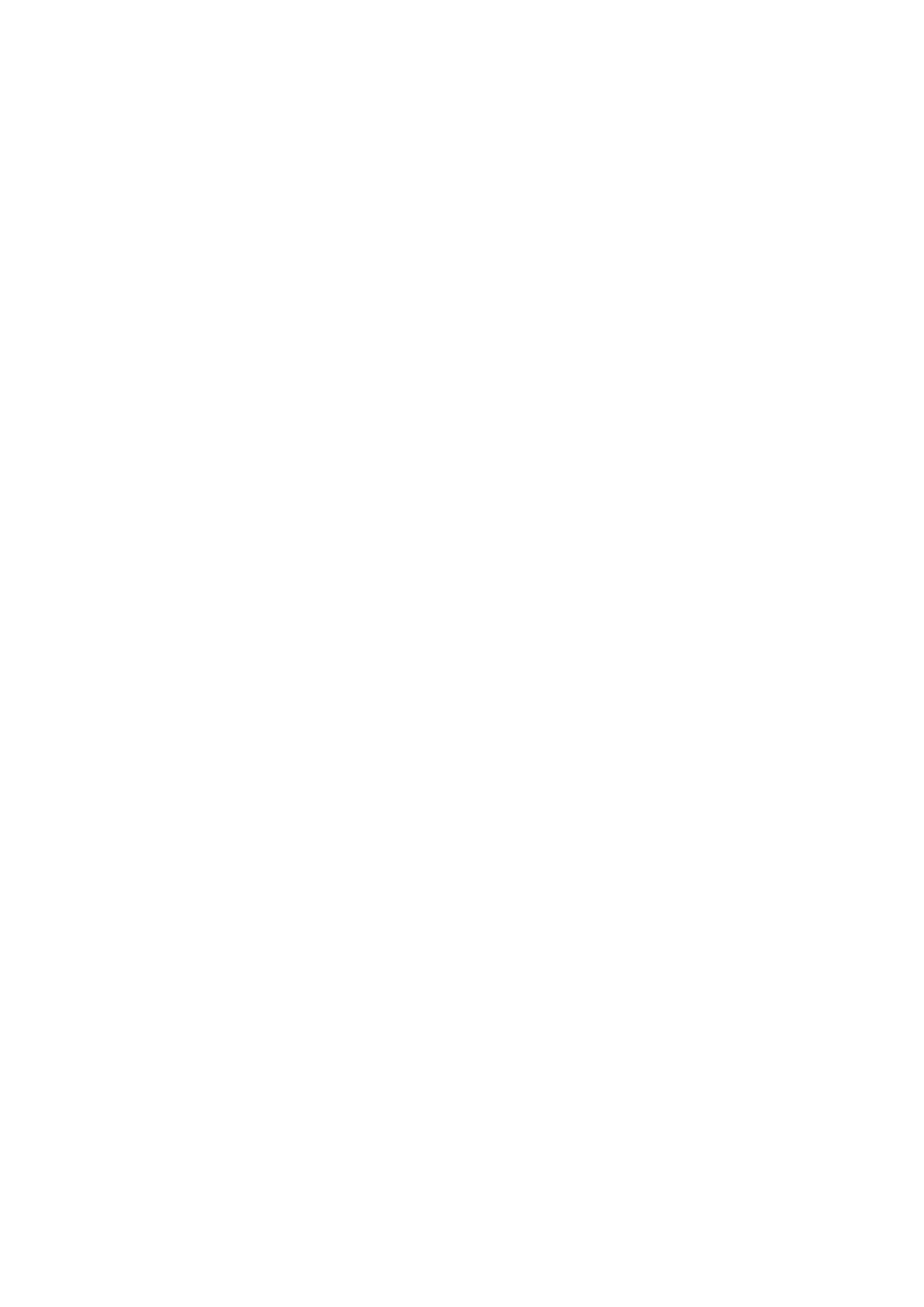# Managing Ethiopia's Unsettled Transition

# I. **Introduction**

Nine months after Ethiopia's new prime minister, Abiy Ahmed, assumed power, the country remains in flux and the trajectory of its transition uncertain. Long-simmering ethnic grievances have been compounded by elite disagreements about a range of issues, including the proper balance of power between the centre and regional states and how – or whether – to reform a state-dominated economy. The grievances are coming to a boil, threatening the country's stability and perhaps even its unity.

Crisis Group has monitored Ethiopia closely since 2009, when it warned that "despite continued economic growth and promised democratisation, there is growing discontent with the EPRDF's ethnically defined state and rigid grip on power and fears of continued interethnic conflict".<sup>1</sup> Since then, and particularly after 2014, the country has become still more restive partly because political liberalisation – in a setting where authorities previously governed with a strong hand – has freed the population to object to perceived wrongs, sometimes in ways that have fed violence.

This report analyses how Prime Minister Abiy came to power in April 2018, the resultant opportunities and dangers, and the principal dilemmas that Abiy's team confronts. His election generated great hopes and expectations, but while he has had some impressive successes, his government faces enormous challenges, and has thus far been unable to implement detailed policies. The report is based on interviews and correspondence with actors in the ruling party, the security sector, and the internal and external opposition, as well as intellectuals, activists and people from all walks of life in various parts of the country. Most requested that their identity not be revealed. Fieldwork was supplemented by interviews with other long-time observers of Ethiopia and the Horn of Africa, in addition to secondary sources.

<sup>&</sup>lt;sup>1</sup> See Crisis Group Africa Report N°30, *Ethiopia: Ethnic Federalism and Its Discontents*, 4 September 2009, p. i.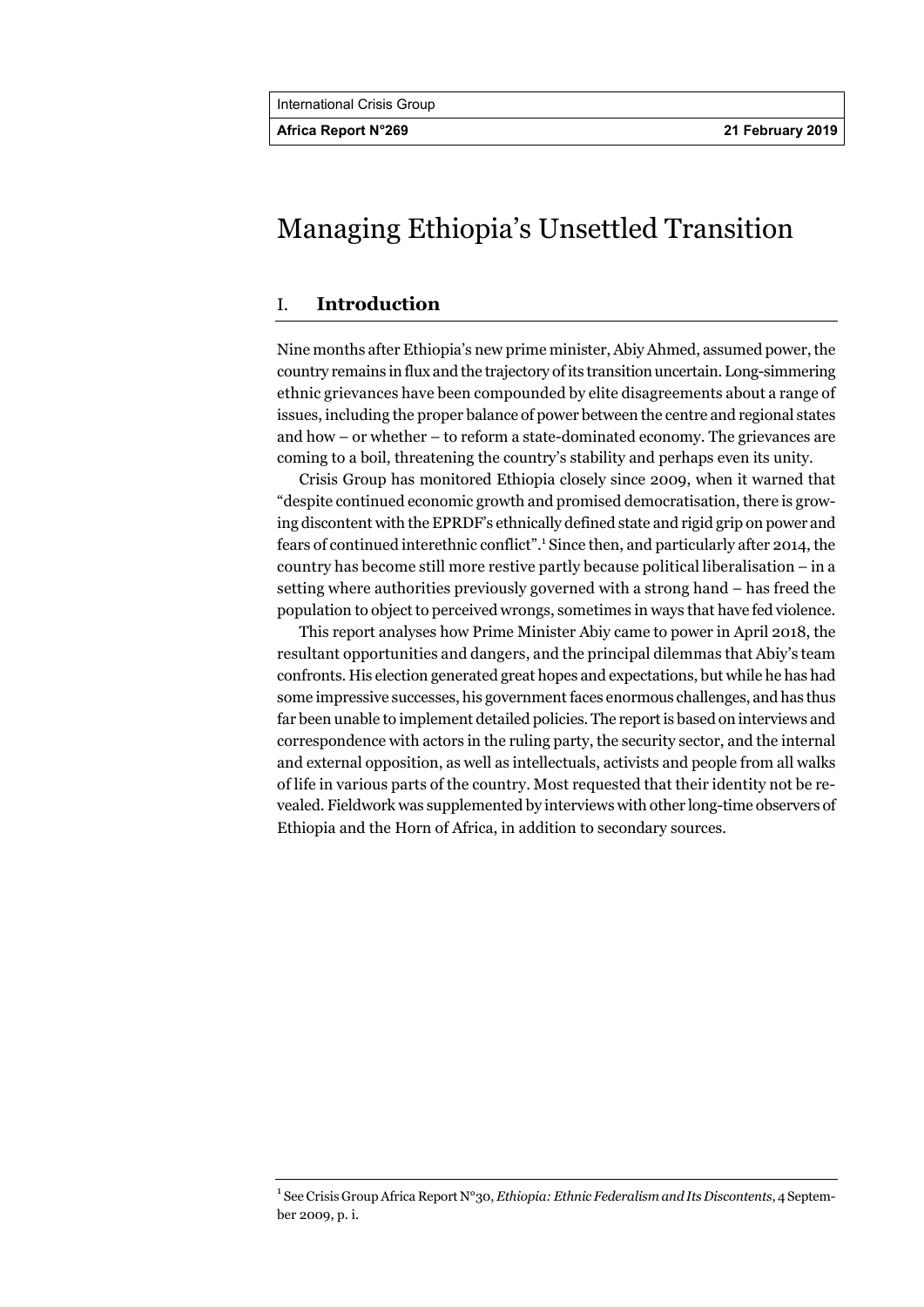# II. **Anatomy of a Crisis**

In May 2015, the EPRDF – composed of the Tigray People's Liberation Front (TPLF), the Amhara National Democratic Movement (ANDM), the Oromo People's Democratic Organization (OPDO), and the Southern Ethiopian People's Democratic Movement (SEPDM) and its associated satellite parties – won every seat in parliamentary elections.<sup>2</sup> On the surface, Ethiopia appeared quiet and the EPRDF in full control. The environment seemed very different from that of ten years prior, when hotly contested elections and disputed results had led to rioting, repression and the detention of opposition leaders.3

Beneath the surface, however, the country was headed toward a crisis. The contradictions between the political settlement of 1991, which instituted a form of ethnic federalism, and late Prime Minister Meles Zenawi's drive to centralise a developmental state were becoming increasingly unmanageable. The informal networks Meles had created to control the regional governments and the ethnic parties were weakening.4 Economic challenges, including chronic foreign currency shortages, stuttering growth, inflation and pervasive corruption, exacerbated the political problems.<sup>5</sup> Social discontent mounted in parallel to political tensions, especially among youth – people aged 15-25 years – in large provincial towns.<sup>6</sup>

With a weak and fragmented opposition, mostly confined to the diaspora, as well as restrictions on freedom of speech and assembly, the restless population increas-

 $^6$  Discontent is heightened by under- and unemployment among the large youth population, including among those with a post-secondary education. Crisis Group analyst's interviews in another capacity, youths and social activists, Addis Ababa, 2015. Of the estimated 104 million Ethiopians, 41 per cent are under the age of 15. More than 28 per cent are aged 15 to 29. Youth unemployment is estimated at nearly 27 per cent. "Fact Sheet – Developing Ethiopia's Youth", USAID, July 2017.

<sup>&</sup>lt;sup>2</sup> The OPDO changed its name to ODP (Oromo Democratic Party) in September 2018, and the ANDM followed suit a month later, becoming the ADP (Amhara Democratic Party). We use the original names during the period when they were in use. Smaller satellite parties, such as the Somali People's Democratic Party and the Afar National Democratic Party, are not full members of the coalition. The EPRDF was founded in 1989 and has long been dominated by Tigrayan leaders. It has been in power since it ousted Mengistu Haile Mariam's dictatorship in 1991. Led from 1990 to 2012 by Meles Zenawi, it transformed the country's political system, creating the Federal Democratic Republic of Ethiopia and redefining citizenship and identity on ethnic grounds. For more, see Crisis Group Report, *Ethiopia: Ethnic Federalism and Its Discontents*, op. cit. In the 2010 national elections the EPRDF and its satellite parties garnered all but one seat in parliament. The opposition claimed that the 2005, 2010 and 2015 elections were rigged. "Ethiopia election: EPRDF wins every seat in parliament", BBC, 22 June 2015.

 $3$  The state dispatched security forces to quell the unrest, leading to almost two hundred deaths and a thousand more injuries. See Crisis Group Africa Briefing N°89, *Ethiopia after Meles*, 22 August 2012. <sup>4</sup> Ethnic federalism in Ethiopia includes ethnically defined national citizenship; ethnically defined political representation and decision-making at all administrative levels; and the constitutional right to self-determination on an ethno-linguistic basis. See Crisis Group Report, *Ethiopia: Ethnic Federalism and Its Discontents*, op. cit., p. 1.

<sup>&</sup>lt;sup>5</sup> Despite rapid growth, rising debt and inflation threaten the economy. At the end of the 2016-2017 fiscal year, foreign reserves were at \$3.2 billion, according to the International Monetary Fund (IMF), the equivalent of less than two months of imports. The dwindling reserves prompted both the IMF and the World Bank to declare Ethiopia at high risk of external debt distress. "IMF warns of rising African debt despite faster economic growth", Reuters, 8 May 2018.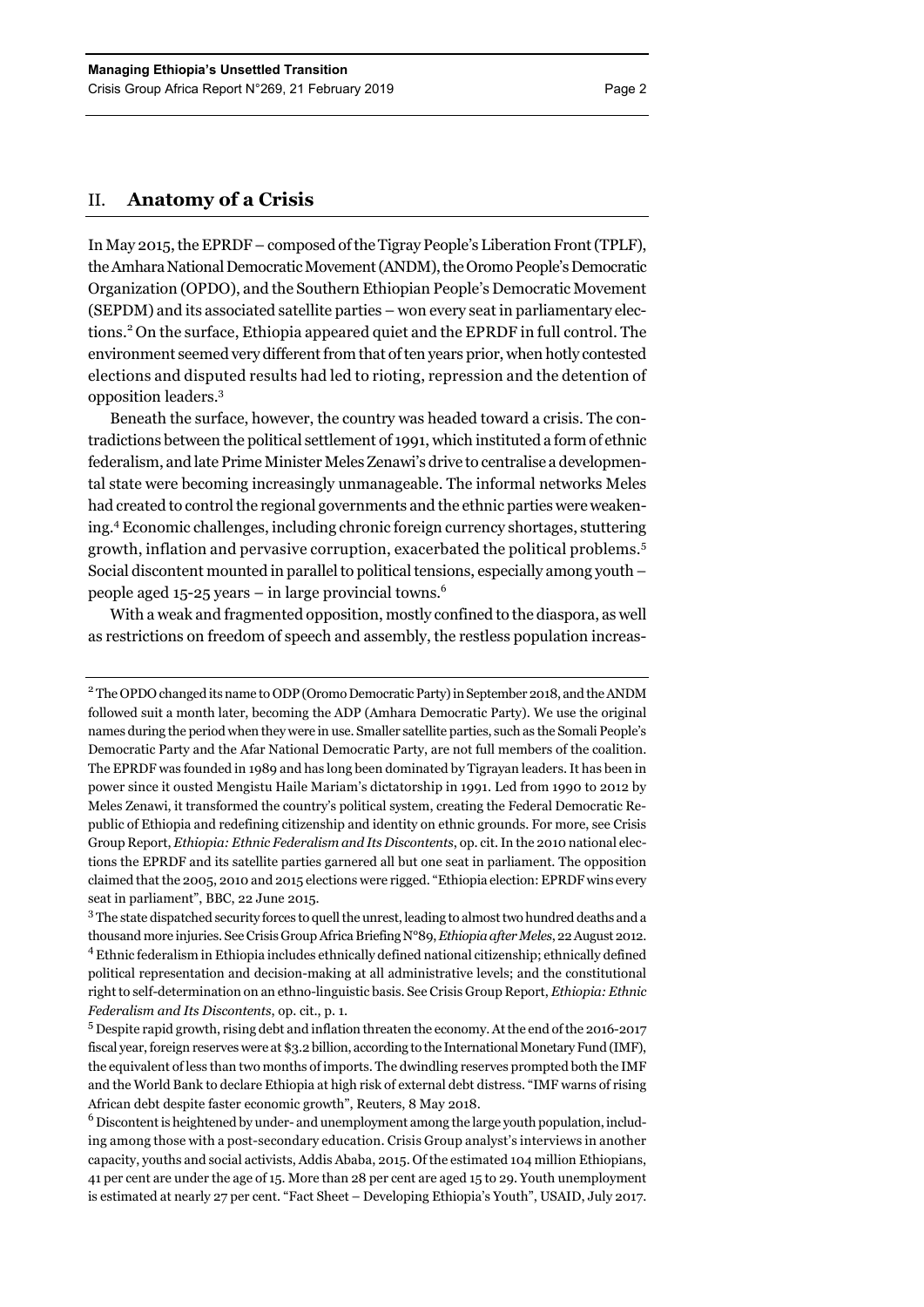ingly channelled its grievances and calls for change within regional states and the ethnic parties in the ruling coalition. Frequently, these grievances focused on ethnic imbalances in the system.7 Ethnic undertones to the discontent sometimes surfaced, triggering communal violence.

## A. *Popular Protests and Communal Clashes*

Protests first erupted in Ethiopia's largest and most populous regional state, Oromia, in April 2014, in response to the federal government's Addis Ababa Integrated Regional Development Plan (also referred to as the Master Plan), which aimed to widen the capital city's jurisdiction over parts of Oromia.<sup>8</sup> The plan was a lightning rod for dissent from the system as a whole.

Oromo youths took to the streets in over two hundred locations across the region, defying security forces that deployed in ever larger numbers.<sup>9</sup> Protesters opposed not only what they perceived as continued TPLF domination of federal political, economic and security institutions, but also what they viewed as the pliant and corrupt OPDO, which they accused of selling off Oromia's resources – land in particular.<sup>10</sup> They also gave voice to the deep Oromo resentment of historical neglect by the capital.<sup>11</sup> Demonstrations continued sporadically throughout 2014 and early 2015, when the EPRDF finally halted the Master Plan in its tracks. But in November 2015, just six months after the EPRDF's massive electoral win, protests broke out again. The government responded with a mix of repression and vague promises of reform (*tiluq tihadeso*)*.* <sup>12</sup> In January 2016 the ruling party formally abandoned the Master Plan

<sup>7</sup> The repression after the 2005 elections created these conditions. See Crisis Group Briefing, *Ethiopia after Meles*, op. cit., p. 10.

<sup>&</sup>lt;sup>8</sup> The Master Plan, based on a Chinese model of city planning and industrialisation, was intended to link infrastructural development to the expansion of Addis Ababa, whose population had quadrupled since the mid-1990s. The Plan, which would have benefited powerful elements in the ruling elite, inevitably ate into peri-urban and rural areas adjacent to the capital and administered by Oromia regional state.

<sup>&</sup>lt;sup>9</sup> The main hotspots were the regional capital Nazret, Ambo, Ginchi, Shashemene, various towns in Arsi Bale and South West Shewa zones (particularly Waliso and Jeldu), Shakiso town in Guji zone, Dembidolo, Jimma, Hidilola, Haramaya and Nekemte. Crisis Group interviews, human rights activists and Oromia security service operatives, Addis Ababa and Nazret, May-June 2018.<br><sup>10</sup> OPDO bluntly denied any such allegations at the time. People who publicly asked questions about

land sales were detained, tortured or both. "Ethiopians talk of violent intimidation as their land is earmarked for foreign investors", *The Guardian*, 14 April 2015; "'Such a Brutal Crackdown': Killings and Arrests in Response to Ethiopia's Oromo Protests", Human Rights Watch, 5 June 2016. The party leaders of the time have mostly been replaced over the past four years.

 $11$  Despite being the largest ethnic group (comprising some 34 per cent of the population) and having the most arable land, the Oromo believe that the central government has been mistreating them since Abyssinian highlanders conquered their territories in the 19th century. Since the EPRDF seized power, Oromos have believed that the TPLF was deriving more benefit from their resources than they were. They have also resented the imprisonment of Oromo activists and political leaders who expressed this view**.**

<sup>12</sup> Despite its ambitious agenda, the *tiluq tihadeso* plan yielded little, since most measures were superficial actions against civil servants rather than senior politicians. Crisis Group interviews, senior EPRDF members, May-June 2018.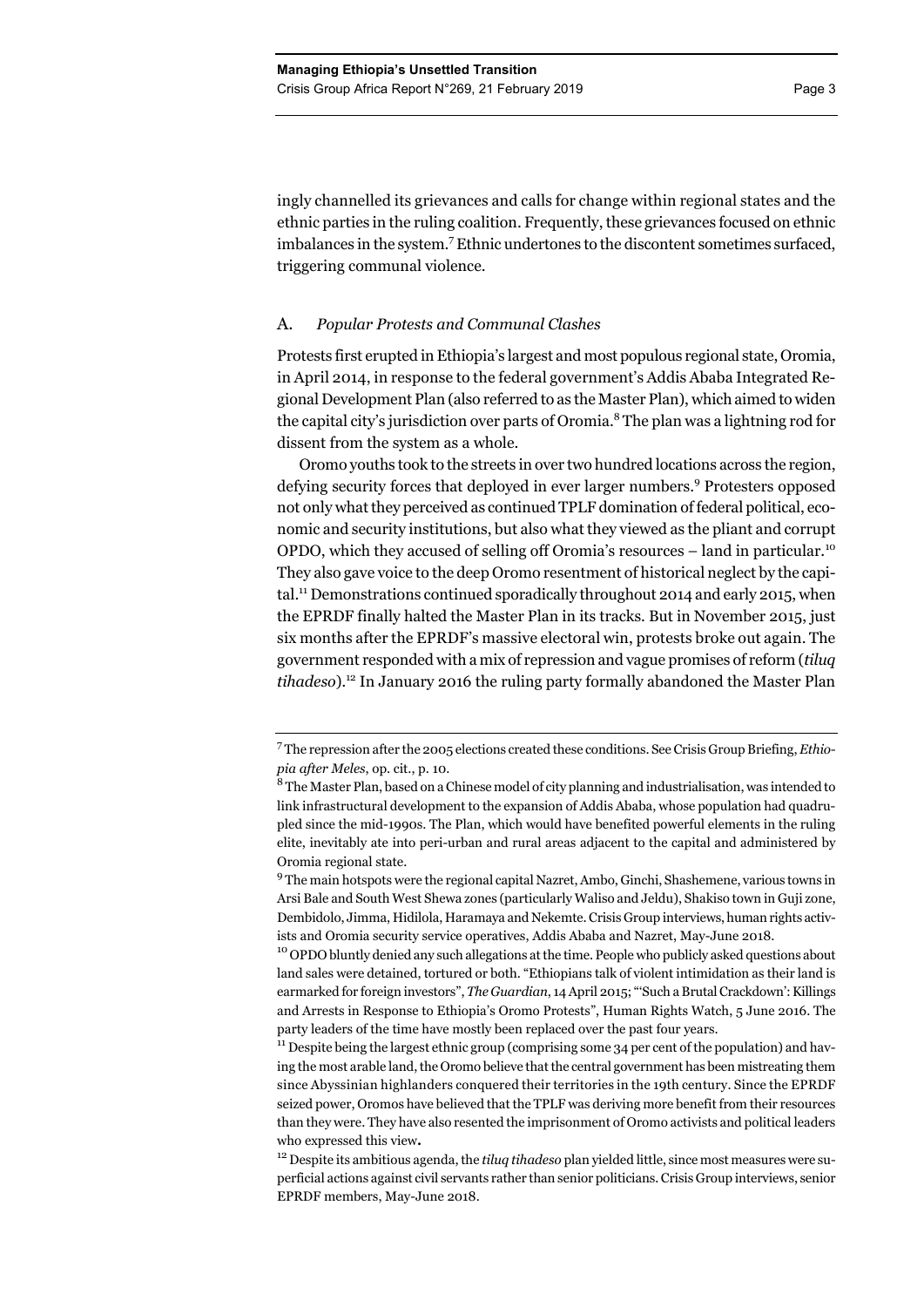and promised to change the OPDO leadership.13 It did not, however, follow through right away on the latter pledge.<sup>14</sup>

Only nine months later, in September 2016, was Lemma Megersa, a former speaker of the Oromia State Assembly, and a man seen as acceptable to the protesters, elected OPDO chairman.15 Though a longstanding OPDO member, Lemma had grown exponentially more popular since he openly supported the protests that began in 2015. The concession was not enough, however, and protests continued, gaining critical momentum in early October. At the annual Oromo Irreechaa (Thanksgiving) festival in Debre Zeit, demonstrators took over the stage and chanted anti-EPRDF slogans.16 Security forces fired into the crowd, setting off a stampede that killed scores of people.17 Thereafter, protesters blocked the main roads in Oromia, attacking government properties and foreign-controlled businesses.18

A parallel protest wave began in Amhara regional state in mid-2016. As in Oromia, the initial grievances mostly concerned land – namely, the incorporation into Tigray regional state of historically Amhara-populated lands.19 They also included resentment of Tigrayan domination and neglect. In both Oromia and Amhara, some local elites and elements of the regional security forces sympathised with the protesters.<sup>20</sup> For the first time, the grievances of the Amhara and Oromo – the two largest ethnic groups in Ethiopia – converged on direct rejection of the TPLF-led federal government and its repressive methods.<sup>21</sup>

<sup>&</sup>lt;sup>13</sup> "Why Ethiopia is making a historic 'master plan' U-turn", BBC, 18 January 2016.

<sup>&</sup>lt;sup>14</sup> Security forces killed around 400 protesters and detained tens of thousands, often without charge. Meanwhile, Muktar Kedir, then OPDO chairman, and his deputy Aster Mamo – both loyal to senior TPLF figures – kept their party positions. Crisis Group interviews, human rights activists, Addis Ababa, May 2018; "'Such a Brutal Crackdown'", Human Rights Watch, op. cit.

<sup>&</sup>lt;sup>15</sup> "Ethiopia: Deputy Prime Minister Aster Mamo and Oromia region president Muktar Kedir resigned", *Borkena*, 20 September 2016. The regional and EPRDF party chairmen are elected by party members, not the federal government. While informal networks within the coalition wield a great deal of influence, these weakened after Meles died.

<sup>&</sup>lt;sup>16</sup> Debre Zeit is also called Bishoftu in the Oromo language. Every October, the city hosts the Irreechaa festival, the Oromo people's most important cultural event.

<sup>&</sup>lt;sup>17</sup> Officially, 55 people died, but local sources claim that the actual death toll was over 700. See "'Fuel on the Fire': Security Force Response to the 2016 Irreechaa Cultural Festival", Human Rights Watch, September 2017.

<sup>&</sup>lt;sup>18</sup> Rioters targeted large agricultural businesses, factories and cement plants. Crisis Group interviews, local activists, Oromia regional police officers, senior OPDO members and journalists, Nazret and Debre Zeit, May 2018.

<sup>&</sup>lt;sup>19</sup> Initially, people demonstrated over the status of Welkait and Tsegede districts, claiming that these areas were ethnic Amhara territories that should be under Amhara regional state rather than Tigrayan administration. Soon, protests reached the Amhara region's capital city, Bahir Dar, as well as the town of Gonder. Crisis Group interviews, local activists, Amhara regional security personnel, Gonder, May 2018.

<sup>&</sup>lt;sup>20</sup> Often, regional and local police refused to confront the demonstrators. Crisis Group analyst's interviews in another capacity, Oromia and Amhara regional security personnel, Addis Ababa, Nazret, Debre Zeit and Gonder, February 2018.

<sup>&</sup>lt;sup>21</sup> The Amhara are the second largest ethnic group, an estimated 27 per cent of the population. Historically, the Oromo saw the Amhara as colonisers, and the Amhara felt ethnically and politically superior to the Oromo.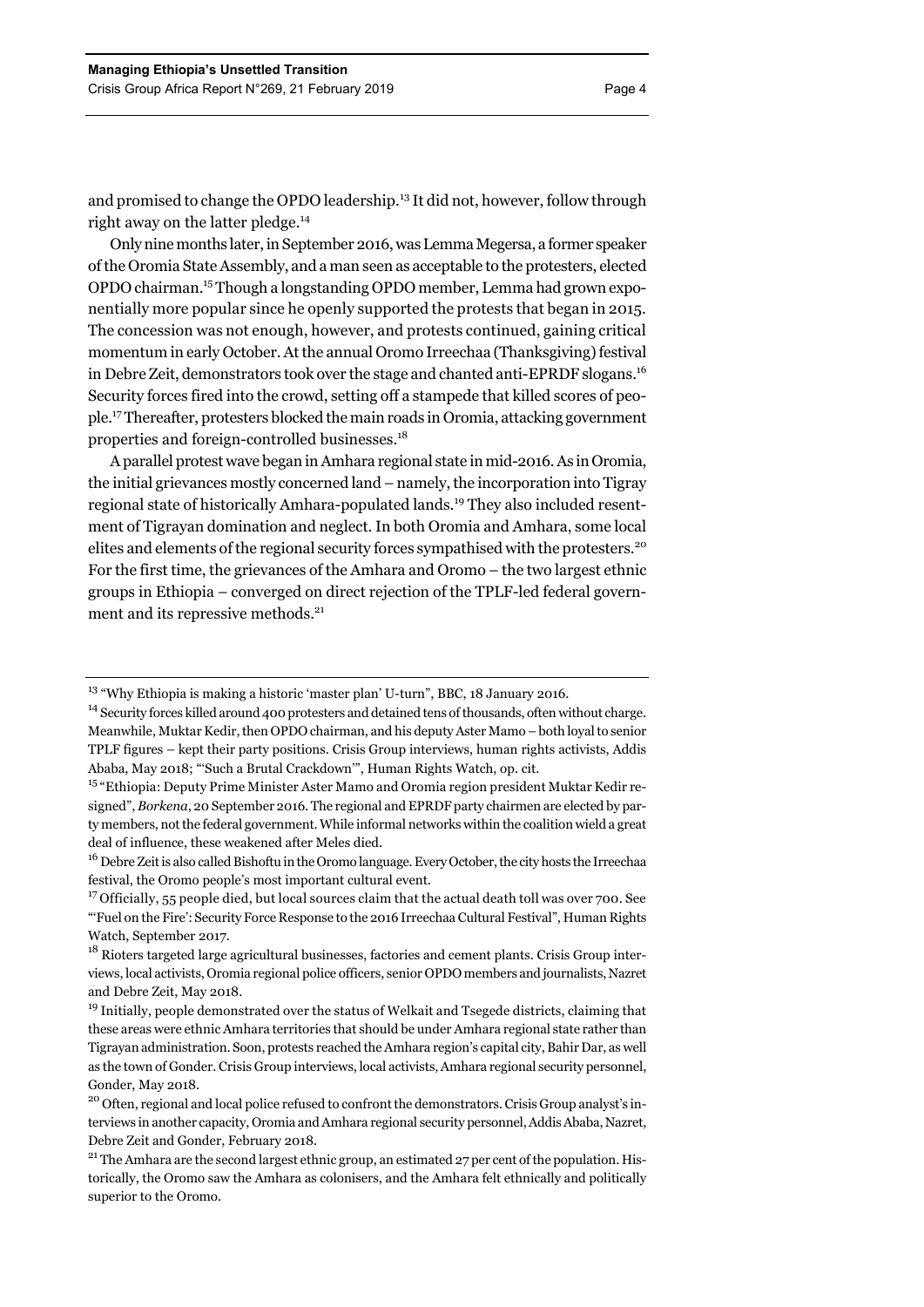Ethnic violence escalated in tandem with the protests. Tensions between Oromo and ethnic Somalis turned lethal in Oromia and Somali regional states, especially along the disputed border between the two.<sup>22</sup> Allegedly, the federal government used the Liyu police – a paramilitary ethnic Somali militia controlled by the Somali regional state president, Abdi Iley – to quash dissent in Oromia.23 Oromo militias, for their part, attacked Somali villages, purportedly with the support of Oromia's security forces.24 Meanwhile, in parts of Amhara region, locals attacked Tigrayan neighbours. Many families fled, fearing deadlier attacks.<sup>25</sup> Though not unprecedented, the scale of communal violence and internal displacement was shocking.<sup>26</sup> The government's initial response – at both the federal and regional levels – lacked purpose and urgency.<sup>27</sup>

Indeed, the Oromo and Amhara protests took EPRDF leaders – confident in their ability to self-correct and in the party's control of the grassroots – by surprise. They underestimated popular discontent and overestimated their capacity to manage it.<sup>28</sup> After the extent of the unrest became undeniable, they reacted slowly, muddling through with a mix of strong-arm tactics and conciliatory talk. Foreign partners pressed the party to make concessions, but for nearly two years the government did little.<sup>29</sup>

On 9 October 2016, the federal government declared a state of emergency, allowing it to deploy the army nationwide, shut down communication lines, limit freedom of speech and make arbitrary arrests. It also created a Command Post – a committee nominally headed by then-Prime Minister Hailemariam Desalegn but dominated by the army and security services – that in essence replaced the cabinet.

It was the first time since the 2005 elections' aftermath that the government had introduced a state of emergency. Even some Ethiopian officials, however, argue that the measure was merely a continuation of an authoritarian trend that began in 2005

<sup>&</sup>lt;sup>22</sup> Oromo and Somali communities have fought along their shared border over grazing land, water and other resources. In 2004, the government held a referendum to find a solution; 80 per cent of those voting in the disputed territory chose to be administered by Oromia. The results have never been respected.

<sup>&</sup>lt;sup>23</sup> The Liyu police is the only paramilitary regional force in Ethiopia. Made up of some 40,000 troops, the unit was formed in 2007 as a counter-terrorism force to fight Al-Shabaab in Somali regional state and later inside Somalia proper.

<sup>&</sup>lt;sup>24</sup> Crisis Group interviews, Oromo and Somali activists, local human rights researchers and Somali and Oromia security officers, Addis Ababa, Debre Zeit and Nazret, May-June 2018.

<sup>&</sup>lt;sup>25</sup> Crisis Group interviews, local activists, journalists and security forces members, Addis Ababa, May-June 2018.

<sup>&</sup>lt;sup>26</sup> By September 2017, hundreds had been killed and 55,000 displaced in Oromia and Somali regional states. "What is behind clashes in Ethiopia's Oromia and Somali regions?", BBC, 18 September 2017.

<sup>27 &</sup>quot;Ethiopia's clampdown on dissent tests ethnic federal structure", *The Guardian*, 8 April 2016; René Lefort, "'Ethnic clashes' in Ethiopia: setting the record straight", Open Democracy, 22 October 2017. <sup>28</sup> Crisis Group analyst's interviews in another capacity, EPRDF senior cadres and local activists, February 2016. See also René Lefort, "Ethiopia's crisis", Open Democracy, 19 November 2016.

<sup>&</sup>lt;sup>29</sup> EPRDF members mentioned that a visiting Chinese delegation conveyed Beijing's concerns that the government had lost control, especially outside the capital where Chinese businesses have substantial investments. Crisis Group analyst's interviews in another capacity, senior party cadres, Addis Ababa, November 2016; "Merkel visits Ethiopia amid regime crackdown", Deutsche Welle, 10 October 2017.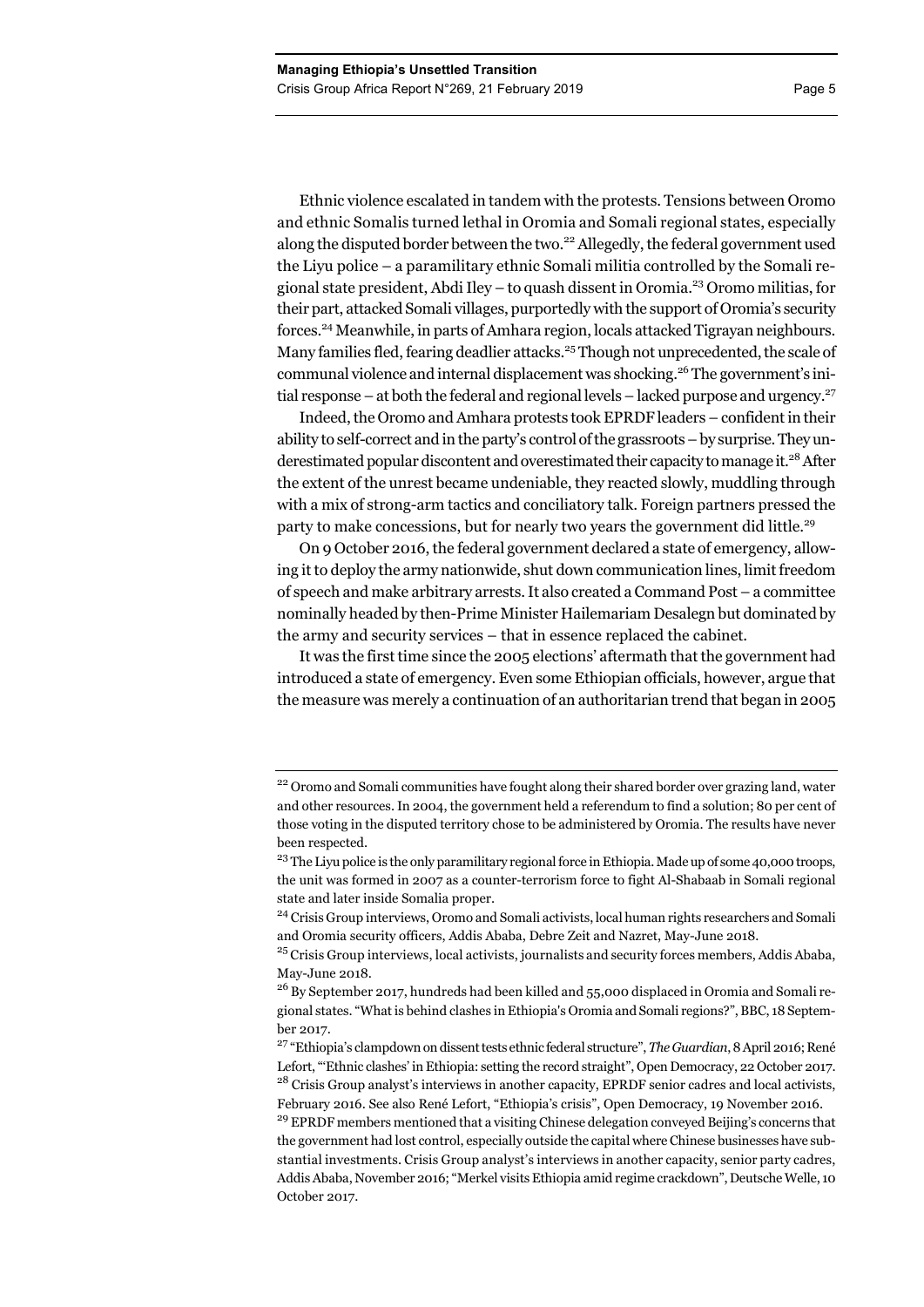and subsequently was enshrined in draconian law and practice.30 Starting in 2007, the ruling party had narrowed political space by passing legislative restrictions on non-governmental organisations and media outlets, as well as by giving itself broad anti-terrorism powers that extended its reach down to the household level. Before the 2010 elections, it inaugurated a "one to five" system, whereby it delegated a local party cadre to oversee every group of five households in the country. This cadre was to push the party line and collect intelligence.<sup>31</sup>

On 1 November 2016, the government finally made a political concession, announcing an extensive cabinet reshuffle.32 In itself this move did not stop the protests, but in the meantime the state of emergency allowed the government to ratchet up repression.33 By mid-November, by its own official count, the government had detained 11,607 people, just a month after the measure came into effect.34The arrests quickly halted the protests' momentum. The EPRDF leadership then assumed that it had time to regain control of the situation through its usual slow-paced internal processes.35

# B. *The EPRDF's Internal Fissures*

Another backdrop to the protests was public frustration with the extended EPRDF leadership crisis following Prime Minister Meles Zenawi's death in August 2012.<sup>36</sup> During his two decades in power, Meles had made the political and security spheres both responsible to and dependent on him. His unexpected death strained not only the increasingly intertwined party and federal institutions but also relations between

<sup>&</sup>lt;sup>30</sup> In the words of a senior army officer: "Let's be honest. The Command Post de facto already existed … [I]ts public declaration was just a confirmation of a long-term securitisation of government policies". Crisis Group analyst's interview in another capacity, Addis Ababa, November 2016.

<sup>31</sup> Crisis Group Briefing, *Ethiopia after Meles*, op. cit., p. 5.

 $3<sup>2</sup>$  The new cabinet included high-profile ministers from the ethno-national groups most associated with the protests. There were fewer Tigrayan ministers and several Oromos in top positions. The number of deputy prime ministers was reduced from three to one, Demeke Mekonnen, an Amhara. <sup>33</sup> The specific measures included mass house searches, detentions of alleged protesters (mainly Oromo and Amhara youths), and internet and satellite TV service disruptions. "The regional and federal police, as well as regular army units, failed to suppress the protests. Instead, Presidential Guard Commando (Agazi) forces and National Intelligence Security Services units were deployed". Crisis Group analyst's interviews in another capacity, local activists, Addis Ababa, Nazret, Debre Zeit and Bahir Dar, February 2016.

<sup>&</sup>lt;sup>34</sup> Security sources privately stated that more than 100,000 people were jailed in Oromia and similar numbers in Amhara. Crisis Group analyst's interviews in another capacity, senior internal intelligence officers, Addis Ababa and Nazret, December 2016; "Ethiopia state of emergency arrests top 11,000", Al Jazeera, 13 November 2016.

<sup>35</sup> Crisis Group interviews, EPRDF party cadres, Addis Ababa, May 2018.

<sup>36</sup> For more details, see Crisis Group Briefing, *Ethiopia after Meles*, op. cit.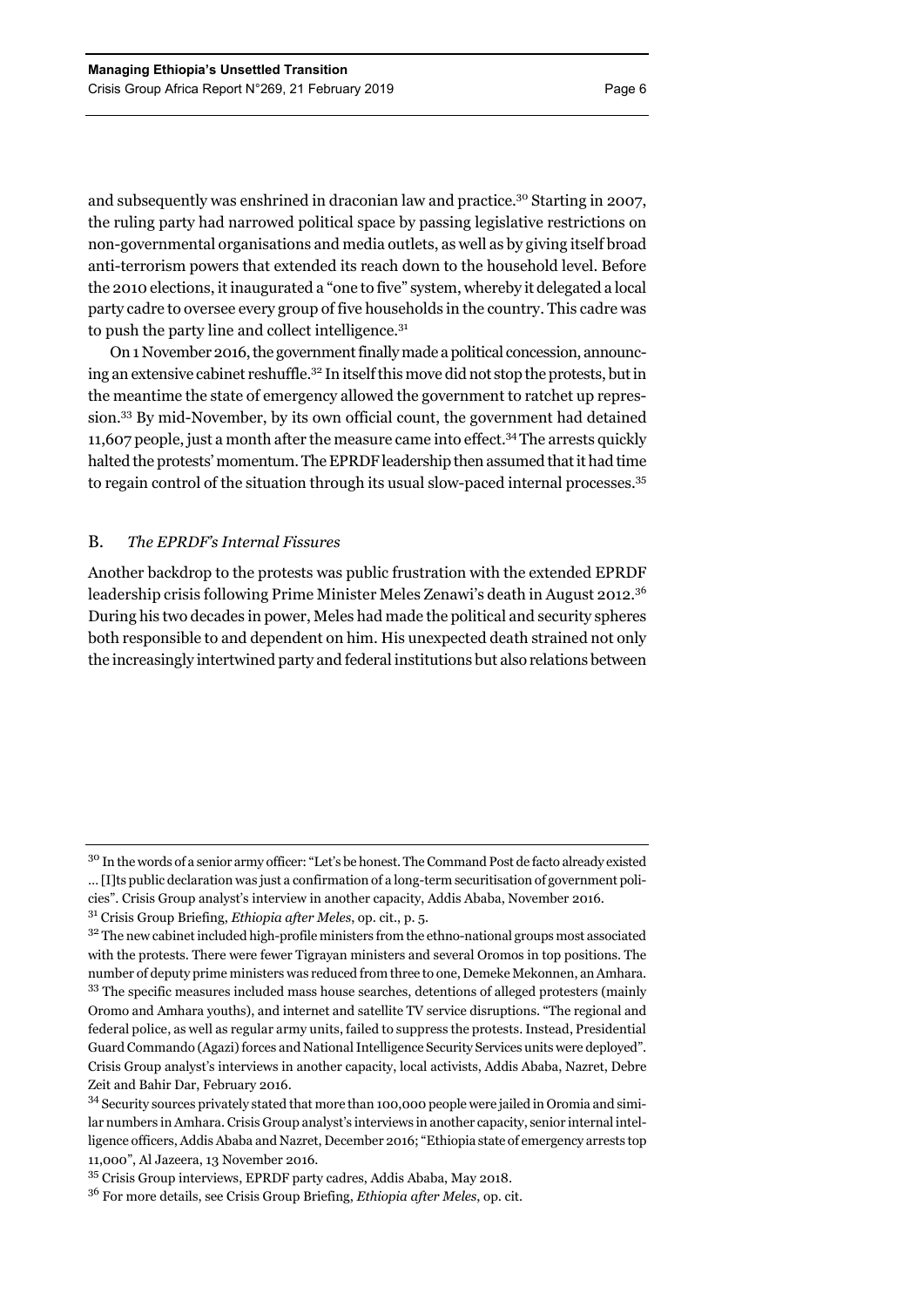the federal government and more assertive regional states.37 The party was unable to select and empower a new generation of leaders.<sup>38</sup>

It did manage to convince foreign partners that the transition from Meles to his successor, Hailemariam Desalegn, had been smooth and sufficiently legitimate.<sup>39</sup> Under Hailemariam, the government continued to deploy Meles's revolutionary, patriotic and developmentalist rhetoric. It struggled, however, to respond decisively to shifting domestic and regional dynamics.<sup>40</sup> The EPRDF elite was intent on maintaining de facto single-party rule and their place therein. But without Meles they lacked unity of purpose beyond self-preservation. Their personal rivalries were already well developed; indeed, Meles had exploited rifts among them to maintain his grip on power.<sup>41</sup>

By 2014 the EPRDF had begun to admit to shortcomings including corruption, poor leadership and inefficient bureaucracy at both the national and local levels.42 It initiated a process of what it called critical self-evaluation (*gimgema)*, touting its leadership renewal(*metekakat*) and fight against graft, and promising deep reforms (*tiluq tihadeso*).43 But it was too little, too late.

Internal quarrels crippled the party's ability to implement reforms as the street protests gathered steam. ANDM and OPDO leaders saw Meles's absence as an opportunity to assert their relevance within the ruling coalition.44 The OPDO was the more aggressive of the two, and new chairman Lemma Megersa – the popular protest sym-

<sup>37</sup> Crisis Group interviews, EPRDF senior cadres, Addis Ababa, May 2018. As Crisis Group has noted before, "Meles Zenawi managed Ethiopia's political, ethnic and religious divides and adroitly kept the TPLF and EPRDF factions under tight control by concentrating power, gradually closing political space and stifling any dissent. His death poses serious risks to the ruling party's tenure. Deprived of its epicentre, the regime will find it very difficult to create a new centre of gravity". Crisis Group Briefing, *Ethiopia after Meles*, op. cit., p. 12.

<sup>38</sup> See Alex de Waal, "The Theory and Practice of Meles Zenawi", *African Affairs*, vol. 112, no. 446  $(2013)$ .

<sup>39 &</sup>quot;Ethiopia ruling coalition approves Hailemariam Desalegn as PM", Reuters, 15 September 2012. 40 While the EPRDF proceeded with major national development projects, such as the Great Ethiopian Renaissance Dam (GERD), it reacted slowly to the growing interest of Gulf countries in the Horn of Africa, as well as to changing EU and U.S. policies toward the region, highlighting the party's fragility without Meles. Crisis Group analyst's interviews in another capacity, EPRDF senior cadres, Addis Ababa, 2013-2017.

<sup>41</sup> For instance, rivalry between intelligence head Getachew Assefa and army chief of staff Samora Yunus opened cracks in the TPLF's united front after Meles died. Crisis Group analyst's interviews in another capacity, senior EPRDF members, army officers and security service personnel, Addis Ababa, November 2016 and February 2018.

<sup>42</sup> Berhanu Assefa of the Federal Ethics and Anti-Corruption Commission of Ethiopia said in an interview, "Corruption is a serious problem we are facing. We now see that corruption is occurring in higher places than we had previously expected. Areas vulnerable to corruption are land administration, tax and revenue, the justice system, telecommunications, land procurement, licensing areas and the finance sector". "Examining the depths of Ethiopia's corruption", Inter Press Service, 16 June 2013.

<sup>43</sup> See "Handing over the baton", *The Reporter*, 1 September 2015.

<sup>44</sup> The creation of deputy minister posts after Hailemariam Desalegn's nomination was seen as a move to counterbalance the dominance of one party and usher in collective leadership. "Ethiopia a year after Meles", *Addis Standard*, 21 August 2013.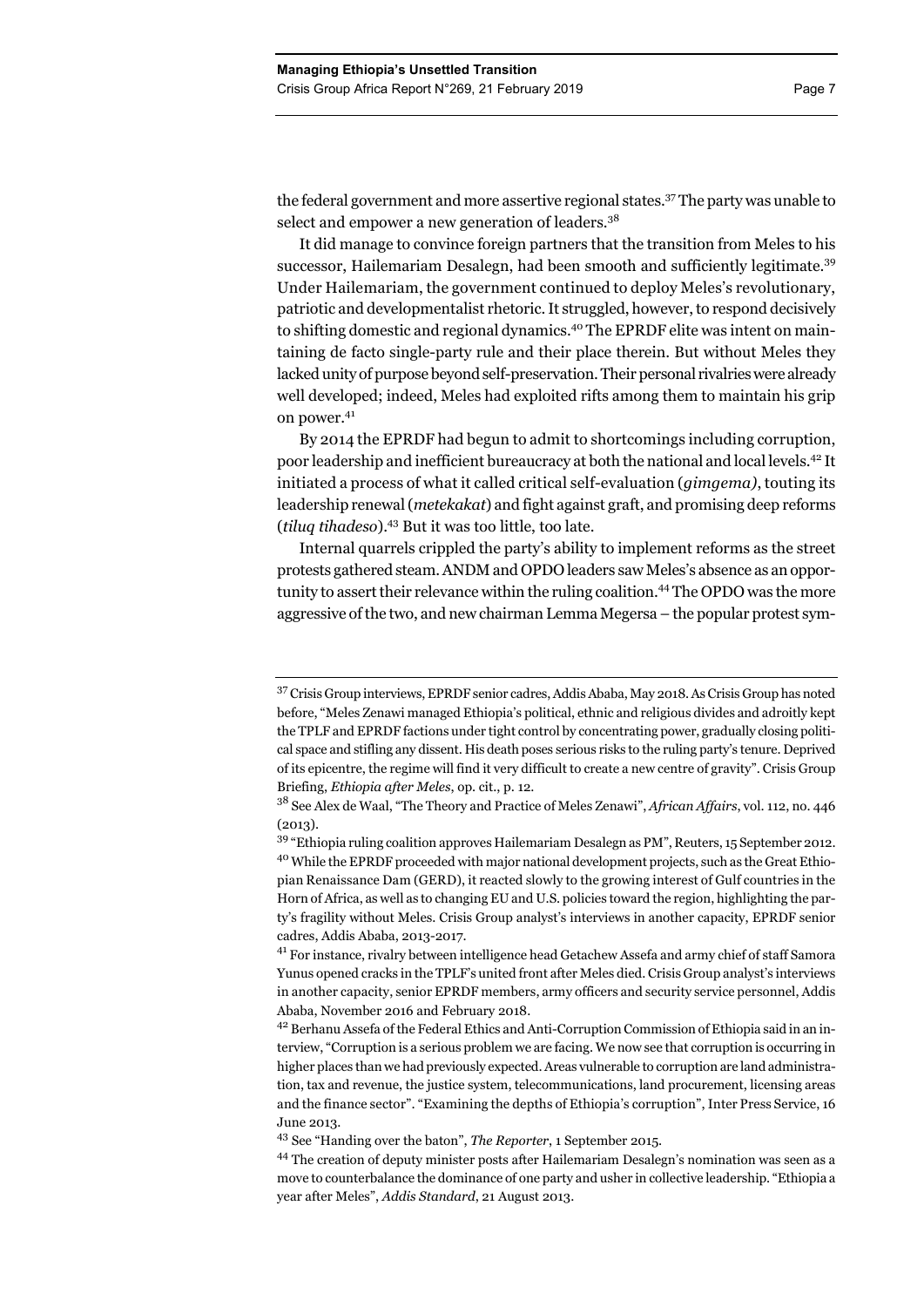pathiser – distanced himself from the TPLF.45 The EPRDF's fourth pillar, the SEPDM led by Prime Minister Hailemariam, appeared to follow the TPLF's line.<sup>46</sup>

After Meles's death, frictions within the ruling coalition played out across a number of fault lines. The TPLF's own increasingly visible internal struggles enhanced the opportunity for regional parties to exercise greater autonomy. Generational strife emerged between an old guard of revolutionaries and younger technocrats. Discord also grew between TPLF elements based in Addis Ababa, and those in the Tigray regional state administration.

Both the intra-TPLF and the cross-factional fissures undermined the EPRDF, which was not designed for collective management. Amid the animosity, three main trends emerged. First, and in contravention of the constitution, the Tigrayan-dominated military and security services played an ever greater political role, in addition to their centrality to the country's economy.47 Secondly, regional administrations tried to grab more executive power in parallel to their parties' challenges to the TPLF's dominance within the EPRDF.<sup>48</sup> Thirdly, the ruling elite's determination to protect their individual positions, and their economic interests in particular, prevented a dynamic, reform-oriented response to the popular unrest. Action taken against allegedly corrupt ministers and officials appeared selective and politicised, leaving the public again sceptical of the party's commitment to change.<sup>49</sup>

## C. *Economic Change and Social Malaise*

In 2006, Meles began a radical shift in Ethiopia's economy, which accelerated in 2010 with the first five-year Growth and Transformation Plan – a nationwide project strictly controlled by the state. The developmental state was to drive and transform the economy. Ethiopia would achieve middle-income status by 2025 by sustaining double-digit growth, and in parallel would attain the Millennium Development Goals

<sup>45</sup> The Amhara National Democratic Movement is itself divided between a faction of TPLF loyalists, led by Chairman and Deputy Prime Minister Demeke Mekonnen, and a fragmented group of reformists that includes Deputy Chairman and Amhara regional state President Gedu Andargachew. The Movement did not pull off a leadership transition similar to the OPDO's. Crisis Group analyst's interviews in another capacity, ANDM senior cadres, Bahir Dar, February 2018.

<sup>&</sup>lt;sup>46</sup> Though dissident voices in the party appeared.

<sup>&</sup>lt;sup>47</sup> The army has become one of the country's most prominent business actors, mostly through the Metals and Engineering Corporation (METEC). Many accuse it of corruption and preferential treatment in awarding contracts. The METEC head was recently arrested for corruption along with 40 other generals. Crisis Group interviews, local businessmen and analysts, Addis Ababa, June 2018. See "METEC, a \$600 million sword of Damocles over government's head", *Africa Intelligence*, 3 June 2016; Crisis Group Briefing, *Ethiopia after Meles*, op. cit., pp. 8-9; and "Ethiopia arrests ex-head of army firm in crackdown on security services", Reuters, 13 November 2018. Article 87 in the 1995 constitution, Principles of National Defence, states: "The armed forces shall carry out their functions free of any partisanship to any political organization(s)."

 $48$  Devolution of powers to the regions is a key provision of the 1995 constitution. Nonetheless, Meles created a highly centralised decision-making process. Crisis Group analyst's interviews in another capacity, senior members of Amhara and Oromia regional state administrations, Addis Ababa, Bahir Dar and Debre Zeit, February 2018.

<sup>49</sup> See "Ethiopia arrests state minister for finance on suspicion of corruption", Reuters, 4 August 2017; and "Ethiopia heightens measures to fight corruption of public officials", Xinhua, 17 May 2018.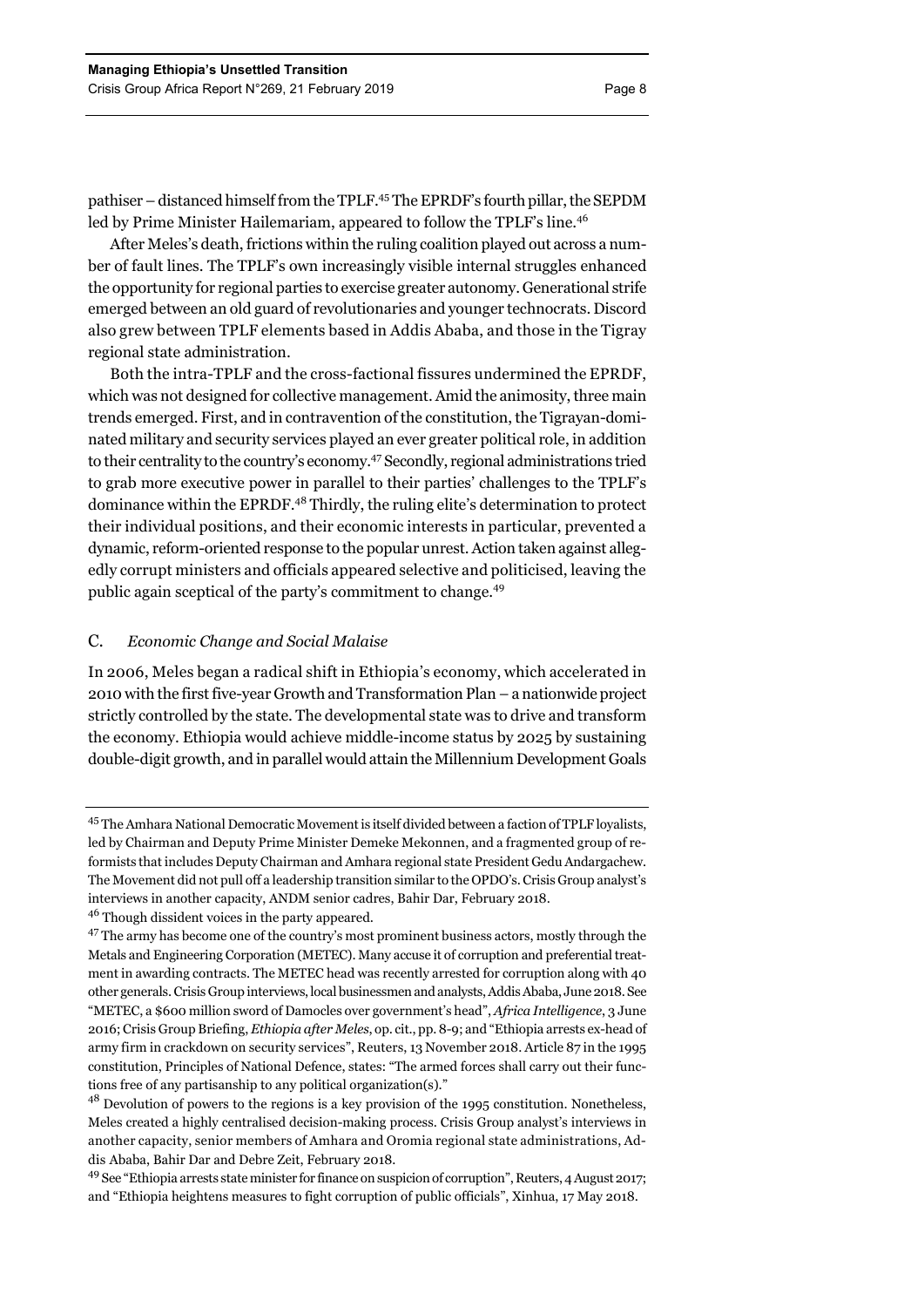by 2014/15.50 The plan explicitly linked growth, led by exports, to social development and nation-building.<sup>51</sup>

The first five-year plan, and its 2015-2020 successor, were designed to shift the economy from an agricultural to a manufacturing base, and included a massive expansion of transport links and hydro-electric power, mostly through the development of huge infrastructure projects.<sup>52</sup> The government contracted enormous loans with foreign partners, notably China, and leased extensive land to both foreign governments (especially Gulf countries) and private companies to quickly acquire hard currency.53

The ambition was laudable, and official statistics (though contested) recorded substantial growth. Yet while double-digit growth continued for a decade, its macroeconomic impact was limited. The manufacturing sector's share of the economy remained intractably low  $-4$  to 5 per cent of GDP, just where it had been since 1974.<sup>54</sup> Only eight countries in the world have a smaller manufacturing sector relative to population than Ethiopia's.55 The workforce remained unskilled and despite investment, infrastructure, especially power and transport links, stayed woefully inefficient. In spite of the dramatic transformation in some parts of the country, not least Addis Ababa and regional capitals, Ethiopia remained largely rural and agrarian.<sup>56</sup>

The double-digit growth, moreover, came with adverse consequences. It was driven mostly by large-scale government investment, sustained by extensive, mostly Chinese loans.57 As a result, Ethiopia's balance of payments deteriorated, and foreign currency reserves fell, becoming a key concern – not least for private enterprises.<sup>58</sup>

 $5<sup>2</sup>$  Crisis Group interviews, Ethiopian economists, Addis Ababa and by phone, May-June 2018. 53 Ethiopian farmers were displaced, with meagre compensation, to make way for foreign investors, to whom the government leased the land for very small fees. "Ethiopians talk of violent intimidation as their land is earmarked for foreign investors", *The Guardian*, 14 April 2015.

54 The first five-year plan failed to meet its objectives in numerous sectors. Crisis Group interviews, local economists, May 2018. For example, the textile industry failed to reach its goal of \$1 billion in exports. "Textiles exports fail GTP I targets by more than half", *Addis Fortune*, 27 July 2015.

55 "Ethiopia: The new China?", Al Jazeera, 15 July 2018.

57 "Ethiopia: The new China?", Al Jazeera, op. cit.

<sup>50 &</sup>quot;Middle-Income Countries (MICs) are a diverse group by size, population and income level". The Bank divides them into two categories: "lower middle-income economies – those with a gross national income per capita between \$1,006 and \$3,955; and upper middle-income economies – those with a gross national income per capita between \$3,955 and \$12,235". See "The World Bank in Middle Income Countries", World Bank, 27 March 2018.

 $51$  "We can thus conclude that in the end, development is a political process first and an economic and social process later. It is the creation of a political set-up that is conducive to accelerated development that sets the ball of development rolling". Meles Zenawi, "African Development: Dead Ends and New Beginnings", speech to a Manchester conference, 2006.

<sup>56</sup> Crisis Group interviews, local economists, Addis Ababa, May 2018.

<sup>58</sup> In October 2018 Abiy admitted to parliament, "Some months ago the foreign exchange reserve of the country was alarming. However, it has increased by 30 per cent and reached a moderate level". But this increase was the result of a short-term government campaign to encourage Ethiopians to send cash home and a \$1 billion deposit by the United Arab Emirates into the central bank. "Update 1-Ethiopia's forex reserves rise 30 pct after falling to 'alarming levels' – PM", Reuters, 18 October 2018. At the end of the 2016-2017 fiscal year, Ethiopian foreign reserves were at \$ 3.2 billion and at the end of 2017-2018, they were estimated at \$2.8 billion according to the International Monetary Fund (IMF), the equivalent of less than two months of imports. "The Federal Democratic Republic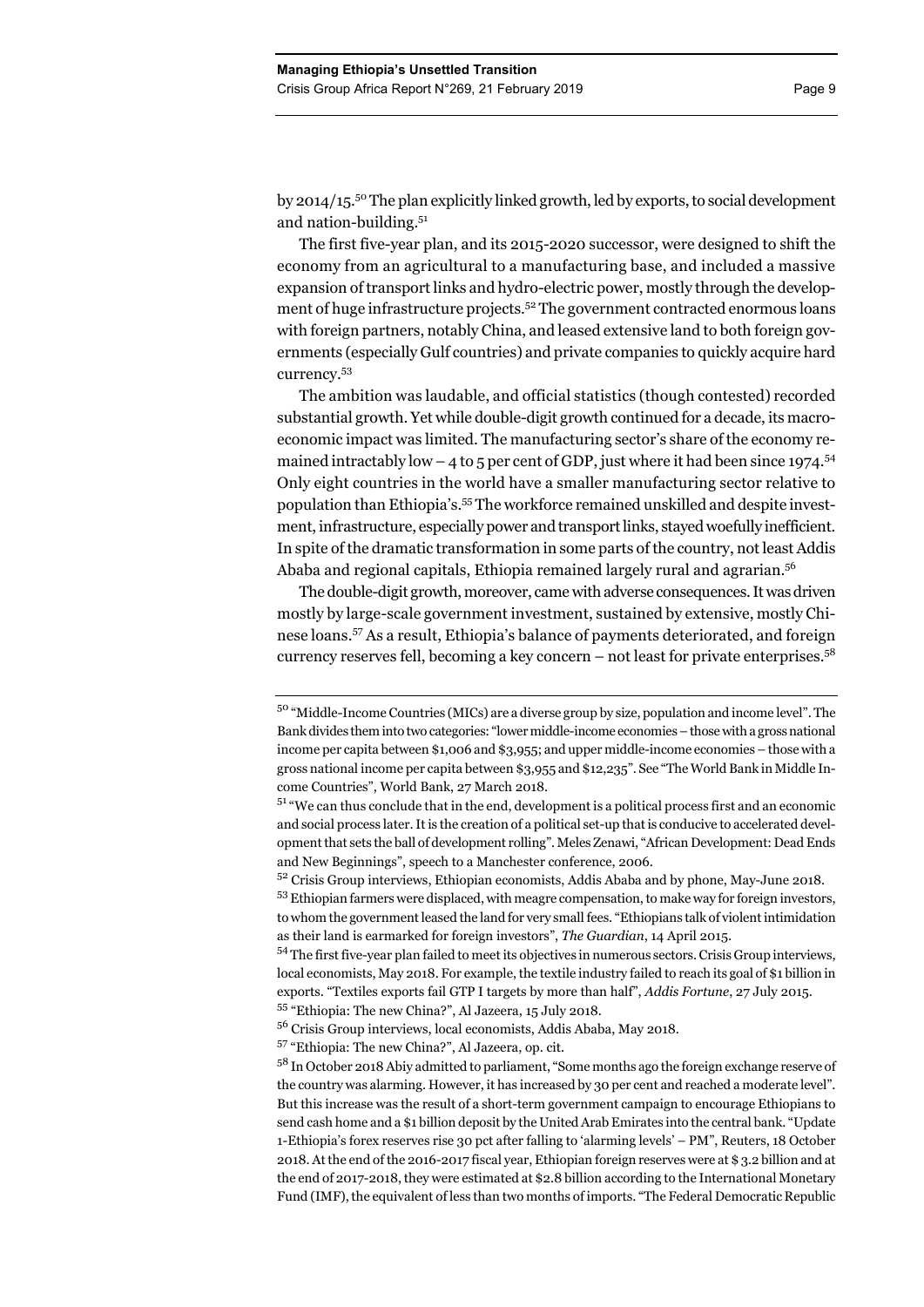Growth was further accompanied by a decade of constant devaluation of the local currency, the birr*,* to favour exports, followed by high inflation and falling real wages.59 This predicament became acute as short-term, interest-free loans from foreign partners matured after 2014. The government based its strategy to maintain double-digit growth while also servicing debt on higher levels of foreign direct investment and tourism revenues, neither of which arrived on schedule.<sup>60</sup>

Popular resistance to state-led, foreign-funded economic transformation was growing. Protests in 2015 and 2016 damaged foreign investments in, for example, factories and flower farms, as well as state-led projects.<sup>61</sup> Economic growth did not generate enough jobs. According to local economists and Western diplomats, the country, with its burgeoning population, needed to create at least two million jobs annually.<sup>62</sup> Officially, it met only one third of that target.<sup>63</sup> Expanding tertiary education raised among many young graduates expectations that the job market could not fulfil.<sup>64</sup> The government also kept workers' pay low to ensure that Ethiopia remained an attractive destination for foreign investment.<sup>65</sup> As a consequence, wages – already dropping in real terms due to the birr's devaluation – lagged far behind rising prices for staple foods, basic commodities and other goods.<sup>66</sup>

Since the mid-2000s, life for average urban Ethiopians – not necessarily the country's poorest – has become ever harder. This is particularly true for state employees. The gap between the very rich and everyone else is yawning.<sup>67</sup> The urban

<sup>60</sup> "Foreign investment in Ethiopia slumps after business attacks", Bloomberg, 15 February 2017; and "Ethiopia predicts record \$1.5bn overseas direct investment in 2015", *Financial Times*, 26 April 2015.

61 See Section II.A, p. 4.

<sup>62</sup> Crisis Group interviews, local economists and Western diplomats, Addis Ababa, May 2018. Youth aged 0-24 account for around 64 per cent of the population.

63 Crisis Group interviews, local economists, Addis Ababa, June 2018; "Far from Ethiopia's capital, change remains a distant dream", Reuters, 23 July 2018.

<sup>64</sup> Crisis Group interviews, local economists and academics, Addis Ababa, May 2018.

<sup>66</sup> High commodity prices and the birr's devaluation partly explain the 15.6 per cent yearly inflation rate recorded in March. See "Ethiopia: Inflation hits record high in five years at 15.6%", *Addis Fortune*, 10 March 2018. One scholar writes that workers have been "pushed to the material limit of existence" [and the World Bank in 2015] "admitted that in Ethiopia [the birr] can probably not fall any further without rendering workers incapable of meeting 'minimal nutritional requirements'". See S.A. Admasie, "Amid Political Recalibrations: Strike Wave Hits Ethiopia", *Journal of Labor and Society*, vol. 21, no. 3, September 2018, p. 434; and M.T. Geiger and L.C. Moller, "Fourth Ethiopia Economic Update: Overcoming Constraints in the Manufacturing Sector", World Bank Group, 2015. <sup>67</sup> Crisis Group interviews, local economists, businessmen and activists, Addis Ababa, May 2018.

of Ethiopia: 2018 Article IV Consultation-Press Release; Staff Report; and Statement by the Executive Director for The Federal Democratic Republic of Ethiopia", IMF, December 2018

<sup>59</sup> Ethiopia has consistent balance of trade deficits because the country imports large amounts of fuel and foodstuffs but produces few exportable goods. In the last quarter of 2017, the trade balance stood at -\$13.58 million. See also "Ethiopia devalues currency by 15 percent to boost exports", Reuters, 10 October 2017.

 $65$  The ruling party has put these policies in place unilaterally since the de facto elimination of trade unions and professional associations after 2005. While Ethiopia still has trade union laws, private and foreign investors enjoy extreme leniency on the matter. "Low wages draw international textile companies to Ethiopia", Deutsche Welle, 10 December 2015; and "Ethiopia: Booming business, underpaid workers", Al Jazeera, 29 December 2014.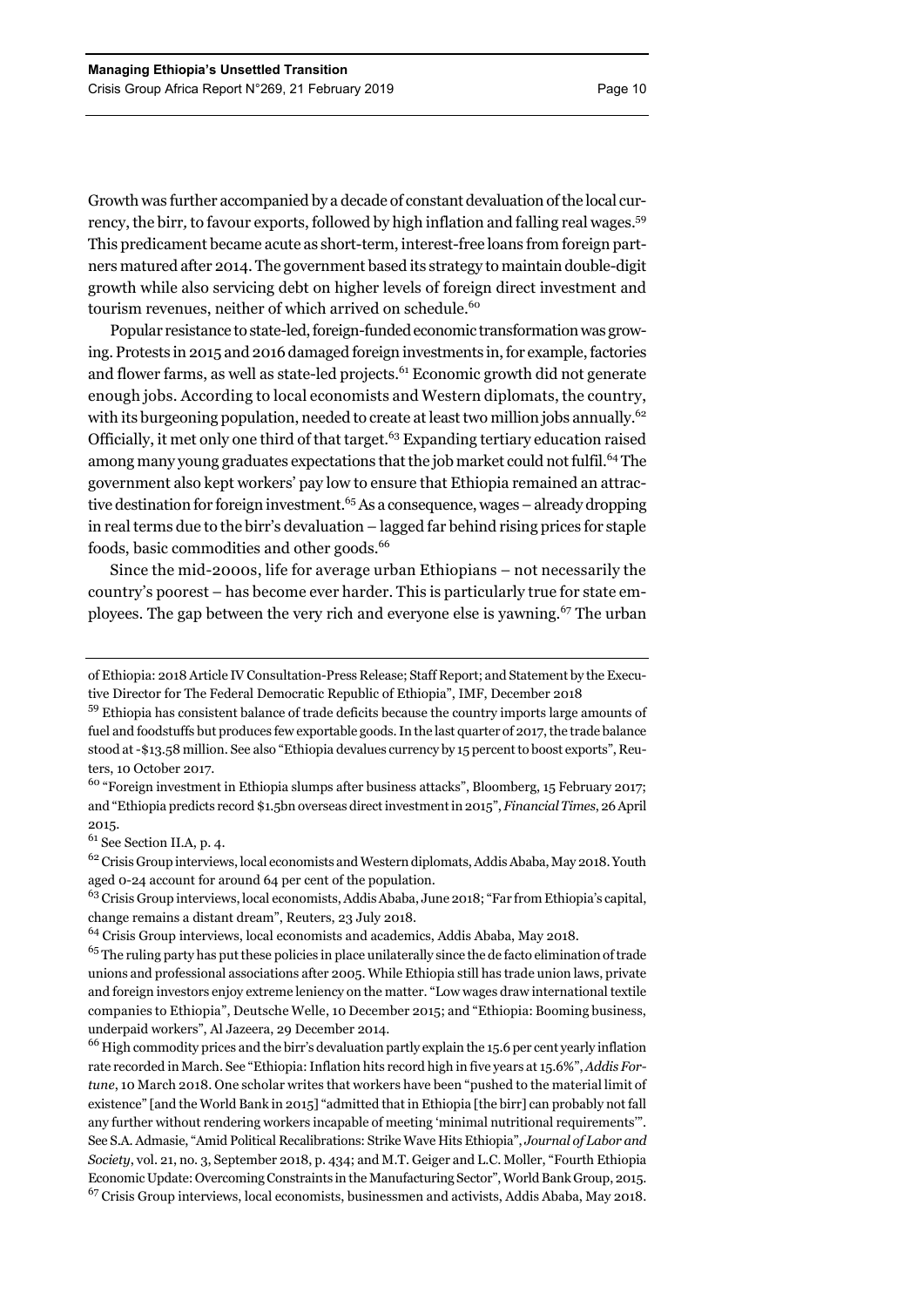middle class are frustrated that their expectations of greater affluence cannot be met – especially as compared to families in the diaspora.68 In the main cities, rent not wages drives the economy, especially after the post-2006 construction boom.<sup>69</sup> Many Ethiopians believe that the TPLF elite and its business associates dominate the rental market, which much of the population increasingly views through an ethnic lens.70 By the government's own acknowledgement, high-level corruption has become endemic.71 Tolerance of grand corruption at the top has allowed petty bribery to pervade government offices over the last decade.<sup>72</sup>

<sup>68</sup> Crisis Group interviews, local economists and middle-class residents, Addis Ababa and Nazret, June 2018.

<sup>&</sup>lt;sup>69</sup> Residential, commercial and public infrastructure construction projects have powered the economy in recent years. Given growing inequality and latent poverty, the construction boom benefits only particular urban populations. See "Is Ethiopia's building boom masking poverty?", BBC, 16 April 2015.

<sup>70</sup> Crisis Group interviews, local activists, May 2018. In August 2018, Addis Ababa's new leadership announced an audit of ownership of land and public housing across the capital. The decision was welcomed by many but was greeted with trepidation by beneficiaries of state patronage during the previous administration. See "City administration to conduct audit on land grab", Ethiopian News Agency*,* 10 February 2019.

 $71$  Crisis Group interviews, EPRDF senior cadres, Addis Ababa, May 2018. See also "Ethiopia puts 37 people before court over high-level corruption", Africa News, 28 July 2017.

<sup>&</sup>lt;sup>72</sup> Crisis Group interviews, local activists and public workers, Addis Ababa, May-June 2018.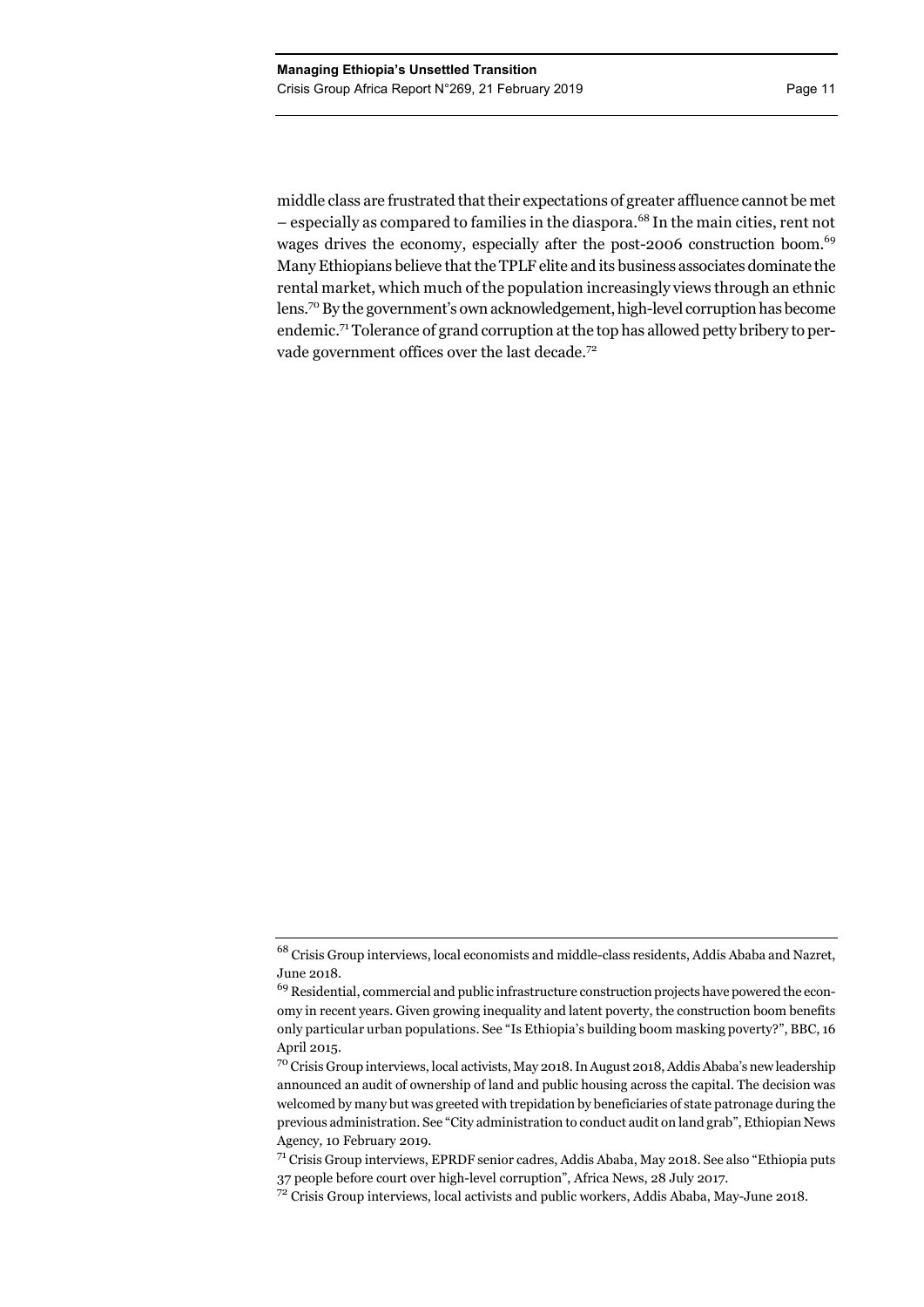# III. **Abiy Ahmed Takes the Reins**

# A. *A Wider Political Crisis*

As of mid-2017, none of the drivers of popular protest had been addressed, and economic hardship was still unsettling an already angry and ethnically polarised population. The government, however, was convinced it had the discontent under control and lifted the state of emergency that August, earlier than expected. Some of Ethiopia's external partners were relieved. Yet, protests quickly resumed.

Demonstrations re-emerged in Oromia, Amhara and the major cities, and then spread, as new protesters aired additional grievances against the central government and other regional administrations.73 Apparently in response, on 3 January 2018, the government released a number of political prisoners and announced the closure of the notorious Maekelawi jail, which had held important dissident journalists and politicians.74 The gesture did not appease protesters, however. An incipient Oromo youth movement called Qeerroo (loosely translated, "young bachelor" in Afaan Oromoo) attempted to block the capital's main streets, compelling the EPRDF to release another set of political opponents, journalists, bloggers and ex-army officers on 14 February.75

The following day, in a surprise announcement, Hailemariam resigned as both prime minister and EPRDF chairman, in what he described as a "bid to carry out reforms that would lead to sustainable peace and democracy".76 Security forces struggled to contain further protests, prompting the government to declare another six-month state of emergency.<sup>77</sup> Though the response was familiar, this time the government's

<sup>73</sup> Crisis Group interviews, local activists, Addis Ababa and Nazret, May 2018. Protests broadened to the Somali, Southern Nations, Nationalities and Peoples, and Benishangul Gumuz regional states. See "Rising death toll, displacement and protests in East, South and South East Ethiopia: what lies beneath?", *Addis Standard*, 14 September 2017.

<sup>74</sup> Critics accuse prison officials of torturing inmates and other human rights abuses. See "Torture, state terrorism and Ethiopia's transformation", Al Jazeera, 23 June 2018 and "Ethiopia to release all political prisoners, prime minister says", Deutsche Welle, 3 January 2018. In July, the government fired five prison officials. "Among those fired is the federal prison chief, who until recently defended the treatment of inmates as 'fair'". "Ethiopia fires prison officials, confronts torture claims", VOA, 5 July 2019.

<sup>&</sup>lt;sup>75</sup> The government released such high-profile prisoners as journalist Eskinder Nega and opposition leaders Bekele Gerba (Oromo Federal Congress) and Andualem Arage (Unity for Democracy and Justice), along with 700 others. "Ethiopia releases high-profile political prisoners", Deutsche Welle, 14 February 2018.

 $^{76}$  Hailemariam announced his resignation in a televised speech on 15 February 2018. See the speech in Amharic, "Ethiopian PM Hailemariam Desalegn Resigns", 15 February 2018, at www.youtube. com/watch?v=unsz\_-ANVg4. See also "Ethiopian prime minister resigns after mass protests", *The Guardian*, 15 February 2018.

<sup>77 &</sup>quot;Ethiopia declares state of emergency after PM quits", Al Jazeera, 16 February 2018. International responses to the state of emergency ranged from a pointed U.S. embassy rebuke to a modest EU call for restraint to African Union and Chinese silence.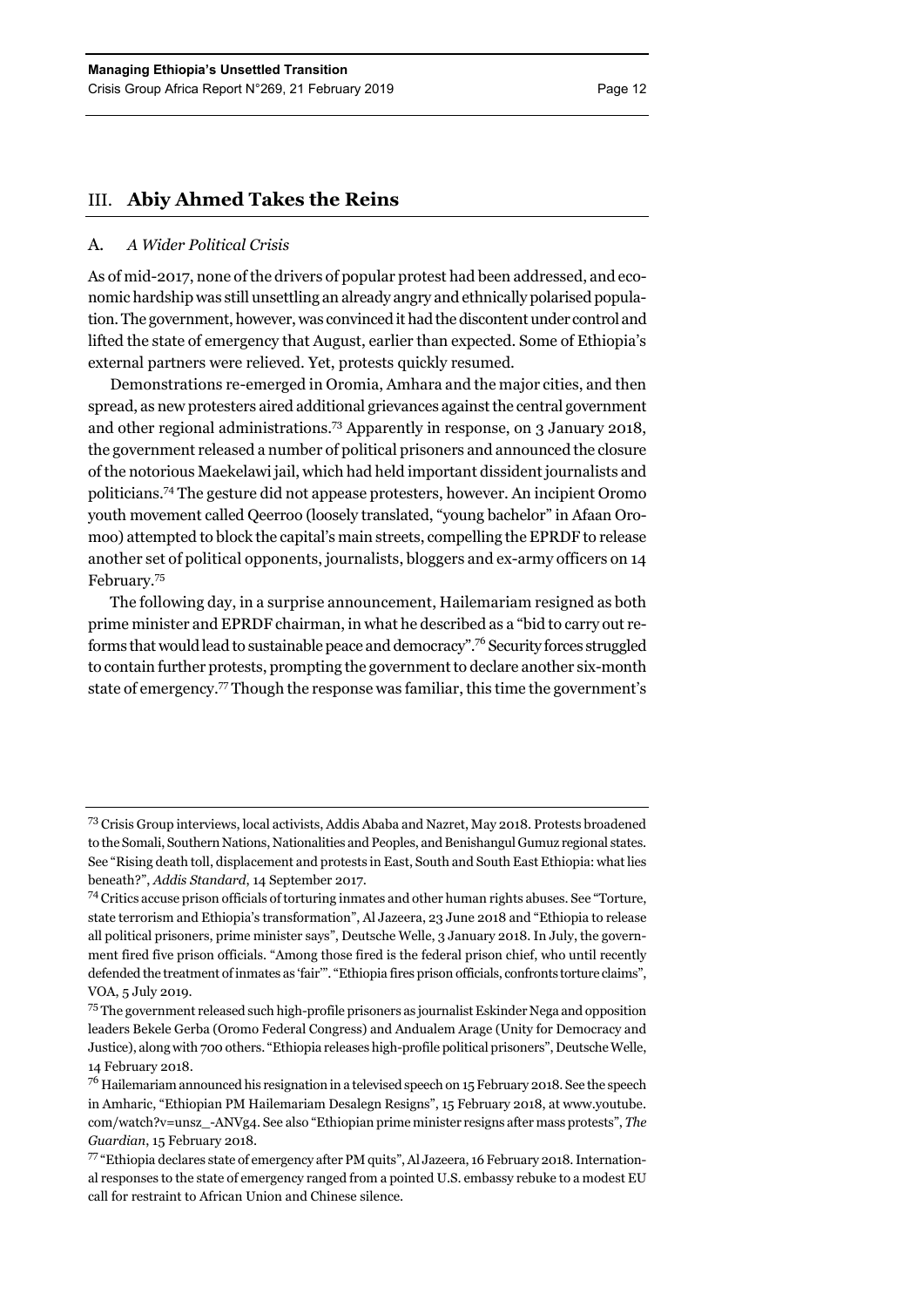crackdown was less determined.<sup>78</sup> The two interlocking aspects of the crisis – popular protests and the EPRDF's own turmoil – had gained irresistible force.<sup>79</sup>

The party's internal friction had taken its toll on regional and federal institutions.<sup>80</sup> Regional state administrations and their ethnic constituencies became more autonomous of the federal government, notably by asserting their prerogatives in security matters.<sup>81</sup> At the federal level, the TPLF's hegemony within the EPRDF faded. Informal networks that until then had managed to keep a lid on instability within the party were collapsing and centres of power multiplied.<sup>82</sup> The government secured approval for the new state of emergency only by a narrow margin, with most OPDO parliamentarians voting against it or abstaining.<sup>83</sup>

The military top brass, the security services and TPLF old guard tried to stand in for the missing party leadership but lacked sufficient unity to act decisively. They could not send in the army, as most generals refused to get involved in repression, possibly to maintain their branch's status as a symbol of national unity.<sup>84</sup> The crackdown on protests faltered. Regional and local police in both Amhara and Oromia states again refused to confront the protesters. Where they did intervene, it was to prevent federal security services from treating their communities too brutally.<sup>85</sup>

A few days after the state of emergency took effect, the government released still more prominent political prisoners.<sup>86</sup> Its wavering between crackdowns and concessions further emboldened the protesters, who skirmished sporadically with security forces in areas of Oromia and Amhara regional states.<sup>87</sup>

More worryingly, communal tensions grew acute, with local majority groups targeting minorities. Clashes broke out again between Oromo and Somali in different areas of the two regional states, displacing many; Tigrayans were forced out of entire areas of Amhara; Amharas were evicted from Oromia; Wolayta, a small ethnic group from the Southern Nations and Nationalities and People's Region and the tribe of former Prime Minister Hailemariam, were expelled from areas of Oromia.<sup>88</sup> Physical fights also broke out among ethnic administrations over disputed regional bounda-

<sup>78</sup> Crisis Group interviews, local analysts and security services personnel, Addis Ababa, May 2018.  $79$  For weeks, various rural areas in Oromia and Amhara were de facto self-administered and had to create local self-defence militias. Crisis Group interviews, security service operatives, Addis Ababa, May 2018.

<sup>80</sup> See Section II.B. See also Crisis Group Briefing, *Ethiopia after Meles*, op. cit., pp.3-4; and Crisis Group Report, *Ethiopia: Ethnic Federalism and Its Discontents*, op. cit., pp. 5-7, 17.

 $81$  Crisis Group analyst's interviews and observations in another capacity, Addis Ababa, Nazret, Debre Zeit, Shashemene, Gonder, Bahir Dar, February 2018.

<sup>&</sup>lt;sup>82</sup> Crisis Group analyst's interviews in another capacity, senior security service officers, Addis Ababa, February 2018.

<sup>83 &</sup>quot;Fractured Ethiopia parliament endorses emergency decree", *Daily Mail*, 2 March 2018.

<sup>84</sup> Crisis Group interview, EPRDF senior members, Addis Ababa, June 2018.

<sup>&</sup>lt;sup>85</sup> Crisis Group analyst's observations and interviews in another capacity, Oromia, February 2018. <sup>86</sup> Those who were released included prominent ex-army officers, such as Welkait leader Colonel Demeke Zewdu and the alleged plotters of a 2009 coup linked to the opposition party Ginbot 7, General Asamnew Tsige and General Tefera Mamo.

<sup>&</sup>lt;sup>87</sup> Crisis Group analyst's observations in another capacity, Addis Ababa, Nazret, Debre Zeit, Bahir Dar, February 2018.

<sup>88</sup> Crisis Group interviews, local researchers, Addis Ababa and Nazret, May-June 2018.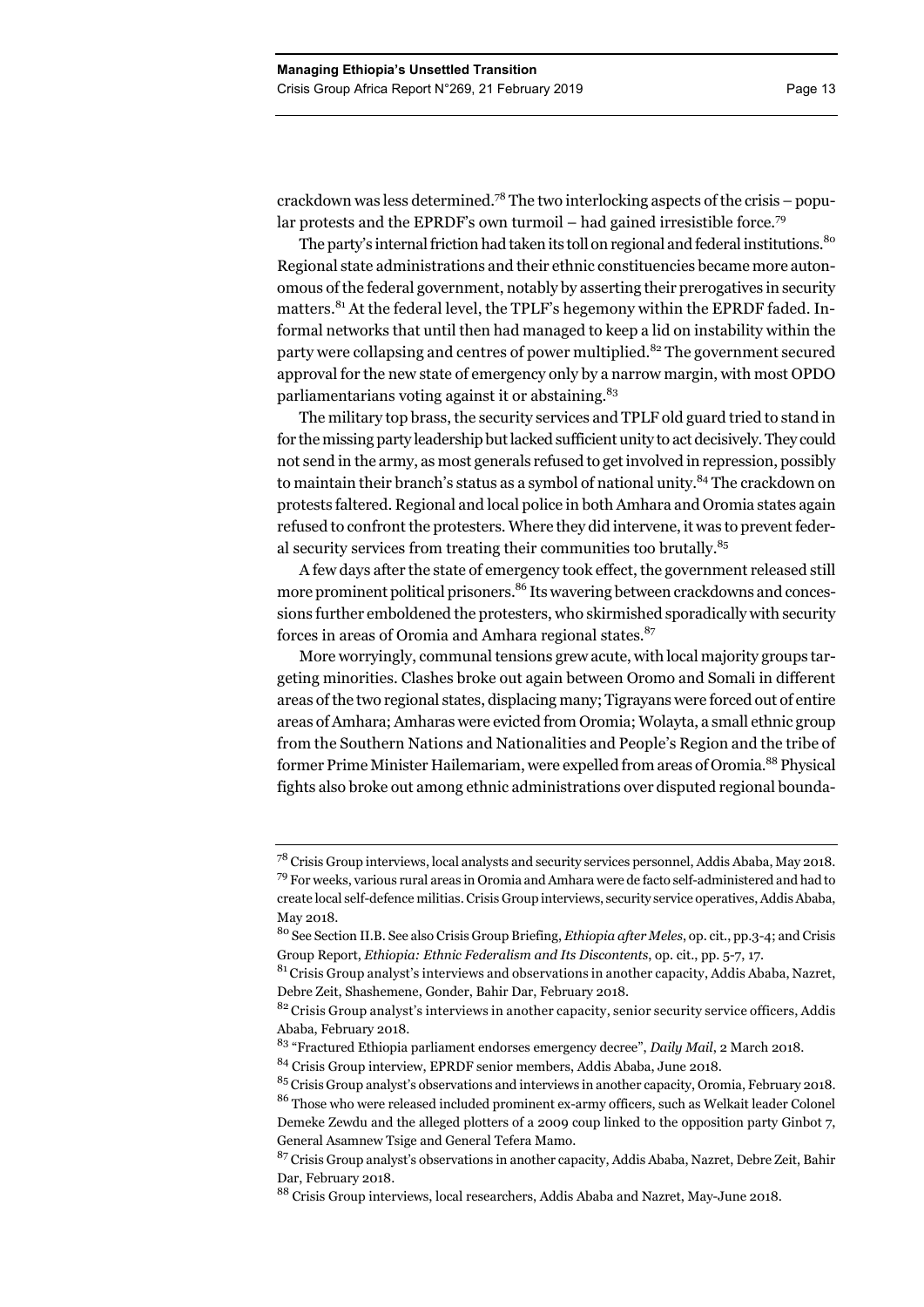ries. The total number of new internally displaced persons in 2018 reportedly reached more than 1.4 million.<sup>89</sup>

The protests began to hobble the already staggering economy. Inflation spiked, as foreign currency became ever scarcer.90 Flagship projects – including the Great Ethiopian Renaissance Dam (GERD) being built on the Blue Nile – ground to a halt.<sup>91</sup> Shaken, in February the EPRDF's ethnic parties convened their respective executive and central committees to prepare for the election of a new EPRDF chairman (except the TPLF, which had already had its own election in November 2017).<sup>92</sup>

The OPDO again acted most assertively and autonomously. On 22 February, it passed its chairmanship from the popular Lemma Megersa – who remained Oromo regional state president – to the region's vice president and then OPDO secretary, Abiy Ahmed Ali. At the time, Abiy was a low-profile member of the reformist OPDO caucus known as "Team Lemma". Unlike Lemma, however, he was a federal parliament member, and thus eligible for the premiership.<sup>93</sup> Observers interpreted his appointment as an opening bid for the EPRDF chairmanship and the prime minister's portfolio. No other party seemed thus prepared.

The ANDM, despite significant grassroots pressure to choose a reformist leader, opted to maintain the status quo, and confirmed Deputy Prime Minister Demeke Mekonnen as party chair and Amhara regional state President Gedu Andargachew as his deputy. The last party in the EPRDF, the SEPDM, elected the head of the EPRDF Secretariat, Shiferaw Shigute, seen as a loyal TPLF ally, to replace outgoing Prime Minister Hailemariam as chairman.94

<sup>&</sup>lt;sup>89</sup> Since the beginning of 2018, "Ethiopia has more new conflict-driven Internally Displaced Persons (IDPs) than any other country in the world, with over 1.4 million in 2018. Of the approximately 2.8 million total IDPs in Ethiopia, over 2.2 million are displaced due to conflict with the over 500,000 remaining displaced by climatic shocks, including drought- and flood-induced food insecurity". See "Ethiopia: Displacement and Food Security, 28 November 2018", Humanitarian Information Unit, State Department, 28 November 2018.

<sup>90</sup> According to government sources, by February Ethiopia had only enough foreign currency reserves to pay for one month of imports. Crisis Group analyst's interview in another capacity, senior government official, Addis Ababa, February 2018.

 $91$  Crisis Group analyst's interviews in another capacity, government officials and foreign contractors involved in infrastructural projects, Addis Ababa, February 2018. In August 2018, the prime minister ended up removing METEC, the military conglomerate in charge of the GERD's electromechanical work, from the project, citing delays and the company's incapacity to install turbines on such a large dam. See "METEC no longer contractor on 6,450-MW Grand Ethiopian Renaissance Dam project", *Hydro World*, 27 August 2018.

 $92$  The TPLF had met in December 2017. Debretsion Gebremichael, former deputy prime minister and communications and information technology minister, was elected TPLF chairman and later became acting president of Tigray regional state president, replacing Abay Weldu. Fetlework Gebregziabher was elected TPLF's deputy chairperson. Meles's widow, Azeb Mesfin, lost control of the large Endowment Fund for the Rehabilitation of Tigray. The outcome appeared to sideline all Meles's remaining supporters and complete the takeover of power by an alliance of grandees (chief among them, Aboy Sebhat Nega) and younger technocrats. Crisis Group analyst's interviews in another capacity, TPLF senior cadres, Addis Ababa, February 2018.

<sup>93</sup> According to Article 73/1 of the 1995 Ethiopian constitution, "the Prime Minister shall be elected from among members of the House of Peoples' Representatives".

<sup>94</sup> Shiferaw is an ethnic Sidama, while Hailemariam is an ethnic Wolayta. The Sidama are the biggest ethnic group in the Southern Nations, Nationalities and Peoples regional state, and long claimed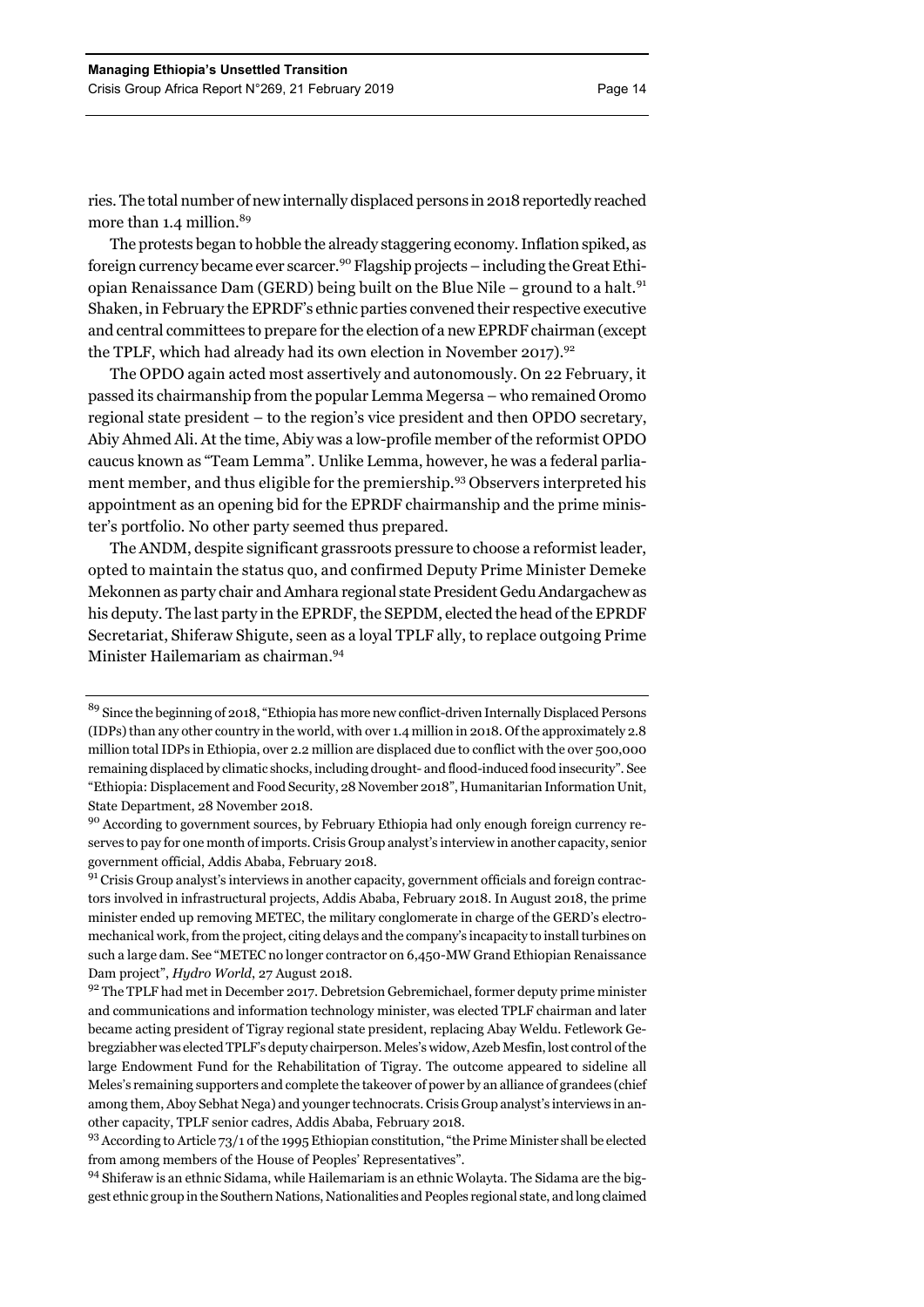The scheduled EPRDF Central Committee meeting to discuss the political response to the crisis, including the election of a new chairman (who would become the new prime minister) was delayed for weeks due to heated internal disagreements.95 When the committee finally gathered, the TPLF declined to offer its own candidate, suspecting the other coalition members would not support another Tigrayan prime minister, and instead supported Shiferaw. The OPDO, as expected, presented Abiy and, surprisingly, the Amhara supported him after Demeke withdrew at the last minute when it became clear he did not have enough support. In addition, by backing Abiy, Demeke could keep his role in the party and the post of deputy prime minister. Abiy was elected EPRDF chairman on 27 March, with 108 of 169 votes.<sup>96</sup> On 2 April, the parliament swore him in as prime minister.

# B. *Abiy's High-octane Ten Months*

The new prime minister is a former army and intelligence officer who was little known among the Ethiopian public or in the wider world.<sup>97</sup> Though Abiy's patron Lemma Megersa found little favour with Meles Zenawi, some reformers within the EPRDF still saw Abiy as too close to the TPLF because of his role in the intelligence services, particularly the Information Network Security Agency.98 His ambition, meanwhile, earned him the suspicion of TPLF grandees.<sup>99</sup> But at the time of his ascension, he was popular among other EPRDF elites.100 A reformist Oromo, and a devout evangelical Protestant Christian with a Muslim name, he had the right profile to reassure several disgruntled segments of Ethiopian society. He also was relatively acceptable to the Ethiopian Orthodox Church, a key political constituency in Ethiopia despite the professed separation between church and state.<sup>101</sup>

that the Wolayta were sidelining them because Hailemariam was prime minister. Shiferaw, however, was seen as a TPLF proxy. Crisis Group interviews, senior SEPDM cadres, Addis Ababa, May 2018. 95 Crisis Group analyst's interview in another capacity, senior EPRDF members, Addis Ababa, February 2018; "Ethiopia's ruling party to choose new leader as protests rage", Bloomberg, 2 March 2018. Since the EPRDF is the only party in parliament, its chairman automatically becomes prime minister. The normal assumption is that party heads are considered for the prime minister's position, but it is the EPRDF that decides whether they stand or not.

<sup>&</sup>lt;sup>96</sup> The EPRDF's council is composed of 180 members. On the election date, 170 were present. One member abstained. "Ethiopia: Dr. Abiy Ahmed becomes a prime minister, the legacy EPRDF fought against to the bitter end. What went on behind closed doors and how could that shape his premiership?", *Addis Standard*, 2 April 2018.

<sup>97</sup> Abiy had had a life-long career in the EPRDF. His obscure military background started at age fifteen during the struggle against the Derg, who led a Marxist government in Ethiopia from 1974 to 1987. He moved into the intelligence services, in particular the Information Network Security Agency. He was appointed science and technology minister in 2015 and then elected head of the OPDO Secretariat in 2017. "The rise of Abiy 'Abiyot' Ahmed", *The Reporter*, 31 March 2018.

<sup>98</sup> Crisis Group interviews, local analysts and journalists, Addis Ababa, May 2018.

<sup>99</sup> Former TPLF ruling elites, including intelligence chief Getachew Assefa, opposed Abiy's nomination. Crisis Group interviews, senior EPRDF members, Addis Ababa, May 2018.

<sup>&</sup>lt;sup>100</sup> Crisis Group analyst's interviews in another capacity, senior EPRDF cadres, local analysts, foreign diplomats, Addis Ababa and by phone and email, February-March 2018.

<sup>&</sup>lt;sup>101</sup> Evangelical Protestantism is the fastest-growing and most ethnically diverse faith in Ethiopia. Crisis Group Africa Briefing N°117, *Ethiopia: Governing the Faithful*, 22 February 2016.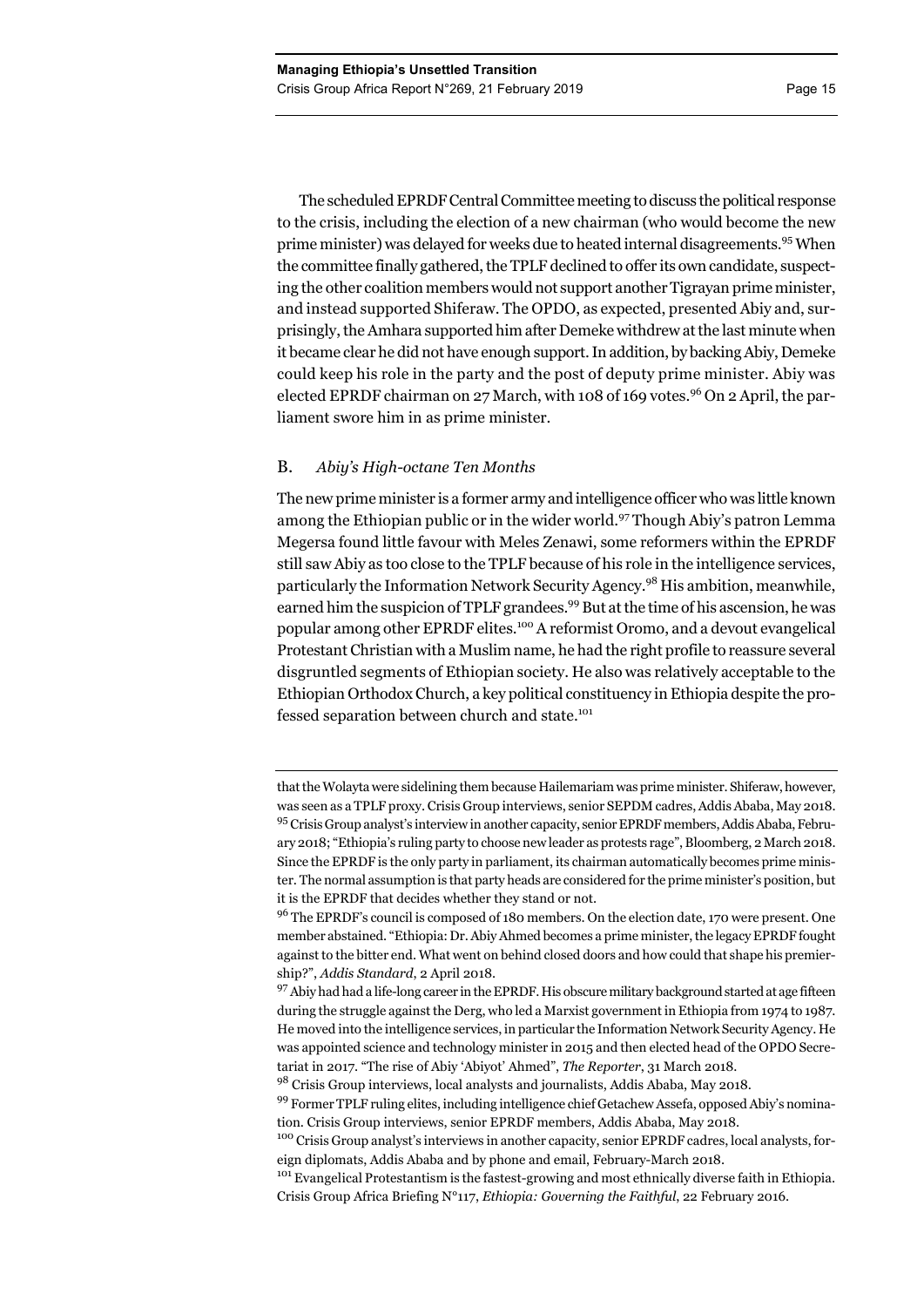Abiy embarked on a charm offensive immediately after his election, visiting almost all the regional capitals in an attempt to ease communal tensions. He was more candid about the country's challenges than any leader in memory. He preached not just national reconciliation but love and forgiveness to various Ethiopian constituencies, at home and in the diaspora.102 It did not hurt that he is multilingual, fluent in the country's three main languages, Amharic, Oromiffa and Tigrigna.

Importantly, he has established a direct connection with the people, unmediated by the party.103 His approach found a receptive audience among many Ethiopians eager for a new national narrative. In a matter of months, Abiy built up a public persona, using social media, especially Twitter, to great effect – a radical departure by a ruling party that has traditionally been suspicious of the media. His telegenic delivery and inclusive rhetoric won over huge swaths of the population, mostly youth, protesters and marginalised communities, such as his own Oromo, as well as the Amhara, Afar and Somali.104 For a time, mass rallies in support of Abiy replaced protests against the government. On 23 June, millions attended a gathering in Addis Ababa to hear him speak.105 When a grenade thrown in the crowd killed two and injured 150 more, hero worship reached its peak, as supporters believed their new political idol to be in peril.<sup>106</sup>

By rapidly shifting the focus of debate on various domestic and foreign policy fronts, Abiy managed to both outpace and wrong-foot critics inside and outside the system. The sheer speed and breadth of the changes he has initiated has enabled him to appeal to many constituencies without giving entrenched interests time to block his agenda.<sup>107</sup> On 19 April, he presented a new cabinet to parliament that, despite including some veteran ministers, was sufficiently fresh and above all representative of various ethnic groups to indicate a substantive political shift.108 As communal strife expanded to new places, including the Southern Nations, Nationalities and Peoples

<sup>102 &</sup>quot;Ethiopia: Love, forgiveness, reconciliation – roots for the new reform", *The Ethiopian Herald*, 24 July 2018.

<sup>&</sup>lt;sup>103</sup> See @fitsumaregaa, the Twitter account of Fitsum Arega, former chief of staff, Prime Minister's Office, who led in crafting Abiy's messages. In late 2018, Arega was nominated to be Ethiopia's ambassador to the U.S.

<sup>104</sup> See "Fact Sheet – Developing Ethiopia's Youth", USAID, July 2017. Crisis Group interviews, local activists, Addis Ababa and Nazret, June 2018.

<sup>&</sup>lt;sup>105</sup> "More than a rally, this looks like a pop concert". Crisis Group phone interview, local analyst, June 2018.

<sup>&</sup>lt;sup>106</sup> State media, as well as the Ethiopian public, condemned the act as an outrageous attempt to kill the prime minister prior to any investigation or claim of responsibility. See "Deadly grenade attack at Ethiopian prime minister's rally", *The New York Times*, 23 June 2018. Initially, TPLF hardliners were suspected to be behind the attack, but in September the Federal Attorney General charged alleged Oromo Liberation Front (OLF) operatives. Tamiru Tsige, "AG charges alleged OLF operatives for explosives attack", *The Reporter,* 29 September 2018.

 $107$  "Internal critics, even in the deep state, were still divided. They also found the new pace destabilising, and they did not manage to organise a counter-narrative and a plan quickly enough. Abiy kept on running to avoid major attempts at disruption". Crisis Group phone interview, local analyst, July 2018.

<sup>&</sup>lt;sup>108</sup> Abiy presented a list of sixteen ministers, of whom ten had never held a ministerial post, a consequential change for a country used to political recycling. "PM Abiy Ahmed forms his new cabinet; parliament elects new speaker", *Addis Standard*, 19 April 2018.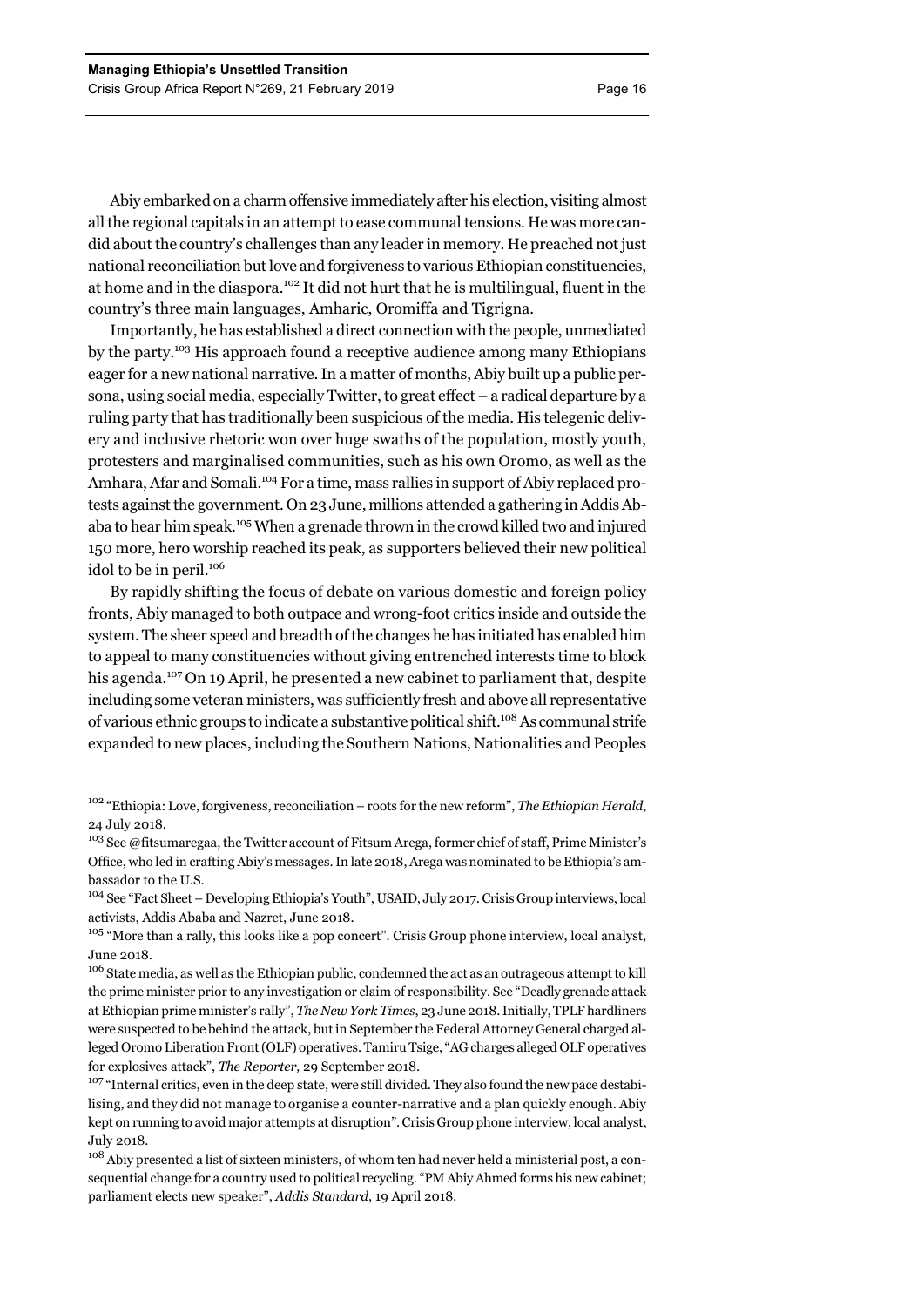regional capital, Hawassa – with people understanding that protests could draw attention to their grievances – Abiy called upon all regional presidents and local administrators who could not contain the violence to resign.<sup>109</sup>

The new prime minister also ordered the release of thousands of political prisoners, including Andargachew Tsige, secretary general of the opposition group Arbegnoch Ginbot 7, abducted in June 2014 by Ethiopian intelligence operatives in Yemen.<sup>110</sup> On 5 June, he cancelled the state of emergency two months before its planned end date, and legalised opposition groups long classified as terrorists.<sup>111</sup> He pardoned exiled (some of them armed) opposition movements, which he then invited to return home and engage in peaceful contestation for power.<sup>112</sup>

Abiy also publicly confronted past abuses of power. In parliament he accused the mighty security services of terrorising the population.<sup>113</sup> On 7 June, he acted against men traditionally at the core of state power and long considered untouchable, removing Army Chief of Staff Samora Yunus and National Intelligence Security Service Director General Getachew Assefa.114 In June, he conceded, again in parliament, that the EPRDF was tainted by corruption.<sup>115</sup> More dramatically, he decided that the over \$24 billion national debt required less state developmentalism – the economic approach that had been an article of faith for the last decade – and more market-led capitalism, including the privatisation of major national enterprises.<sup>116</sup>

He also reached out to the diaspora, much of which was previously intensely critical of the ruling EPRDF, traveling to U.S. cities, such as Washington, Minneapolis and Los Angeles, with large Ethiopian populations, as well as to Germany, and holding wellattended rallies.117 In a ceremony in July, he oversaw the reunification of the U.S. and Ethiopian branches of the influential Ethiopian Orthodox Church, split since  $1992$ .<sup>118</sup>

<sup>&</sup>lt;sup>109</sup> The call came after numerous regional leaders were accused of fuelling violence in their respective localities. Not long after, Shiferaw Shigute resigned as chair of the SEPDM while Abdi Iley, the powerful head of the Somali regional state, was ousted.

<sup>&</sup>lt;sup>110</sup> Andargachew is a British citizen of Ethiopian descent. He was released on 29 May 2018, along with more than 500 other political prisoners, including Oromo opposition leader Merera Gudina. <sup>111</sup> In a bid to foster national reconciliation, the new government removed opposition groups from its terrorist organisation list. It issued pardons to members of the Ginbot 7, the Oromo Liberation Front and the Ogaden National Liberation Front; diaspora-based satellite TV channels such as ESAT and OMN; and individuals sentenced for treason and terrorism in absentia. "Ethiopia pardons hundreds sentenced on 'terrorism' charges", Al Jazeera, 15 June 2018.

<sup>&</sup>lt;sup>112</sup> Most exiled groups have acknowledged that Abiy's invitation is something new and momentous. Some – mostly Oromo nationalists – have already returned home.

<sup>113 &</sup>quot;Ethiopia PM: Security agencies committed 'terrorist acts'", Al Jazeera*,* 19 June 2018.

<sup>&</sup>lt;sup>114</sup> Abiv's real target seemed to be Getachew, who had harshly criticised his appointment. As Samora's retirement was long overdue, the prime minister decided to remove both the intelligence chief and the head of the military. His subsequent appointments – General Seare Mekonnen, until then deputy army chief of staff, replacing Samora, and General Adem Mohammed, previously head of the air force, replacing Getachew – left the army stronger institutionally than the intelligence service. Crisis Group interviews, senior army and NISS officers, local analysts, Addis Ababa, June 2018.

<sup>115</sup> See "Ethiopian PM Abiy Ahmed on Eritrea and Corruption", Ecadf Ethiopia, 6 June 2018.

<sup>116</sup> See "PM Dr Abiy Ahmed Speech in Parliament – FULL", Tenaadam, 18 June 2018.

<sup>117 &</sup>quot;'He's a hugger … so I want to hug him': Ethiopians greet new prime minister", *Washington Post*, 28 July 2018; "Abiy Ahmed came, saw and conquered diaspora Ethiopians in the U.S. with love", ECAD: Ethiopian News and Views, 6 August 2018.

<sup>118 &</sup>quot;Ethiopia's torn Orthodox church reunites after 27 years", AFP, 27 July 2018.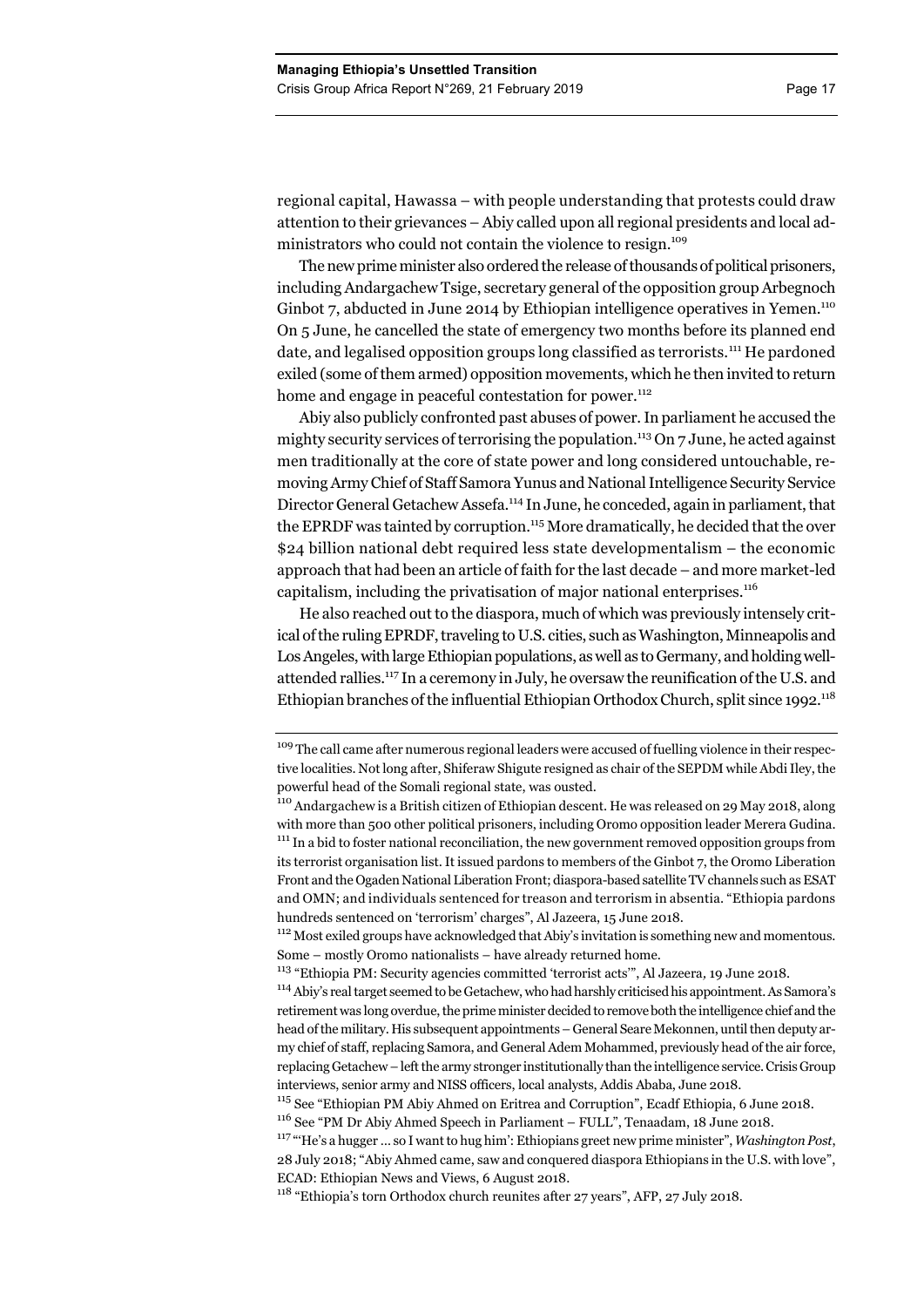The new prime minister also abandoned some of Meles's core foreign policy tenets.119 After a first visit abroad to immediate neighbours Djibouti, Sudan and Kenya, Abiy headed to the Gulf in mid-May. There he initiated a rapprochement with Saudi Arabia and the United Arab Emirates (UAE), with which Ethiopia had been at odds due both to Meles's security strategy – which viewed Riyadh, and by extension its ally Abu Dhabi, as strategic adversaries – and to Ethiopia's more developed ties with these monarchies' rivals, Turkey and Qatar. He did not break off contacts with the latter, but his outreach to the Saudis and Emiratis paid off handsomely. Emirati Crown Prince Mohammed Bin Zayed visited Addis Ababa on 15 June, signing off on \$3 billion in aid and investment.<sup>120</sup> The injection of Gulf cash provided an economic boost and appears to have accelerated ongoing attempts to end the two-decade frozen conflict with Eritrea.<sup>121</sup>

Even before the crown prince's visit, on 5 June, Abiy had declared that Ethiopia accepted the Ethiopia and Eritrea Boundary Commission's ruling in full and without conditions – a radical shift from Meles's position.<sup>122</sup> This statement paved the way for high-level exchanges, culminating in Abiy's 9 July visit to Asmara, reciprocated by Eritrean President Isaias Afwerki's three-day official visit to Addis Ababa on 14 July. In a matter of weeks, the two countries appeared to set aside nearly two decades of animosity and proxy conflict, reinstated full bilateral diplomatic and economic ties, reopened road links, and resumed flights between their respective capitals. The rapprochement could mark a turning point in relations between the two countries and pay enormous dividends.

The warming relations with Eritrea, which hosted a number of Ethiopian armed opposition groups, also gave new impetus to resolving several long-running rebellions. The government signed a peace agreement in August 2018 with most of the rebel Oromo Liberation Front (OLF) and in October with the Ogaden National Liberation Front (ONLF).<sup>123</sup>

<sup>&</sup>lt;sup>119</sup> Hailemariam also had this ambition but lacked the political power. Crisis Group interviews, regional analysts, London, July 2018. According to Meles Zenawi, Ethiopia faced "two major strategic adversaries. One is Egypt …. The second is Saudi Arabia and more generally the Gulf states …. My nightmare is that the two should combine: that we should have an Egyptian agenda that is financed by Gulf money". Alex de Waal, "The Future of Ethiopia: Developmental State or Political Marketplace?", World Peace Foundation, 20 August 2018.<br><sup>120</sup> The UAE deposited \$1 billion in the Central Bank of Ethiopia to ease the country's chronic hard

currency shortage. "UAE to give Ethiopia \$3 billion in aid and investments", Reuters, 16 July 2018. 121 See Crisis Group Middle East Briefing N°65, *The United Arab Emirates in the Horn of Africa*, 6 November 2018.

<sup>&</sup>lt;sup>122</sup> The December 2000 peace deal ending the 1998-2000 war between Eritrea and Ethiopia created a commission "to delimit and demarcate the colonial treaty border based on pertinent colonial treaties (1900, 1902 and 1908) and applicable international law". It delivered its decision on 13 April 2002. Meles Zenawi had in principle accepted the border commission's ruling but came up with a five-point peace proposal, laying out the conditions for its implementation, which Eritrea categorically refused. See "Progress Report of the Secretary-General on Ethiopia and Eritrea", UN Security Council, 27 December 2004.

<sup>&</sup>lt;sup>123</sup> "Ethiopian government signs deal with Oromo rebels to end hostilities", Reuters, 7 August 2018; "Ethiopia signs peace deal with rebels from gas-rich region", Reuters, 21 October 2019. Since then, there has been disagreement with the OLF about the deal's implementation, and in January the government launched an offensive, including airstrikes, targeting an OLF faction's camps. "Returned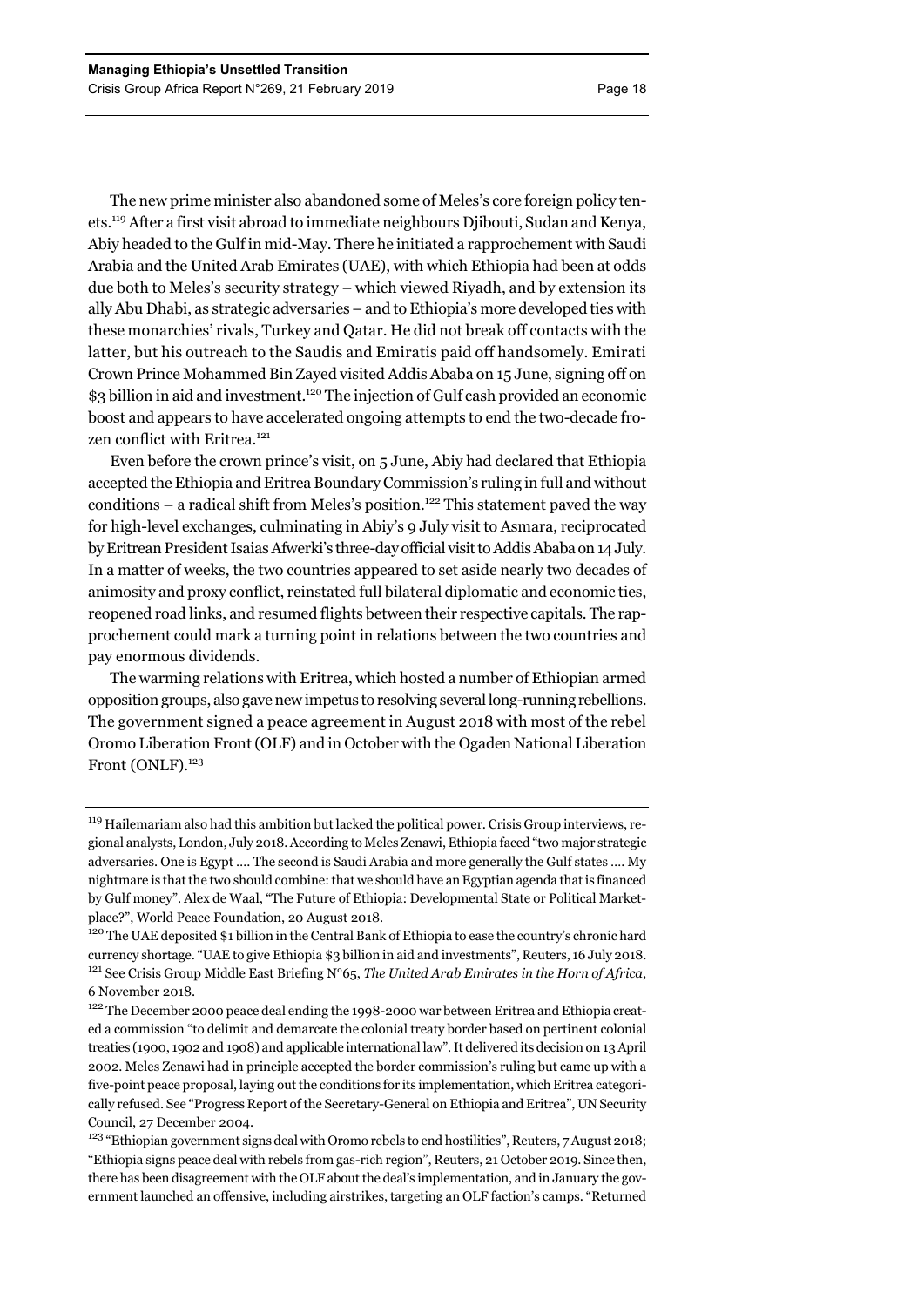Lastly, by relinquishing Ethiopia's key role in the Intergovernmental Authority on Development's mediation of the South Sudan stalled peace process, Abiy paved the way for Sudan and Uganda to move those talks forward.<sup>124</sup> On 10 June, he travelled to Cairo in an effort to improve Ethiopia's relations with Egypt, promising that his country would not harm Egyptian interests in maintaining an adequate flow of the Nile waters when filling the massive reservoir of the Ethiopian GERD dam on the Blue Nile.125 In a few short months, in other words, Abiy had torn up Ethiopia's traditional foreign policy playbook.126

Abiy's significant and welcome change of direction did not spring out of nowhere. Many of his initiatives had been put in motion by former Prime Minister Hailemariam Desalegn's administration, including the dramatic breakthrough with Eritrea.<sup>127</sup> But Abiy was able to carry them through more decisively. A senior EPRDF official said:

Little of what Abiy has been doing has not previously been discussed within the party. Abiy was the right person at the right time to put through what we had been discussing for over a year.<sup>128</sup>

The most notable difference is that Abiy addressed issues that Hailemariam's administration lacked the authority to tackle. He has also shown unprecedented willingness to admit the government's culpability in provoking the grievances that led to the popular protests and communal strife. He has been direct, avoiding coupling such admissions with long, opaque processes of party self-evaluation or blaming external and internal enemies – the EPRDF's default options in the past.129 His reform agenda still faces a steep climb, but the contrast with previous decades is stark.

To date, however, much as Abiy's pronouncements have generated great excitement and enthusiasm, many policy details remain unclear and critics question how far he has thought through his program of change.<sup>130</sup> In particular, the details of the Ethiopian-Eritrean rapprochement and the peace agreements with the OLF and ONLF have yet to be fully revealed.131 For the prime minister and his government to

Ethiopia rebels say army targets them with gunships", Bloomberg, 14 January 2019. The faction, known as OLF-Shanee, led by Daud Ibsa, recently returned from Eritrea to Ethiopia and was reportedly involved in a number of armed bank robberies. "17 banks robbed within two days in Oromo region of Ethiopia", *Borkena*, 14 January 2019. For more, see Abdurazak Kedir Abdu, "The OLF is dead, but its Oromo struggle lives", *Ethiopia Insight*, 19 January 2019.

<sup>124</sup> See Crisis Group Commentary, "South Sudan: Peace on Paper", 14 December 2018.

<sup>&</sup>lt;sup>125</sup> Talks between Saudi Arabia, the UAE and Ethiopia seem to have smoothed Ethiopia-Egypt relations. On 7 June, Ahmed Kattan, the kingdom's special envoy and former ambassador to Egypt, arrived in Addis Ababa where he met Abiy. Three days later, Abiy was in Cairo reassuring President Abdel Fattah el-Sisi of Ethiopia's good faith regarding the GERD. See Crisis Group Briefing, *The United Arab Emirates in the Horn of Africa*, op. cit.

<sup>&</sup>lt;sup>126</sup> Crisis Group will publish a report on Nile river basin political dynamics in early 2019.

<sup>&</sup>lt;sup>127</sup> Crisis Group interviews, senior EPRDF cadres and Western diplomats, Addis Ababa and by phone, June-July 2018. Crisis Group interview, Addis Ababa, January 2019.

<sup>&</sup>lt;sup>128</sup> Crisis Group interview, senior EPRDF cadre, Addis Ababa, June 2018.

<sup>&</sup>lt;sup>129</sup> Crisis Group interviews, local analysts, Addis Ababa, June 2018.

<sup>&</sup>lt;sup>130</sup> Crisis Group interviews, local and foreign analysts, Addis Ababa, January 2019.

<sup>&</sup>lt;sup>131</sup> The practical implementation of the rapprochement with Eritrea has stalled. Ministerial committees on trade, the border and ports have yet to be established, largely due to Asmara's procrastination. Ethiopian troops remain in the disputed town of Badme. Crisis Group interview, January 2019.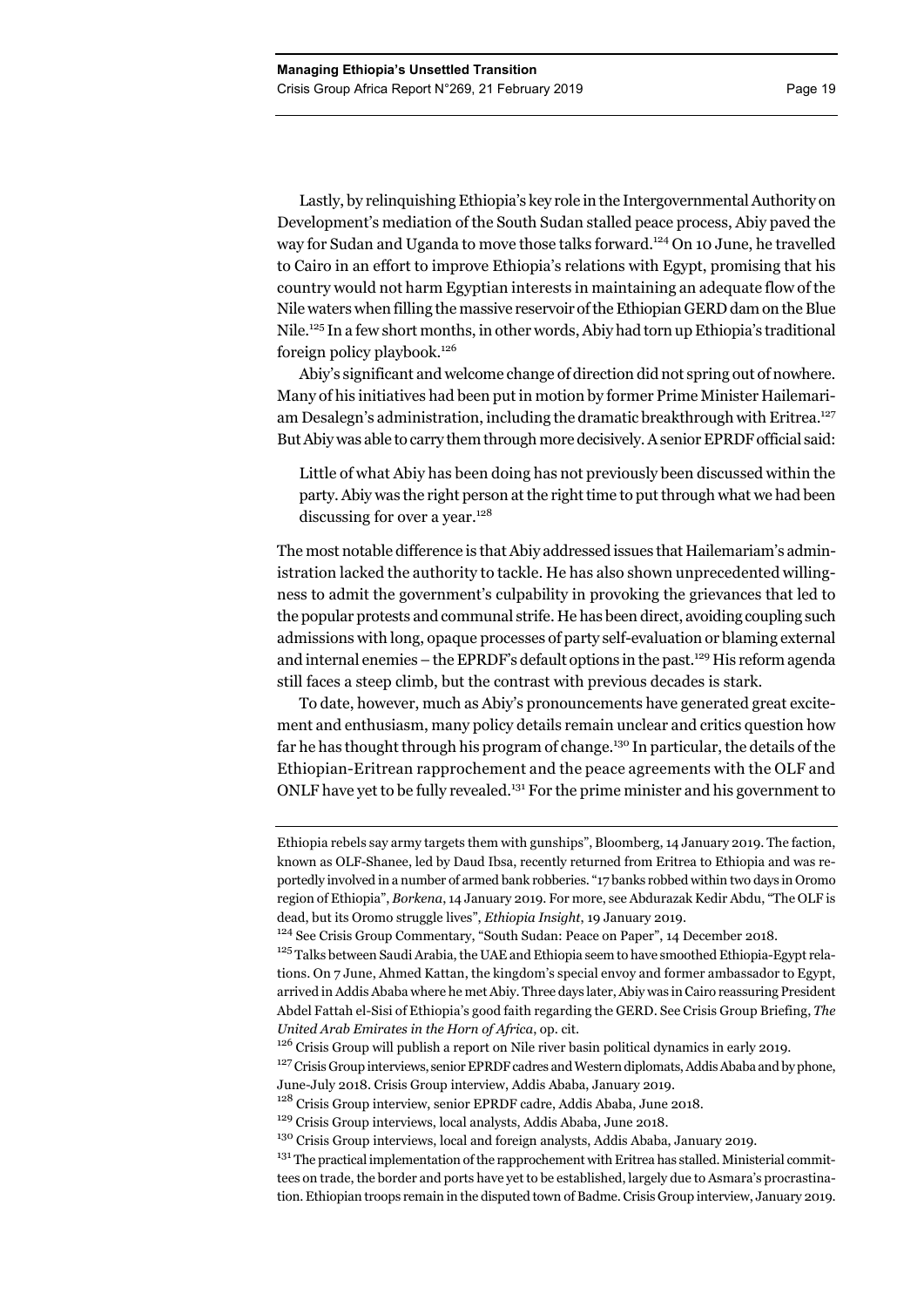maintain bureaucratic, public and donor support for his programs, he should provide more details and rationales for the policy choices his administration is making.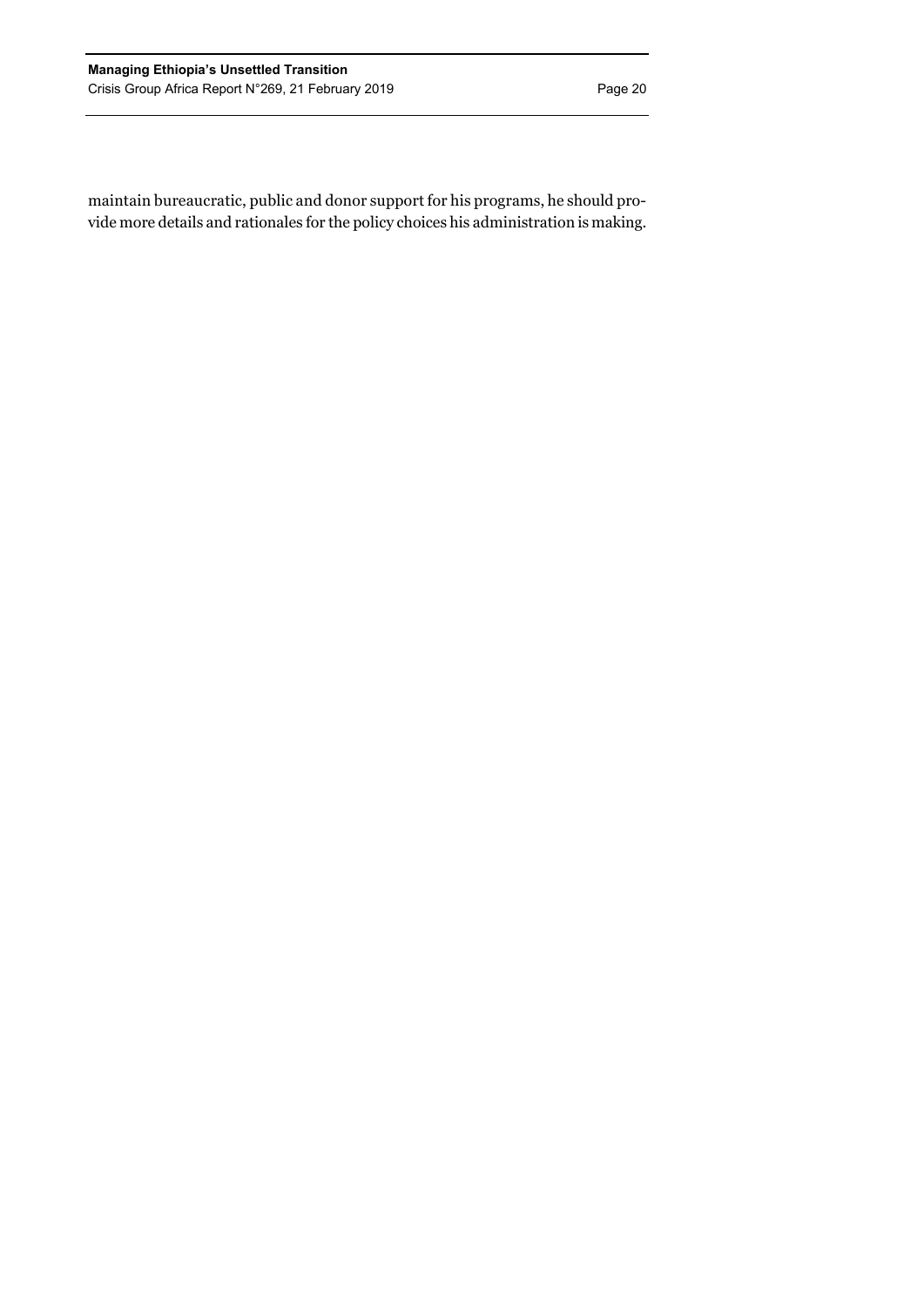# IV. **Internal Challenges and Opportunities**

Ethiopia is still undergoing the political and economic transition that began with Meles Zenawi's death in 2012. While Abiy has brought a welcome new tone and direction to the government, Ethiopia's road to lasting reform is likely to be rocky. The future of the ruling coalition, which brought Abiy to power, remains uncertain, with each of its four parties under pressure from both internal and external harder-line rivals.132 Successful reform will require Abiy to breathe life into the civil service, given that a number of ministries are adrift after a period without strong leadership. Ensuring competent reformers take the helm of key security, defence and legal institutions is particularly important.

Amid all the challenges he faces, however, three stand out. First, Abiy must begin to calm rising ethnic tensions and ethno-nationalism. He must also develop a clear roadmap to prepare the country for elections in 2020, and lay the political groundwork for delay if violence in the regions makes that impossible. Finally, he must undertake long-overdue reforms to modernise Ethiopia's economy, stimulate growth and investment, and create jobs for young people.

# A. *Calming Ethnic and Communal Conflict*

Insecurity driven by rising animosity among Ethiopia's ethnic groups is the gravest challenge that Abiy faces. Longstanding grievances among Ethiopia's ethnic groups are becoming more acute. The forces that kept them at least partly in check are loosening, and all around the country groups that see each other as competitors are jostling for power. Though anti-government protests have largely subsided since Abiy became prime minister, communal violence that rose in parallel with them over the past few years has spread and worsened, and ethnic militias are growing in size and reach. The number of persons displaced due to conflict in Ethiopia has reached 2.2 million; more than half of them have been displaced since January 2018.<sup>133</sup> At the same time, ethno-nationalist sentiment around the country is on the rise, with ethnic movements using increasingly incendiary rhetoric about other groups and pressuring parties within the ruling coalition toward more confrontational policies.<sup>134</sup>

# 1. Restoring order, containing disorder

Parts of the country have suffered a surge in ethnic violence. In Jijiga and other parts of the Somali regional state, violence erupted on 4 August 2018, following attempts by the Ethiopian army to dismantle the ethnic Somali force (the Liyu police) and remove regional president Abdi Iley.<sup>135</sup> Many locals saw Iley and that force as respon-

<sup>132</sup> See Section II.B.

<sup>&</sup>lt;sup>133</sup> For statistics on displaced persons throughout Ethiopia see fn 89. Crisis Group phone and email interviews, local analysts, journalists and activists, foreign diplomats, September-October 2018. Crisis Group interview, Addis Ababa, January 2019.

<sup>&</sup>lt;sup>134</sup> Crisis Group interviews, local journalists, analysts, community leaders, Addis Ababa, October 2018-January 2019.

<sup>&</sup>lt;sup>135</sup> The Liyu unit was disbanded after Iley went on television to accuse the former intelligence chief Getachew Assefa of ordering all the Liyu police's abuses over the years. "Abdi Iley apologises to the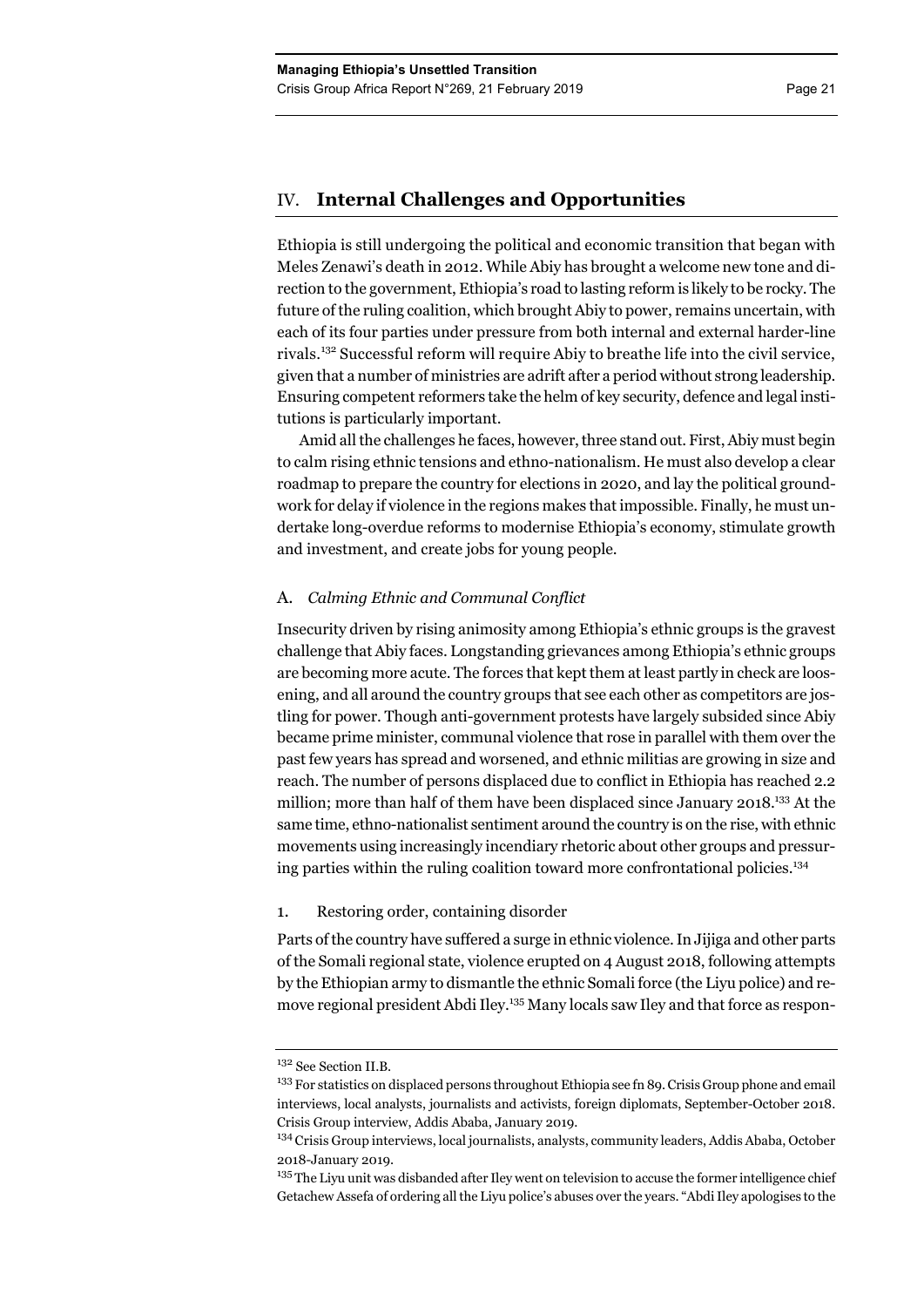sible for human rights abuses; indeed for years some had asked the federal government to step in.136 For its part, the government viewed Iley as a pro-TPLF remnant opposed to the prime minister. He was forced to resign on 6 August and arrested on 27 August; the government appointed Mustafa Omer – a former UN official and longtime Iley critic – in his stead.

But if much of the Somali region's population greeted the prime minister's move with relief, others perceived it as an Oromo offensive against ethnic Somalis and reacted violently. Non-ethnic Somali groups living in the regional state bore the brunt of their anger.137 Inter-communal conflict in Jijiga quickly spread, displacing 141,410 people, most of them non-ethnic Somalis, though many gradually came home as calm was restored.138 These events capture the dilemma Abiy faces: to curb the power of regional strongmen – whose behaviour is often a source of local grievance – without provoking an ethno-nationalist backlash, driven in part by perceptions (warranted or not) of Oromo chauvinism.

Somali regional state has since quieted somewhat. Over time, Iley's resignation helped ease tensions. Moreover, the federal government signed a peace agreement with the previously banned Ogaden National Liberation Front (ONLF), a separatist ethnic Somali rebel force fighting the government for decades.In the second week of February 2019, the Somali regional state announced that the ONLF had agreed to disarm and that its members would be reintegrated into its security forces and the civil service.139 This deal was a step forward, and authorities should follow through on it swiftly to improve prospects for peace in the region by offering young armed men an alternative to a life in crime and ethnic violence.

Tensions remain, however, among Oromo, Somali and Abo-Somali in contested and mixed areas, particularly along the border between the Oromia and Somali regions and in cities like Moyale and Dire Dawa where problems between the two groups continues to escalate.

Communal violence also has broken out elsewhere in the country, including the regions of Amhara between Amhara and Tigrayan communities, and in Benishangul Gumuz between the Gumuz community and ethnic Oromo and Amhara people. This intra- and inter-ethnic violence is driven by many factors, including historic and personal grievances, access to land, the desire for self-determination and the manipulation of those grievances for political purposes.<sup>140</sup>

people of Ethiopia's Somali region over rights abuses", Dalsan Radio, 12 July 2018. Crisis Group phone interviews, Ethio-Somali activists, August 2018. See also Crisis Group Africa Report N°207, *Ethiopia: Prospects for Peace in Ogaden*, 6 August 2013.

<sup>&</sup>lt;sup>136</sup> "Ethiopia: Police Unit Unlawfully Killing People Must Be Stopped", Amnesty International, 31 May 2018; "Ethiopia: Probe Years of Abuse in Somali Region", Human Rights Watch, 20 August 2018. <sup>137</sup> Crisis Group phone and email interviews, residents of Jijiga and local activists, August 2018. <sup>138</sup> "Ethiopia – Somali Region Inter-Communal Conflict: Flash Update Number 1 (17 August 2018)", OCHA, 17 August 2018.

<sup>139 &</sup>quot;Ethiopia: ONLF rebels disarm, sign agreement with Somali state", *Africa News,* 9 February 2019. <sup>140</sup> Solomon Yimer and Kibreab Beraki, "After Eritrea thaw, Tigray's southern border with Amhara heats up", 28 October 2018. In Benishangul Gumuz, a wave of violence and displacement occurred when four high-ranking Benishangul Gumuz state officials were ambushed and killed in Oromia, near the regional boundary, on 26 September 2018. Subsequently, inter-communal violence erupted in Kamashi zone between the Gumuz community and the ethnic Oromo and Amhara population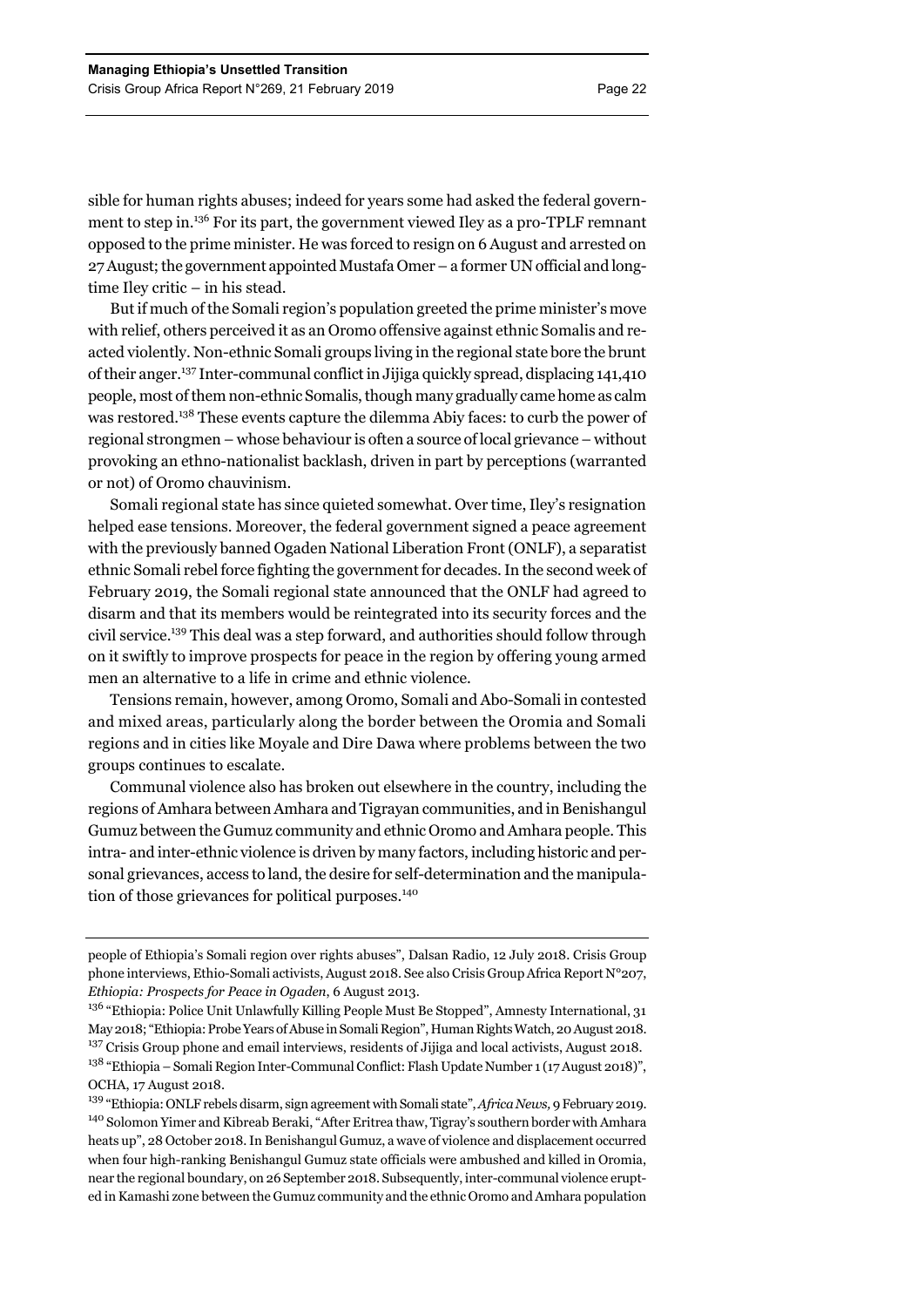In September 2018, violence reached the areas surrounding Addis Ababa, reportedly informing Abiy's last-minute decision not to attend the opening week of the UN General Assembly.141 Those clashes were prompted by the jubilant return of exiled rebel Oromo Liberation Front (OLF) fighters, a result of the peace agreement brokered by Eritrea between the Ethiopian government and the OLF.<sup>142</sup> Ethnic skirmishes broke out in the days ahead of their arrival, as Oromo youth (Qeerroo) replaced national flags in the capital and surrounding areas with the OLF banner, provoking the anger of, and clashes with, other ethnic groups living in Addis Ababa. Oromo militias sympathetic to the OLF forced hundreds of non-Oromos from their homes on the capital's outskirts. The disturbances led to 58 deaths.<sup>143</sup> Human rights groups reported social media awash in hate speech against non-Oromos.<sup>144</sup>

Among non-Oromo ethnic groups, some fear that they have turned the page on years of Tigrayan supremacy only for the Oromo to dominate.145 That Abiy's administration forced out Iley but has not taken similar action against Oromia officials implicated in the violence in Oromia has reinforced perceptions among some that Abiy is biased in favour of his ethnic group, which makes it more difficult for him to calm tensions.146 It does not help that most of the premier's close advisers come from the OPDO (now renamed the Oromo Democratic Party), in particular the erstwhile "Team Lemma", a reformist OPDO caucus led by Oromo regional state president Lemma Megersa, as well as Oromos previously living in the diaspora.147 Many in the EPRDF

residing in the area. "Operational plan for rapid response to internal displacement around Kamashi and Assosa (Benishangul Gumuz) and East and West Wollega (Oromia)", OCHA, 26 December 2019. Crisis Group interview, Addis Ababa, January 2019.

<sup>&</sup>lt;sup>141</sup> Crisis Group phone interviews, senior EPRDF cadres and foreign diplomats, September 2018. <sup>142</sup> "UPDATE 1-Ethiopian government signs deal with Oromo rebels to end hostilities", Reuters, 7 August 2018.

<sup>&</sup>lt;sup>143</sup> Open conflict erupted when some of the youths tried to take down the statue of Emperor Menelik II, the unifier of modern Ethiopia, in the old town of Piassa. Oromos perceive Menelik II as an invader, while other ethnic groups, Amhara in particular, celebrate the emperor for his resistance to European colonisation. In the following days, clashes erupted in Burayu, in the suburbs, as well as in various parts of the capital. The neighbourhoods of Piassa, Merkato, Sheromeda, Ashawa Meda, Kataa, Fili Doro and Petros experienced violence as Oromos attacked ethnic Guraghe and Gamo people, as well as other Ethiopians, and looted shops. The disturbances killed 58 people. On 17 September, five more people died when security forces dispersed protesters. Police arrested 400 people on suspicion of fomenting violence; an investigation is ongoing. Crisis Group phone interviews, local journalists and analysts, September 2018. Amnesty International observed widespread hate speech on social media against non-Oromo groups in the three days preceding the rally. "Ethiopia: Investigate Police Conduct after Deaths of Five People Protesting Ethnic Clashes", Amnesty International, 17 September 2018.

<sup>&</sup>lt;sup>144</sup> Ibid. Many people in Addis Ababa admit to feeling less safe now than at any time since the protests began. Crisis Group interviews, Addis Ababa, December 2018 and January 2019.

<sup>&</sup>lt;sup>145</sup> See for example, William Davison and Leake Tewele, "Anguish for Harari as Oromo claim rights", *Ethiopia Insight*, 2 January 2019. Crisis Group interviews, Ababa Addis, December 2018 and January 2019.

<sup>&</sup>lt;sup>146</sup> The Oromia police forces and security services were implicated in most of the violence with Somali militias, including against the Liyu police. Addis residents also claimed that security forces treated those protesting against communal violence more harshly than those who perpetrated it. Crisis Group interviews, Addis Ababa, December 2018.

<sup>&</sup>lt;sup>147</sup> Crisis Group interviews, local analysts, Addis Ababa, June 2018.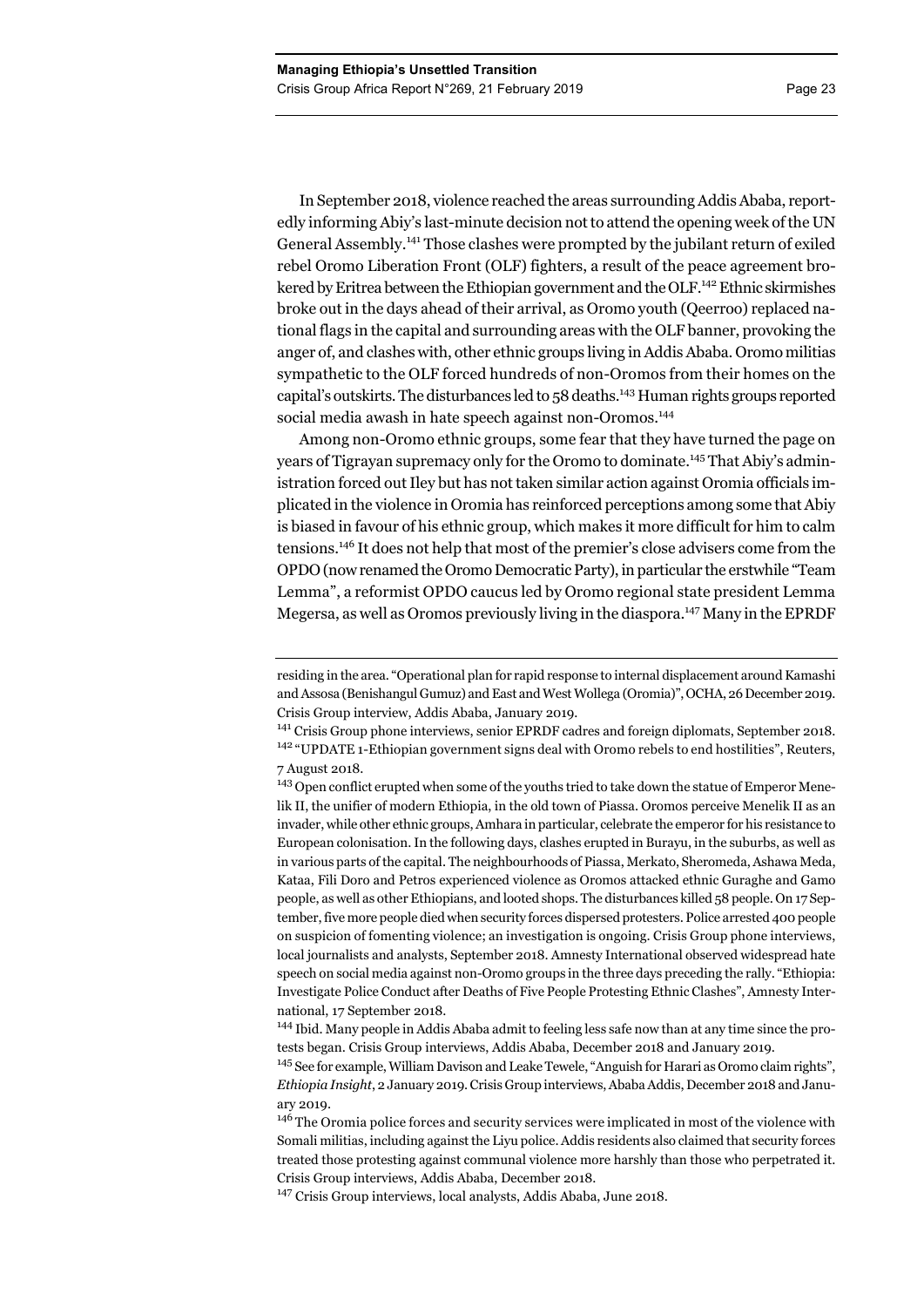believe he is preferentially appointing ethnic Oromo and personal acquaintances to key positions in the powerful defence, security and legal sectors.<sup>148</sup>

# 2. The ethnic federalism gap

The Abiy administration's still-unformed position on ethnic federalism will have enormous bearing on relations among Ethiopia's different communities and is therefore a source of both intense interest and brewing tension. In principle, Ethiopia's ethnic federal system devolves significant authority to ethnic communities in each of the regional states (subdivided into administrative zones) and two city administrations (Addis Ababa and Dire Dawa). Yet the 1995 constitution is imprecise about the division of powers between centre and periphery and about each ethnic community's right to self-determination, which potentially ranges from autonomy to independence.149 Among Ethiopians, no consensus exists on the appropriate extent of federalism, though in the past (especially under Meles Zenawi), the prime minister wielded considerable power through the EPRDF and informal networks.150

Abiy has avoided taking a clear position on ethnic federalism. Though he rode a wave of regional and ethnic grievance to his current position, since assuming high office he has made frequent reference to *Ethiopiawinet* (Ethiopian-ness) – a term invoking national unity rather than decentralisation. At the October EPRDF congress, he made the somewhat ambiguous statement that "a federal form of government is a preferred option in Ethiopia as long as we don't confuse regional arrangements with ethnic identity".151 In general he has avoided commenting on constitutional issues relating to the structure of Ethiopia's government.

The ambiguity in Abiy's position may have helped him preserve some useful political flexibility but it comes at a cost. It has created a vacuum, which regional politicians, especially those who may fear Oromo domination, are likely to exploit by jointly pushing for greater devolution and potentially even secession. Indeed, on 28 July, the former powerful deputy prime minister and current TPLF chairman and Tigray regional state president, Debretsion Gebremichael, declared that "we either live together respecting each other or we will fall apart", implying that some Tigrayans advocate the state's secession.<sup>152</sup> Since Abiy's ascension to power, the TPLF has been

<sup>148</sup> Defence Minister Motumma Mekassa, Addis Ababa Mayor Takele Uma Benti, Ethiopian Justice and Legal System Research Institute Director Degife Wula Bakjira and the National Intelligence Security Service Deputy for Internal Security, Lieutenant General Birhanu Jula, are all Oromos close to the new government. Crisis Group phone interviews, local analysts, August 2018.

<sup>&</sup>lt;sup>149</sup> Article 52(1) of the 1995 constitution, for example, stipulates that the federal government "shall formulate and implement the country's policies, strategies and plans in respect of overall economic, social and development matters". But Article 52(2c) says regional states can also "formulate and execute economic, social and development policies, strategies and plans". Other similarly vague provisions cover the administration of land and natural resources. Disputes over the proper interpretation of such clauses have driven protests over the past two years. Meanwhile, Article 39(1), which defines ethnic communities' self-determination, stipulates: "Every Nation, Nationality and People in Ethiopia has an unconditional right to self-determination, including the right to secession". 150 See Crisis Group Report, *Ethnic Federalism and its Discontents*, op. cit. pp. 15-29.

<sup>&</sup>lt;sup>151</sup> "EPRDF congress concludes adopting seven-point resolution", op. cit.

<sup>&</sup>lt;sup>152</sup> Debretsion spoke at a rally in Tigray's capital Mekelle. "Debretsion Gebremichael issues a warning to the PM", *Africa Intelligence*, 13 July 2018.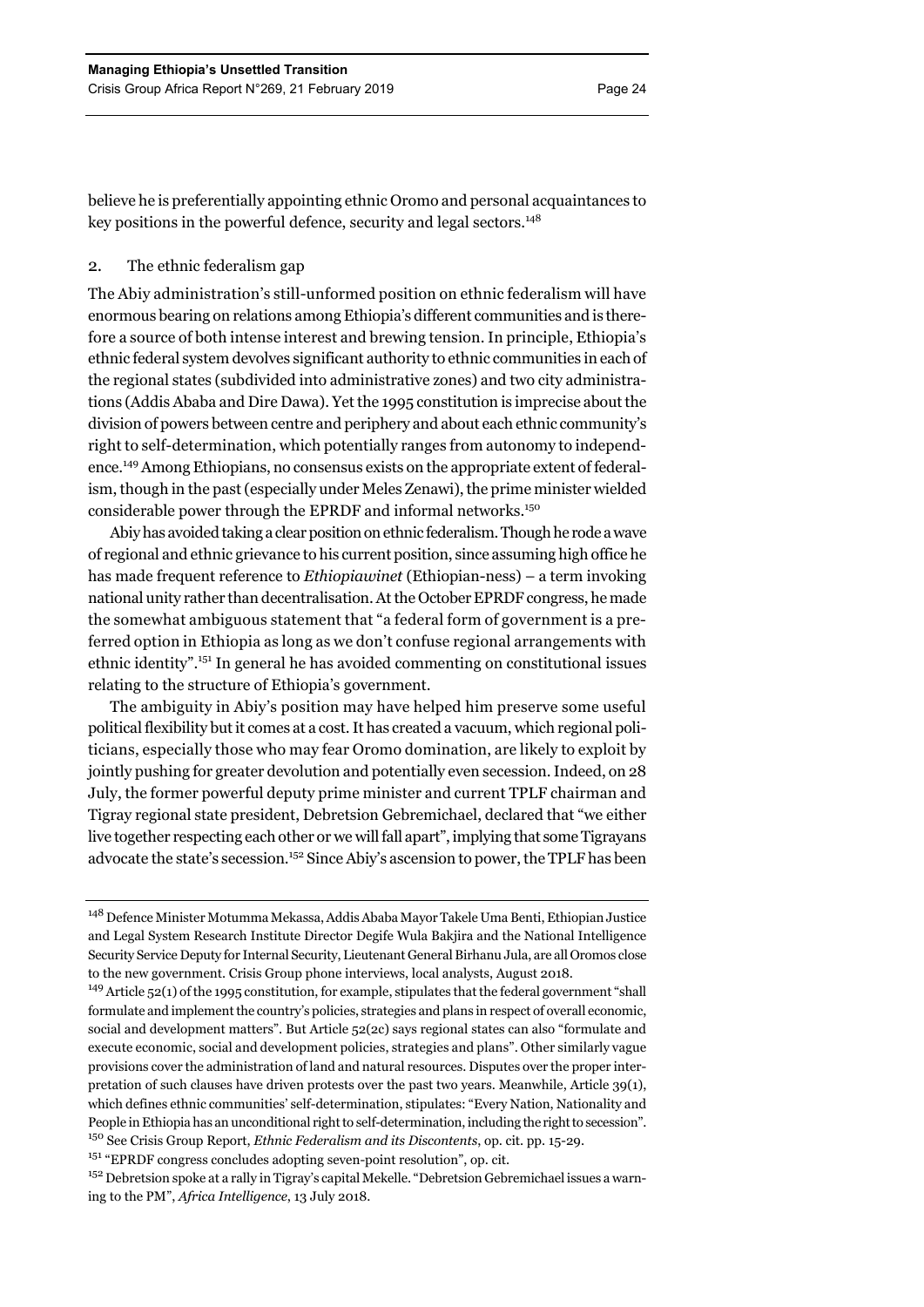concentrating on building consensus in Tigray, preparing its constituents for a scenario in which the region pushes for at least greater autonomy.<sup>153</sup>

Among other groups, too, ethnic nationalism – in part a result of ethnic federalism – is intensifying. Within the Oromo, forces outside the ruling party, notably the OLF and the Qeerroos, as well as other, less visible, groups seem increasingly emboldened and have begun to question Abiy's commitment to their objectives – either Oromo dominance in the current dispensation or a forcible takeover of power.<sup>154</sup> In Amhara region, the National Movement of the Amhara challenge the ruling party and demand the annexation of land from Tigray, Oromia and Benishangul-Gumuz that they believe historically belong to the Amhara.<sup>155</sup>

## 3. Five steps to prevent and mitigate conflict

Abiy and his team can take a number of steps to check what has become a particularly combustible mix of ethnic tension, flaring violence and political upheaval.

First, Abiy should adopt a more consensual and sustainable style of rule that emphasises working with state institutions to develop reforms. It will be important to allay concerns – well-founded or not – that the transition is a top-down affair in which formerly dominant Tigrayans have been replaced by Oromos. Thus far, however, Abiy's rhetoric has been more inclusive than his management style. Notwithstanding the welcome recent appointment of a diverse new slate of cabinet ministers, the Prime Minister's Office apparently has made all decisions of import with little consultation, and critics claim that his kitchen cabinet of close advisers is made up mostly of Oromo and evangelical Protestants.<sup>156</sup> The power of the Prime Minister's Office – a Meles-era legacy – only reinforces the unhelpful perception of government by fiat – although the prime minister's defenders will contend that he is hamstrung by opposition to his reforms among the senior cadre of the EPRDF whom he would ordinarily be expected to consult.

Rather than continue in this fashion and risk further political polarisation contributing to communal and political tensions, Abiy should focus on working with institutions and offices across the government to develop new reforms. Not only would changing tack help Abiy project a more legitimate and inclusive style of governance, it could also help re-energise ministries and a civil service that have been deprived of leadership during the transition and are largely adrift.

Secondly, Abiy ought to work with regional political and communal leaders to promote dialogue aimed at addressing grievances, fairly settling disputes and quell-

<sup>153</sup> See Kibreab Beraki, "TPLF: 'Struggle in defense of revolutionary democracy … and federal system is expected'", *Ethiopia Insight*, 24 October 2018.

<sup>&</sup>lt;sup>154</sup> Crisis Group analyst's interviews in another capacity, Oromo activists, Addis Ababa, December 2018. See also "Team Lemma's Choice: Power of Peace?", op. cit.

<sup>155</sup> Crisis Group analyst's interviews in another capacity, Amhara activists and local political analysts, Addis Ababa, December 2018; William Davison, Solomon Yimer and Kibreab Beraki, "Violent Qemant dispute fuelling explosive Amhara-Tigray divide", *Ethiopia Insight*, 16 December 2018. Crisis Group interviews, local and foreign analysts, Addis Ababa, January 2019.

<sup>&</sup>lt;sup>156</sup> Crisis Group telephone and email interviews, local political analysts and senior EPRDF cadres, August 2018. The inclusion of a significant number of Protestants is sensitive because there are many fewer Protestants than Orthodox Christians and Muslims in Ethiopia.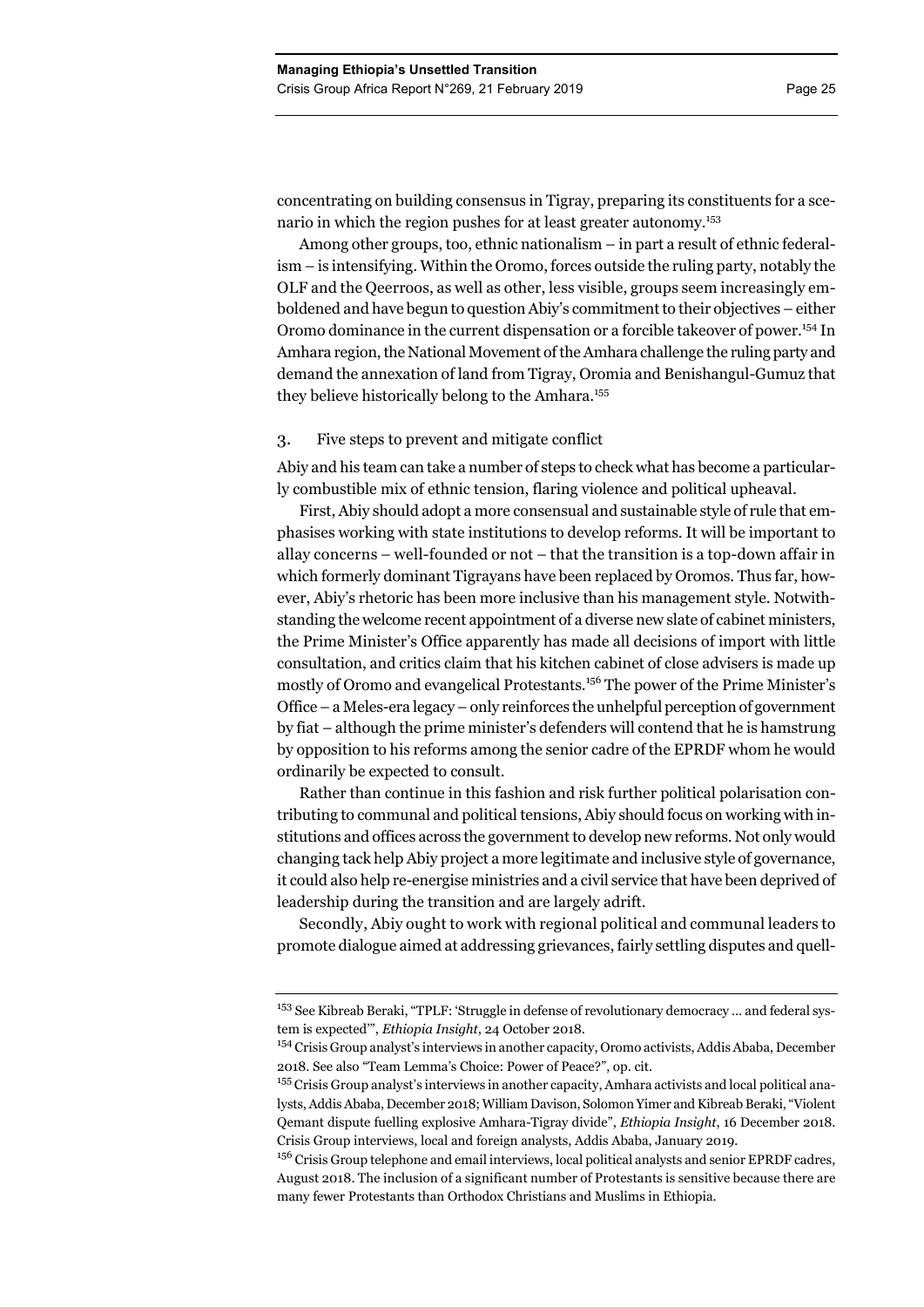ing communal violence. The parliament's approval, on 25 December 2018, of a National Reconciliation Commission could be a first step, though its broad mandate would need to be clarified.157 Though the measure passed by a large margin, some deputies voiced concerns over the nature of the commission's work, the question of whether reconciliation should prevail over justice, and the fact that the commission will be accountable directly to the prime minister.158 Relatedly, Abiy must find a way to address the sense of alienation, anger and humiliation among supporters of the oncedominant TPLF in whose home region, perhaps uniquely across Ethiopia, opposition to his rule (fed by perceptions that Tigrayans have been singled out for purges by authorities and displacement by members of other ethnic groups) seems deeply and widely felt.<sup>159</sup>

Thirdly, Abiy and Ethiopia's security forces should approach the disarmament of the growing number of non-state armed groups, most of which are ethnic militias, with caution. Among these groups are a major faction of the recently returned OLF that has refused to disarm and wants to integrate into the regional security forces instead.160 Demobilising such groups is a security priority; yet doing so without provoking further fighting or nationalist sentiment is equally important. Peace talks brokered by elders seemed to yield a breakthrough in the third week of January 2019, when the Oromia state government and OLF leaders agreed to a ceasefire. But fighting continued.161

Authorities should allow elders and civil society to take the lead in searching for a resolution to communal violence, including in Oromia regional state which has seen some of the worst fighting. Underlying the tensions between the OLF and Abiy's party on the question of demobilisation, for example, is the fact that both aspire to win leadership in Oromia in the next election and thus view each other as political rivals. This suggests that informal groups, such as the Abba Gada (a traditional system of local elders among the Oromo) and others such as the Inter-Religious Council (a civil society group), neither of which is a direct player in the election, might be better placed than the government to help bridge differences between Oromia state authorities and various OLF factions.<sup>162</sup>

The German government and other donors have offered support for the demobilisation of the OLF's armed wing and other militias around the country.<sup>163</sup> Such financial support, which should be provided as swiftly as possible after local actors achieve a settlement, could prove crucial in addressing a problem that is driving much

<sup>&</sup>lt;sup>157</sup> Its mandate is to maintain peace, justice, national unity and consensus and also reconciliation among Ethiopian peoples. "Ethiopia Creates Reconciliation Council", Ethiopian embassy in Belgium, 26 December 2018.

<sup>158 &</sup>quot;Ethiopia gets National Reconciliation Commission legislation", *Borkena,* 25 December 2018. <sup>159</sup> See "'Nobody will kneel,' Tigrayans defiant as Ethiopian leader cracks down", Reuters, 16 December 2018.

<sup>&</sup>lt;sup>160</sup> "Ethiopian rebel group accuses government of airstrikes", AP, 18 January 2019; "The OLF is dead, but its Oromo struggle lives", op. cit.

<sup>&</sup>lt;sup>161</sup> "Breakthrough as government, OLF-SG agree to immediate ceasefire, encampment of rebel army within 20 days", *Addis Standard,* 24 January 2019.

<sup>&</sup>lt;sup>162</sup> Crisis Group phone interview, Western diplomat involved in supporting Abiy's reform efforts, Nairobi, February 2019.

<sup>&</sup>lt;sup>163</sup> "Germany pledged to support demobilisation of Ethiopian fighters", Tesfa News, 2 November 2018.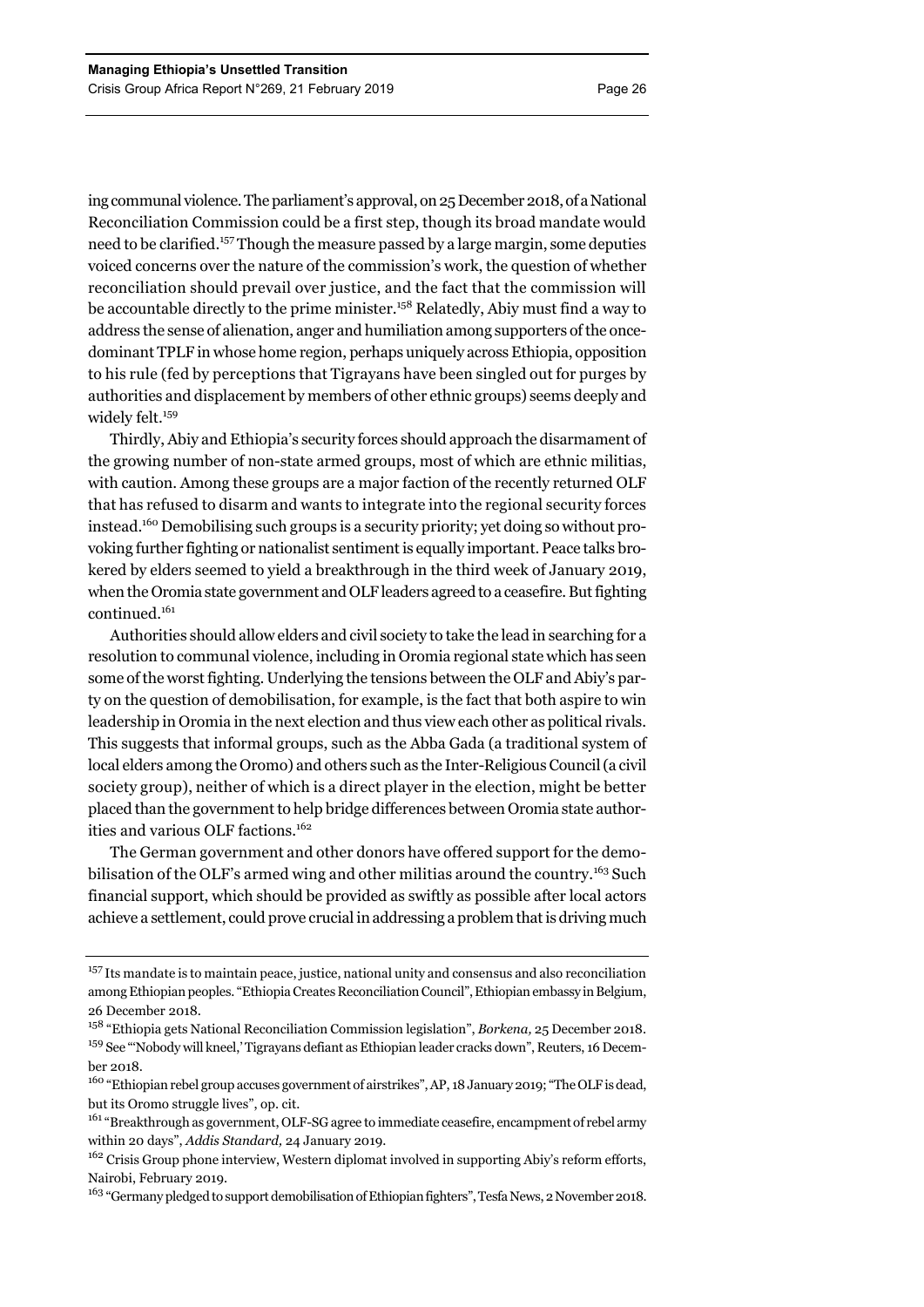of the ethnic violence by offering those who give up their arms assistance in reintegrating into civilian life (eg, with job training and other transitional support).

Fourthly, Abiy should continue working to remove officials like Iley who are allegedly responsible for serious abuses, particularly those related to violent suppression of dissent, or who fail to hold security forces to account for abuses. At the same time, the government should avoid any appearance that it is focusing only on strongmen of certain ethnic backgrounds. Ensuring that those held to account are afforded due process is also important for the fairness and legitimacy of these actions.

Finally, striking the right balance on ethnic federalism is vital, particularly given the implications for communal tensions. Abiy should move quickly to try to build consensus around a vision of federalism that can help knit the country together in the face of tensions that are pulling the regions apart. He should do so in an inclusive way ensuring that there is institutional buy-in to the process. The government should consider establishing mechanisms that allow different political constituencies to weigh in on key questions relating to the decentralisation of power within the ruling party and in the wider political arena. Elders, through the traditional Ethiopian system of mediation and dispute resolution known as *shimgilina,* and organisations such as the Inter-Religious Council can play a useful role in pursuing consensus on this highly sensitive issue. While there is no perfect formula, it is critical that Abiy arrives at a line with cross-ethnic support; whatever degree of centralisation or decentralisation the country agrees upon, federal institutions and regional administrations also must respect and protect minority rights.

## B. *A Clear Roadmap for Elections*

Abiy faces another daunting challenge in managing preparations for national polls scheduled for 2020. He has taken a number of bold steps toward a more democratic future already. These include breaking ranks with EPRDF cadres in announcing that multiparty democracy and genuinely competitive elections are Ethiopia's future, signalling his intent to end 27 years of de facto single-party rule by the EPRDF.<sup>164</sup> Pardoning exiled (and some of them armed) opposition movements such as the OLF and Ginbot 7, and inviting them to return home and engage in peaceful contestation for power, was another seismic move.<sup>165</sup> The challenge now for the government is to take this process forward and make good on its commitments by seeking to stage elections in 2020 where these parties can compete on a level playing field and citizens are able to participate.

The hurdles that need to be overcome in order to do so are mounting, however, and it is not clear that the government will be able to meet this goal on time. Rising violence could present logistical challenges and undermine participation in both the national elections that are a year and half away and, in the interim, local polls that are slated for 2019.<sup>166</sup> At the very least, it will greatly complicate the efforts of opposition

<sup>164 &</sup>quot;Ethiopia has 'no option' but multiparty democracy, PM says", *The Washington Post*, 22 July 2018.

 $165$  Most exiled groups have acknowledged that Abiy's invitation is something new and momentous. Some – mostly Oromo nationalists – have already returned home.

<sup>&</sup>lt;sup>166</sup> In the past, local elections were firmly controlled by the EPRDF; with the opening of political space, these now will be more competitive, and some may be violently contested.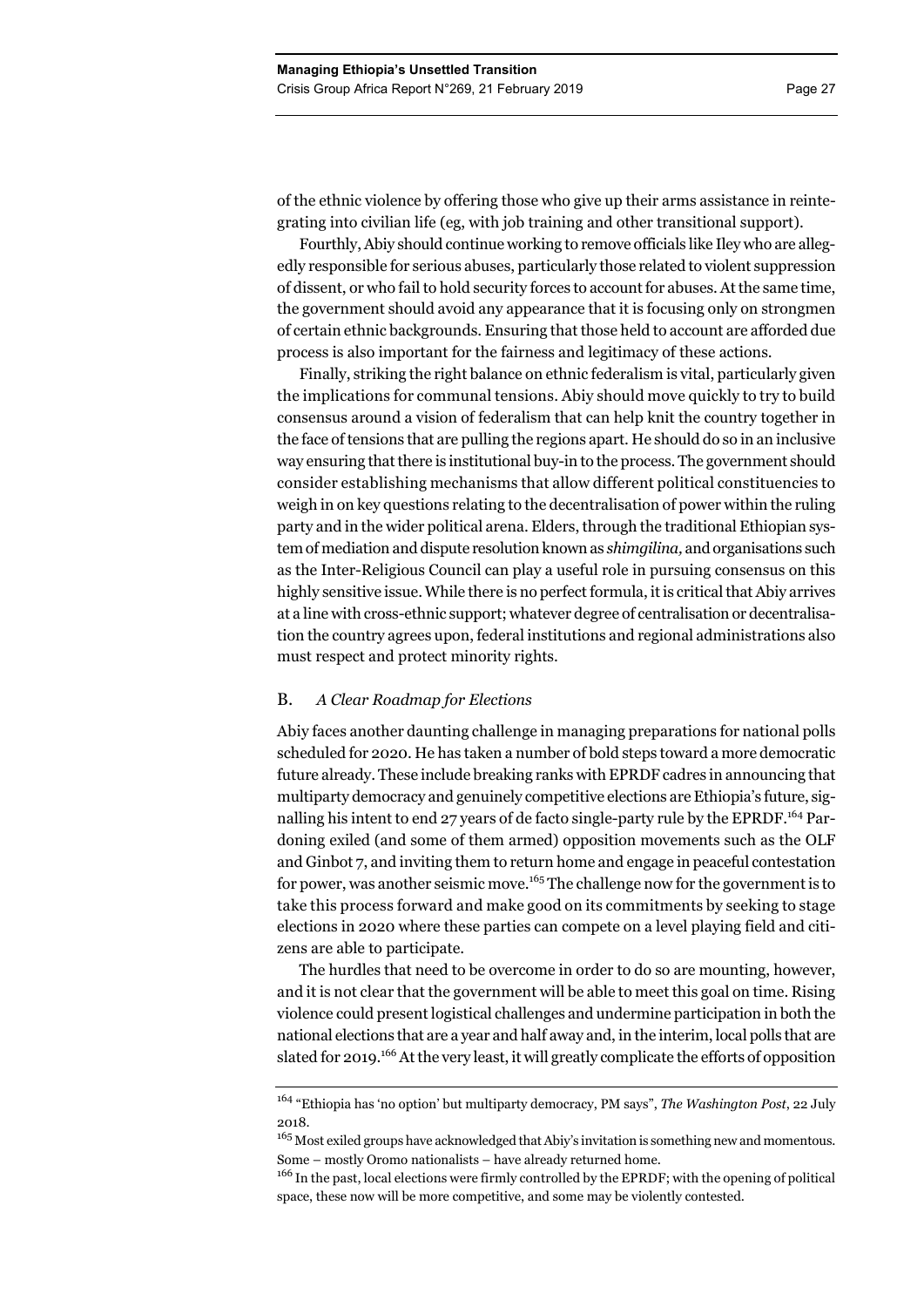parties that have been banned for years, and that even under the best of circumstances would be struggling to attract and mobilise supporters to participate in the polls.

Adding a further layer of complexity, Ethiopia's electoral law and institutions are in flux. The EPRDF biennial general congress that finally took place in Hawassa in October 2018 (after postponements in 2017 and again in August 2018) avoided the question of electoral reform which optimally would level the playing field to ensure free and fair elections and establish an electoral board free from influence by the EPRDF in light of previously contested elections, for example, the 2005 disputed polls.167 But the EPRDF and opposition factions recently began discussions on how to amend the electoral law and the electoral board.<sup>168</sup> The appointment of a new head of the National Election Board of Ethiopia, former opposition leader Birtukan Mideksa, is one positive step.<sup>169</sup> In order to make it an effective and representative instrument of reform, the government should reconstitute the remainder of the board (with multiparty representation) and work with donors to ensure it has sufficient resources and access to technical assistance.

It will also be critical to craft a credible means of challenging results in the event that parties or candidates dispute electoral outcomes. Abiy should reach out to the opposition to seek consensus on a dispute resolution mechanism in which all major parties have confidence. This step could reduce parties' temptation to take up arms in the event of electoral defeat. The UN Development Programme, which is coordinating donor backing for the electoral process, should offer technical support for this mechanism, drawing on its experiences in other countries on the continent.

Abiy's supporters among the Oromo – who are the core of his political base – hold different views on whether elections can be held as scheduled. Some youth leaders fear that delays will trigger more instability and have encouraged him to start negotiations with opposition leaders with the idea of resolving differences and presenting a united front on the steps that must be taken in order to stage credible, timely elections.170 Others within Abiy's inner circle favour a limited delay to allow for farreaching electoral reforms.171 Worryingly, some, such as OLF leaders, indicate that they will accept nothing short of gaining power in local elections. $172$ 

<sup>171</sup> Crisis Group interviews, aides to Prime Minister Abiy and Western envoys, Addis Ababa, August 2018. Diplomats are also divided on the timing of elections. Some suggest they should be held on time, perceiving that the winner would secure a clear mandate to implement reforms, while others worry that a vote under current conditions will exacerbate ethnic divisions.

172 "Oromo Liberation Front says it did not return to Ethiopia for peaceful struggle", *Borkena*, op. cit.

<sup>&</sup>lt;sup>167</sup> The EPRDF general congress was postponed in 2017 because of the state of emergency. Before then, the congress had been postponed only once before, after Meles died in 2012. "EPRDF postpones 11th congress to March", *Capital Ethiopia*, 3 October 2017.

<sup>&</sup>lt;sup>168</sup> "Ethiopia PM, opposition to discuss electoral reforms", Africa News, 23 November 2018. <sup>169</sup> Birtukan Mideksa, a law graduate and former federal judge, in 2005 became one of the prominent leaders of the opposition alliance Coalition for Unity and Democracy, known in Ethiopia as Kinijit. Mideksa was jailed in November 2005, after the disputed elections' repression, and charged with treason alongside other Kinijit leaders. After she was pardoned and released in July 2007, she founded the opposition party Unity for Democracy and Justice. Her pardon was revoked in 2008 and she spent almost two more years in jail, often in inhumane detention conditions. Once released, she fled to the U.S. and studied at Harvard. Her appointment is widely seen as a positive democratic step, although restructuring the Ethiopian electoral board will be extremely challenging. <sup>170</sup> Crisis Group phone interviews, Oromo youth leaders, November 2018.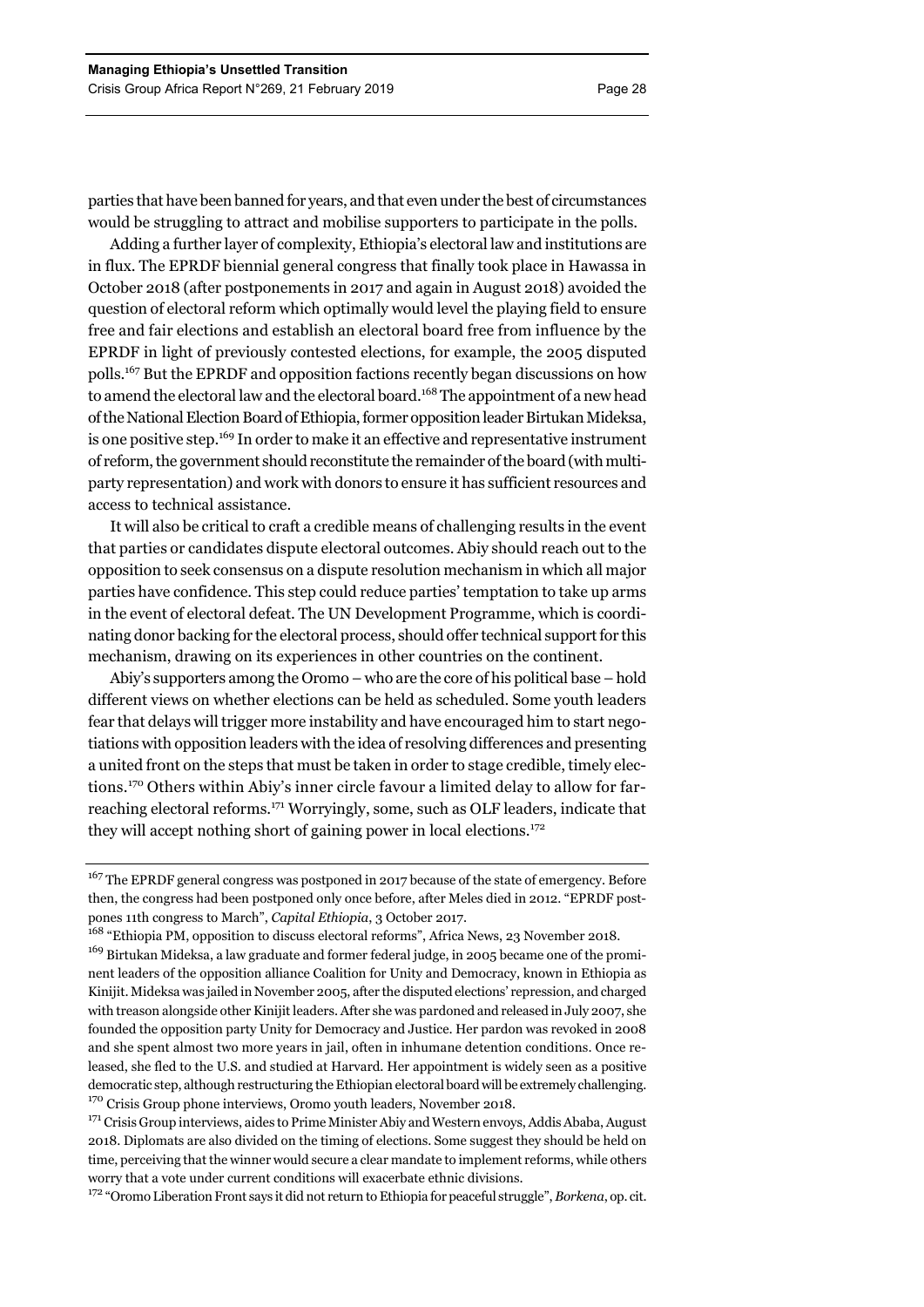But the bottom line remains security, and many within the security sector and the EPRDF contend that elections should not be held if today's insecurity persists.<sup>173</sup> According to one senior official: "Under current circumstances, holding elections could easily escalate into violence and tear the country apart. There are too many militias holding guns and having a political stake, in Oromia and beyond".<sup>174</sup> People in Abiy's circle offer a counter-argument, namely that postponing the vote would prolong the period of uncertainty that some see as feeding instability.<sup>175</sup> Whichever side prevails in this debate, a number of steps are necessary to prevent the election turning into a flashpoint for violence.

First, in order to create the best odds that the election can be held on time, the government will need to fast-track discussions on how to amend the electoral law and reform the electoral board, and then develop a roadmap, with agreed benchmarks, on how to organise elections and ensure that other political parties can fairly and credibly compete in forthcoming polls.

Secondly, while it is too early to decide whether a timely election is possible, Abiy should be prepared for the possibility that events will require a delay and take steps to build widespread political support. Any delay should come only after consultations, within the EPRDF and across the country's political spectrum, as to whether a postponement is necessary.176 Unless security conditions improve dramatically, he should initiate such discussions soon.

Thirdly, whenever the vote goes ahead, it is essential that the security forces be encouraged to act with strict neutrality, particularly in the run-up to and aftermath of the election. Neutrality would be a break with the past and signal willingness by authorities to level the playing field for all sides.

Fourthly, credible elections have never been held in Ethiopia. As such, the government should welcome a diverse array of observers, both from Africa and beyond, to follow the process and build confidence among parties. The media should be allowed to operate freely to give all parties a fair chance to present their agenda to the public. Donors and civil society groups should help the media develop a self-regulating mechanism for filtering out hate speech, which might spike as the election nears. Political parties, both those formerly in exile and those that remained in country, require capacity building to enable them to participate fully.

# C. *Reforming the Foundering Economy*

Ethiopia's foundering economy is the third acute challenge that Abiy will need to prioritise. Abiy inherited an economy that was already in a perilous state.177 The country's economic growth over the last decade was fuelled by massive borrowing that has created a debt burden of more than \$24 billion, which Addis struggles to service. Moreover, in recent years, prices have sky-rocketed even as unemployment has in-

<sup>&</sup>lt;sup>173</sup> Crisis Group phone interviews, local analysts and EPRDF senior cadres, November 2018.

<sup>&</sup>lt;sup>174</sup> Crisis Group phone interview, senior security service representative, November 2018.

<sup>&</sup>lt;sup>175</sup> Crisis Group interviews, ruling-party officials and Abiy camp insiders, Addis Ababa, August 2018.

 $176$  "Ethiopia opposition parties task PM with electoral reforms", Africa News, 22 August 2018.

<sup>&</sup>lt;sup>177</sup> International economic bodies praised this same economy for its double-digit growth without questioning the numbers and the potential shortcomings.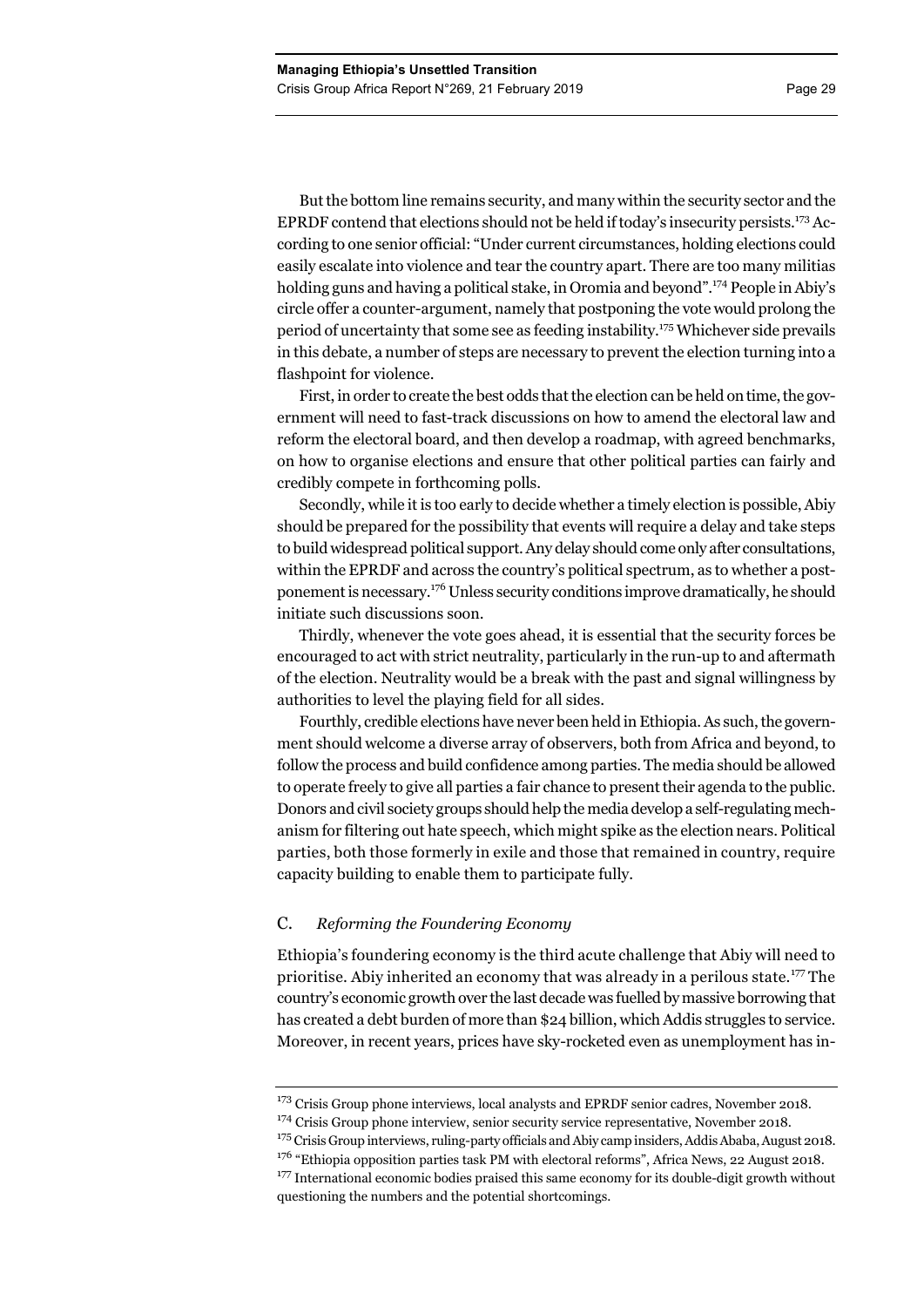creased.178 Compounding the problem are the public's rising expectations, notably in the urban population that is more aware of the economy's weaknesses. Disappointment and frustration are especially acute among job-seeking youths joining the country's expanding labour pool only to find that there are few meaningful prospects.179

Seeking more generous terms from creditors, and additional support from donors, will have to be part of the solution, and Abiy has already begun to do this. In September 2018, Abiy negotiated with China to extend the schedule of debt repayments relating to the Addis Ababa-Djibouti railway project.<sup>180</sup> The previous month, the World Bank also reportedly promised \$1 billion in budget support.181 The UAE have provided cash infusions of \$1 billion and promised a further \$2 billion in investment funding, and Saudi Arabia a year's worth of fuel with a delayed payment of twelve months. Western partners have also offered support but have been slow to follow through. They should pick up the pace, because time is of the essence. By all accounts, Ethiopia is critically short of funds.182 To empower Abiy to assuage the concerns of millions of unemployed youth, some of whom have been lured into ethnic militias, international partners should offer a substantial cash injection into the Ethiopian economy on an accelerated timetable.

Yet debt rescheduling, budget support and short-term cash relief from Saudi Arabia, the UAE and others are not long-term solutions for shoring up Ethiopia's economy. Abiy must also face the structural challenges that undermine Ethiopia's economic prospects.

Abiy will need to develop a politically viable strategy for generating more investment. One partial strategy, which he floated early in his tenure but has since partly walked back, would be to generate investment through partial privatisation  $-$  ie, the sale of minority stakes in certain state-owned enterprises.<sup>183</sup> But while there is an economic logic to this strategy, which both the World Bank and International Monetary Fund have endorsed, any move in the direction of partial privatisation will face both practical and political hurdles.<sup>184</sup> As a practical matter, preparing for the sale of shares on an international stock exchange will take extensive preparatory work – up to two years' worth – in order to meet legal and regulatory requirements.<sup>185</sup>

<sup>&</sup>lt;sup>178</sup> See the discussion in Section II.C.

 $179$  The labour force increases in size by two million workers annually.

<sup>&</sup>lt;sup>180</sup> China agreed to extend the debt repayment schedule related to the Addis Ababa-Djibouti railway from ten to 30 years. "Ethiopia receives debt relief from China", Ezega.com, 6 September 2018. <sup>181</sup> "World Bank to give Ethiopia \$1 bln in budget help – prime minister", Reuters, 25 August 2018. <sup>182</sup> One diplomat told Crisis Group that Ethiopia may need up to \$4 billion in budget support to help the new administration stabilise the economy and take steps to spur job creation. The diplomat said this money would be critical to efforts to build peace, because many youths demand to see the "fruits of the revolution" immediately and could get disgruntled quickly if they do not perceive improvements to the economy – and thus their own fortunes – soon. Crisis Group interview, Western diplomat, Nairobi, February 2019.

<sup>&</sup>lt;sup>183</sup> "2018 Article IV Consultation – press release; staff report; and statement by the executive director for the Federal Democratic Republic of Ethiopia", IMF Country Report no. 18/354, December 2018. <sup>184</sup> Abiy discussed Ethiopia's economic state with both IMF and World Bank directors in Washington. "Statement by IMF Director Christine Lagarde on Meeting with Prime Minister Abiy Ahmed of Ethiopia", press release, IMF, 27 July 2018. See also section II.B of this report about the UAE's investments in Ethiopia. Crisis Group interviews, local economists, Addis Ababa, June 2018. <sup>185</sup> Ethiopia does not have its own stock exchange.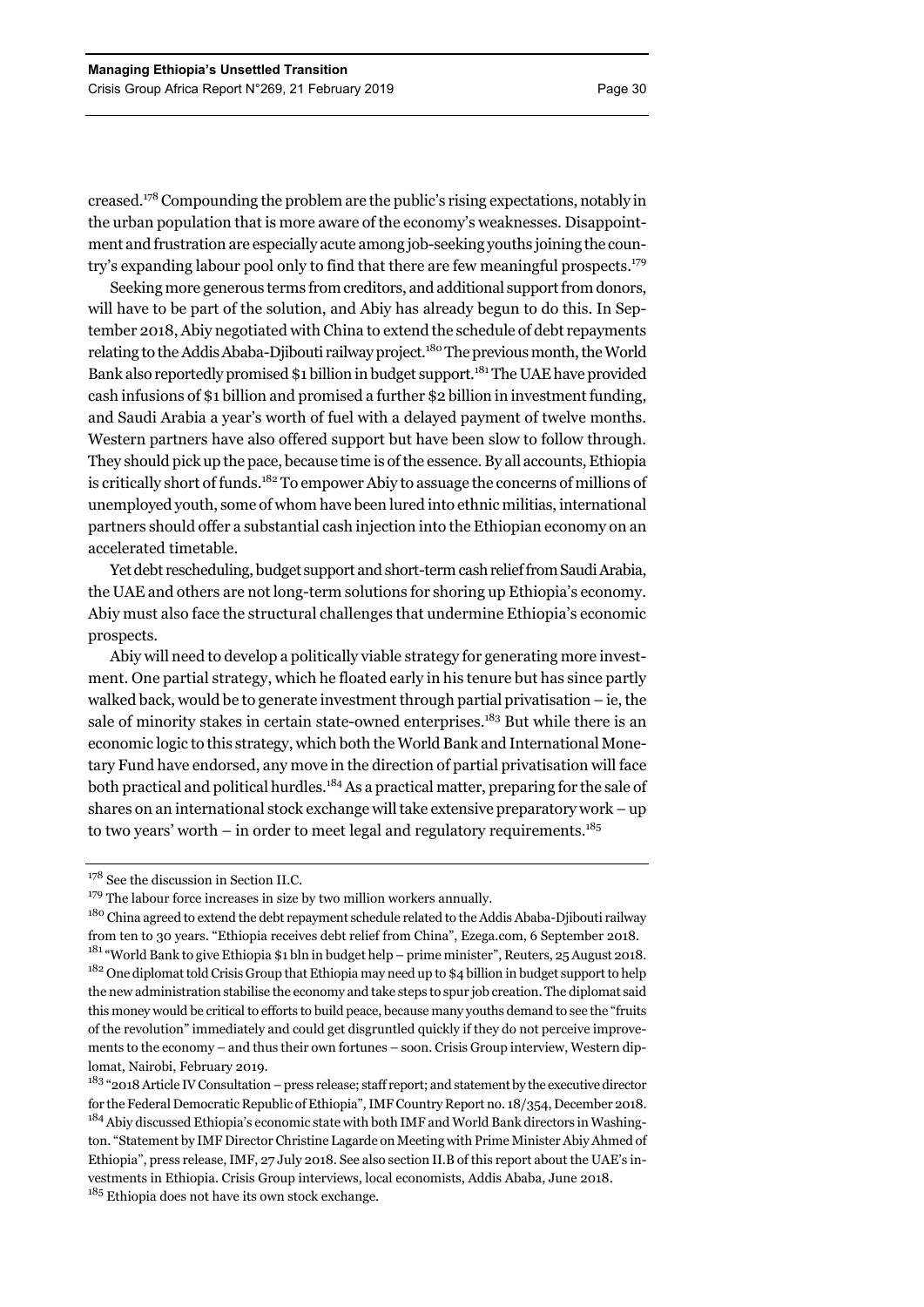And politically, it is not clear that Abiy has developed sufficient internal support from constituencies that support the highly centralised current system, including those who have benefited from state-controlled development projects and old-guard EPRDF leaders who were schooled in Marxism-Leninism during the rebellion and remain wary of private investment. This wariness has permeated the general population.

The Abiy administration has opted for a phased approach to the process of opening up the economy. Following substantial blowback to an earlier announcement that key assets, including Ethiopian Airlines – Africa's most successful air carrier, which is considered a national treasure in Ethiopia – would be partly privatised, the government announced that it would instead start the privatisation process by selling off a stake in national telecoms monopoly Ethio-Telecom.<sup>186</sup> The firm is widely unpopular in Ethiopia due to what is perceived as generally poor service and the administration's calculation might be that privatising it will attract low opposition.<sup>187</sup> The Finance Ministry said in the first week of February 2019 that the telecoms privatisation drive would offer lessons for how to take the privatisation process forward.

Few challenges will test Abiy in the medium term more than the question of whether his administration can address mass youth unemployment and under-employment, a key grievance. To do so, his administration will need to focus on easing the heavy regulation of the Ethiopian economy, which hinders competition and innovation. The country is ranked 159th out of 190 countries in the World Bank's 2019 Ease of Doing Business index.188 Excessive regulation inevitably discourages private-sector participation in the economy, which, in turn, depresses job creation. The government ought to carry out reforms, including of the banking sector (to offer more efficient funding to the private sector), and to improve access to foreign currency.

As it moves forward, the government should learn from the experiences of other African countries. First, the government will need to breathe new life into the small and medium-sized enterprise sector, which has long been neglected as authorities focused on industries that are large in scale but still employ too few workers. A good start would be to cut back regulations on small-scale domestic enterprises and reform the byzantine local taxation system. Secondly, the government might focus on other sectors that could offer a path to employment for thousands of youth, including financial and other services. Thirdly, deregulating the mobile phone sector might spur the type of job-creating innovation witnessed in countries like Ghana, Kenya and Nigeria. All this will require substantial support from external actors. The World Bank, the International Monetary Fund, the EU and other actors invested in Ethiopia's success should prioritise offering needed financial and technical support on an accelerated timescale. Progress here could address causes of violence and instability.

Ultimately, however, the Ethiopian government will be unable to put the country's economy on the right path without cutting spending. It cannot afford to maintain its current level of debt and fund its current, albeit low, level of services to the public, and it cannot rely on donors and creditors to keep it afloat indefinitely. But cutting

<sup>186 &</sup>quot;Ethio-Telecom slated to be first company to be privatized", Ethiopian News Agency*,* 8 February 2019.

<sup>&</sup>lt;sup>187</sup> Crisis Group interviews, private sector players, government officials and diplomats, Addis Ababa, August 2018.

<sup>&</sup>lt;sup>188</sup> "Doing Business: Measuring Business Regulations", www.doingbusiness.org.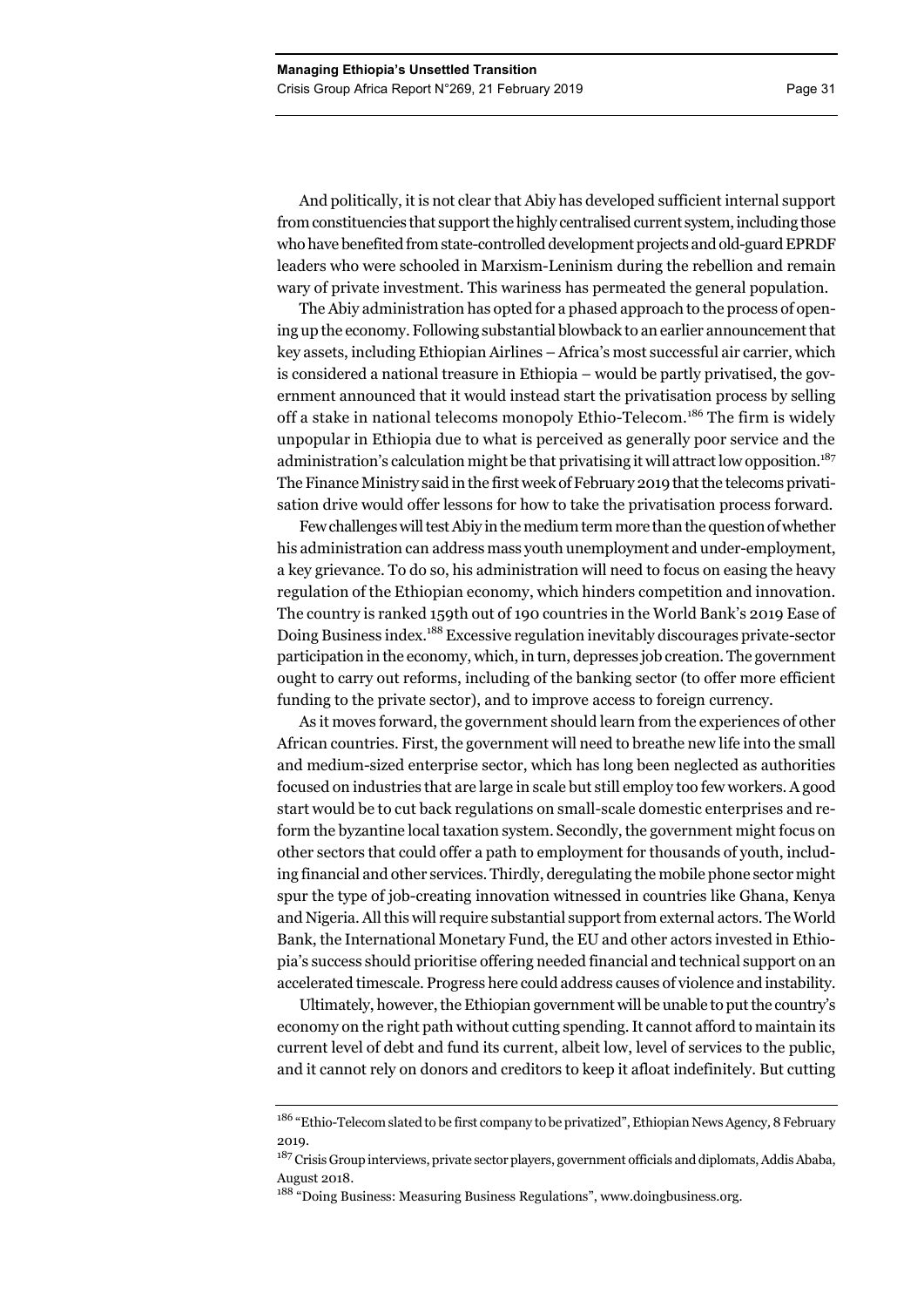government spending will drive down already low wages and further erode minimal public services, creating the potential for a violent public backlash.<sup>189</sup> The government should therefore work with donors to limit the pain to Ethiopia's population.

Ethiopia's international partners should support those efforts, providing technical assistance and working with the government to seek ways to reform the economy and ease the social cost of structural readjustment as much as possible. Ethiopia might, with the support of donors, delay spending cuts on social services while implementing regulatory reform that will improve the ease of doing business and attract foreign direct investment. For this to work, donors and creditors may want to convene a conference to discuss the best way forward for coordinating their support for Ethiopia's economic reforms.<sup>190</sup>

189 Crisis Group Skype interview, local economists, August 2018.

<sup>&</sup>lt;sup>190</sup> Crisis Group interviews, diplomats in Addis Ababa and Brussels, January and February 2019.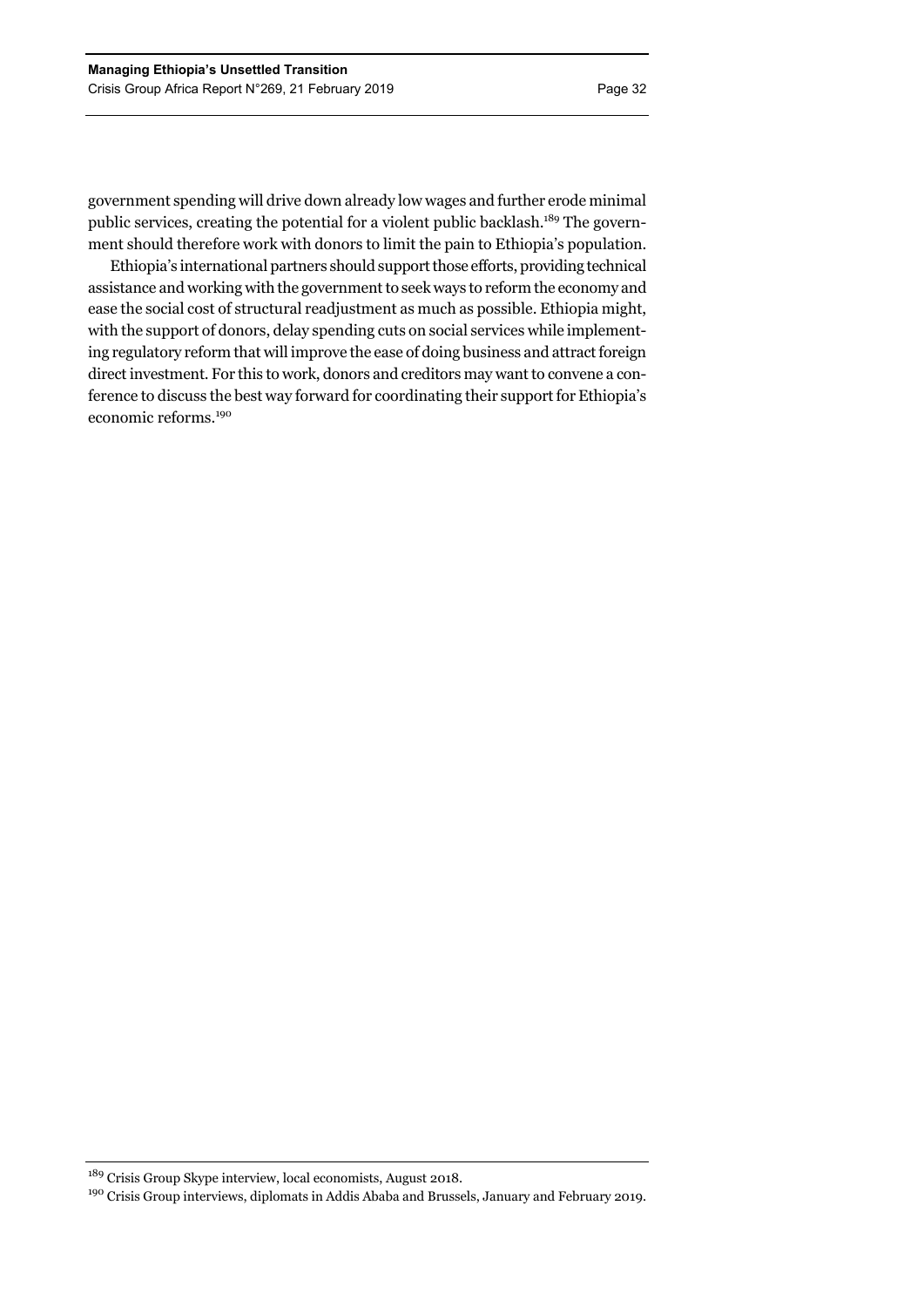# V. **Conclusion**

Prime Minister Abiy Ahmed has taken on the arduous task of putting in place a wholesale reform process. He asks the population to be patient, promising a bright future after root-and-branch reform, and tempers his optimism with disarming candour about the sheer scale of Ethiopia's problems. By presenting himself this way to the public, Abiy has managed to wrong-foot his critics. His approach to politics and ability to communicate directly with citizens is certainly new and welcome.

But even as the prime minister has raised enormous expectations among the population, he has incurred the rancour of many among the old guard as well as ethnonationalists, including Oromo, who supported his rise to power but are displeased by his calls for Ethiopian-ness and unity. He will need to step carefully in the months ahead, moving from proclamations to detailed policies and laying out a clear set of priorities. Of these, the most important should be restoring security and calming communal violence. Demonstrating that the new government he is leading will work for all and that security forces can protect Ethiopian citizens, regardless of ethnic background, will be critical to this effort. Urgent, too, is that he infuse new energy into the state bureaucracy, reach out across the political spectrum to decide on electoral reforms and the nature of federalism. He needs to prepare the ground for holding – or, if necessary, delaying – fast-approaching 2020 elections and start taking the difficult steps necessary to modernise the economy.

Much is at stake. A successful transition in Ethiopia – putting the country on a path to political openness, inclusion and economic liberalisation – could help transform the Horn of Africa, setting a positive precedent for other transitions that are occurring in the region. So far, international partners have sent encouraging signals to Abiy. They should continue to do so and, wherever possible, support his administration's reform efforts, crucial for calming tensions, stabilising the country and helping Ethiopia through this time of transition toward a brighter future that this moment of opportunity has placed within reach.

## **Nairobi/Brussels, 21 February 2019**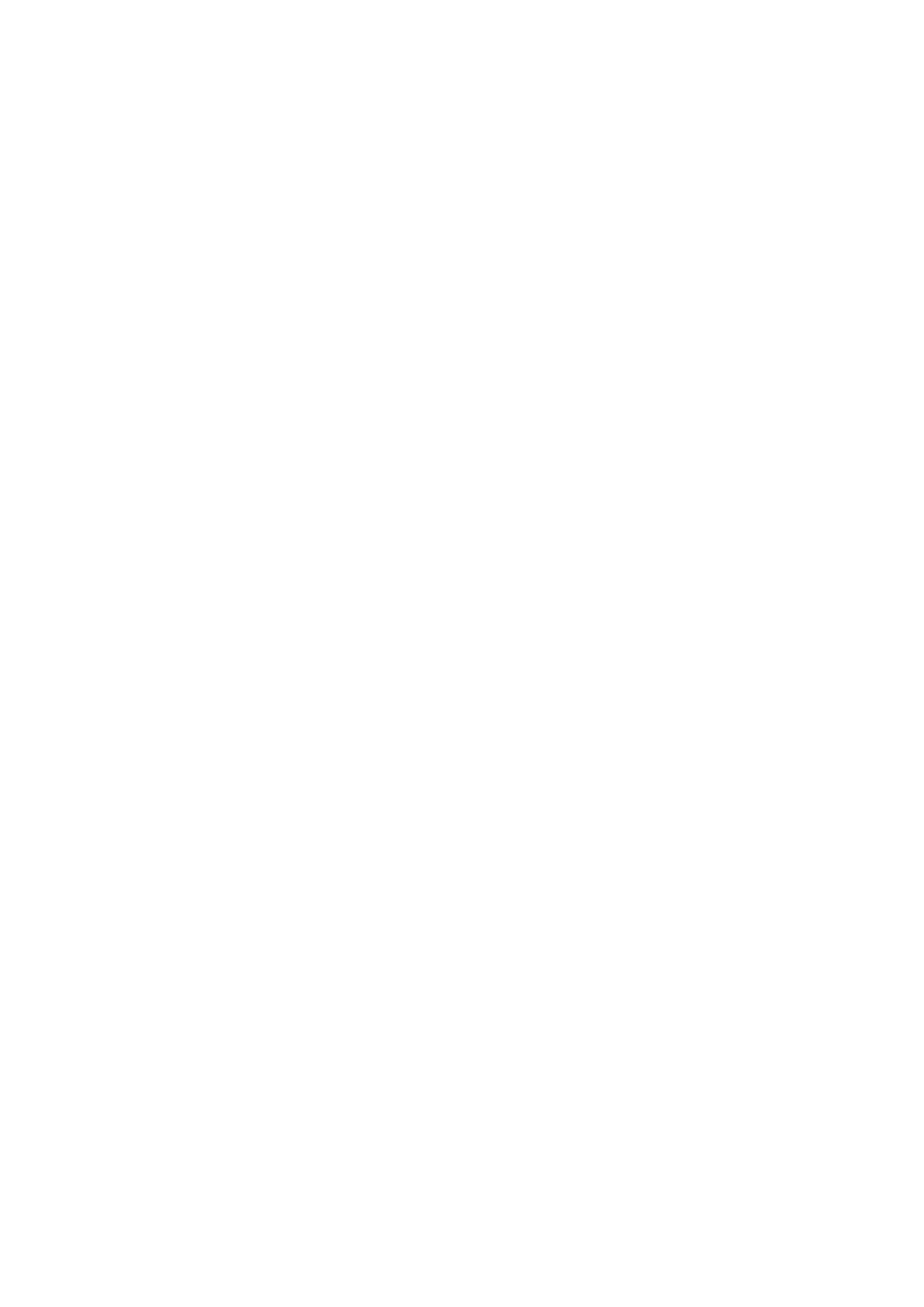Appendix A: Map of Ethiopia

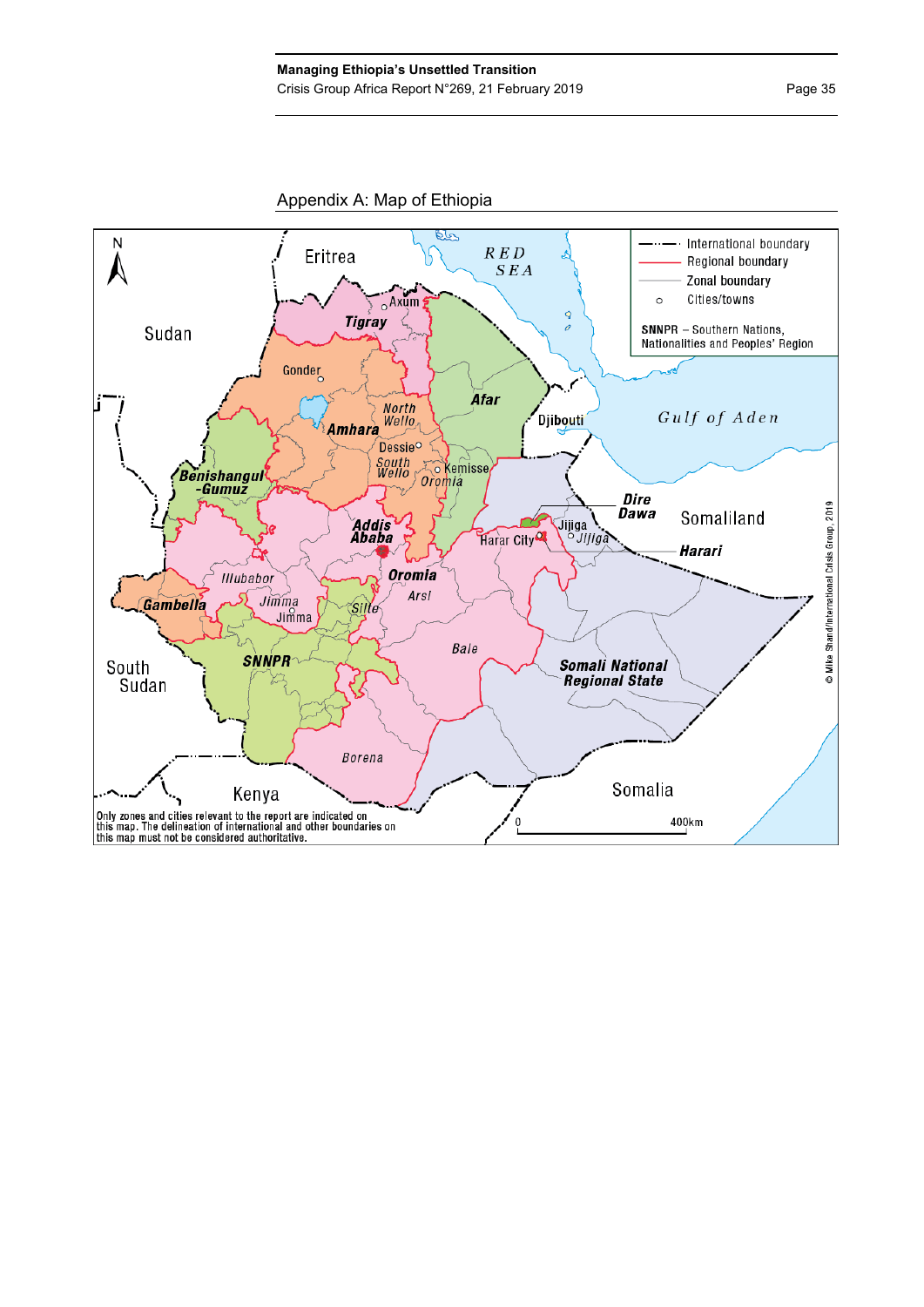# Appendix B: List of Acronyms

| <b>ANDM</b>  | Amhara National Democratic Movement (now the Amhara<br>Democratic Party, ADP)   |
|--------------|---------------------------------------------------------------------------------|
| <b>EPRDF</b> | Ethiopian People's Revolutionary Democratic Front                               |
| <b>GERD</b>  | Grand Ethiopian Renaissance Dam                                                 |
| <b>OLF</b>   | Oromo Liberation Front                                                          |
| <b>OPDO</b>  | Oromo People's Democratic Organization (now the Oromo<br>Democratic Party, OPD) |
| <b>SEPDM</b> | Southern Ethiopian People's Democratic Movement                                 |
| <b>TPLF</b>  | Tigray People's Liberation Front                                                |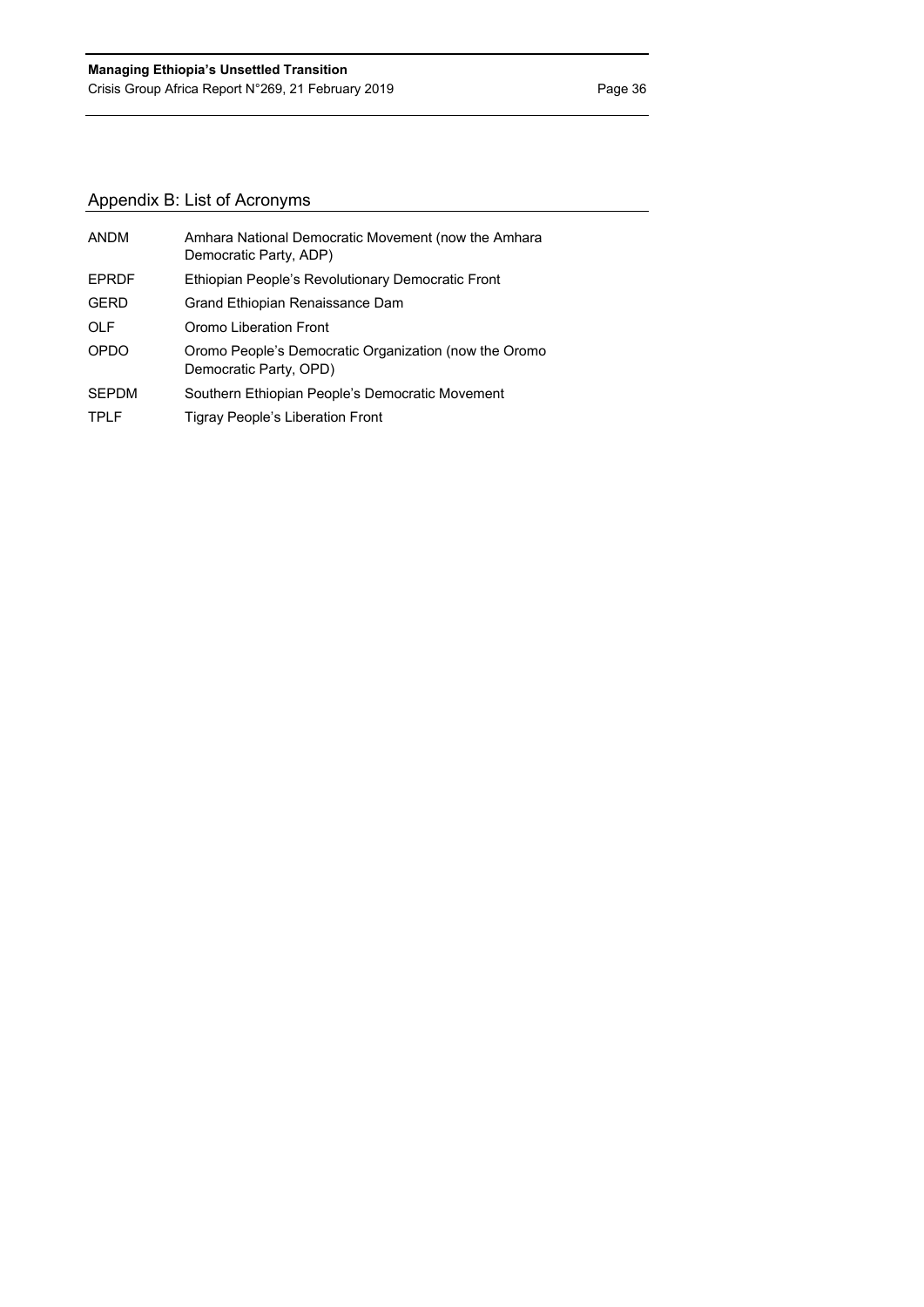# Appendix C: About the International Crisis Group

The International Crisis Group (Crisis Group) is an independent, non-profit, non-governmental organisation, with some 120 staff members on five continents, working through field-based analysis and high-level advocacy to prevent and resolve deadly conflict.

Crisis Group's approach is grounded in field research. Teams of political analysts are located within or close by countries or regions at risk of outbreak, escalation or recurrence of violent conflict. Based on information and assessments from the field, it produces analytical reports containing practical recommendations targeted at key international, regional and national decision-takers. Crisis Group also publishes *CrisisWatch*, a monthly early-warning bulletin, providing a succinct regular update on the state of play in up to 70 situations of conflict or potential conflict around the world.

Crisis Group's reports are distributed widely by email and made available simultaneously on its website, www.crisisgroup.org. Crisis Group works closely with governments and those who influence them, including the media, to highlight its crisis analyses and to generate support for its policy prescriptions.

The Crisis Group Board of Trustees – which includes prominent figures from the fields of politics, diplomacy, business and the media – is directly involved in helping to bring the reports and recommendations to the attention of senior policymakers around the world. Crisis Group is chaired by former UN Deputy Secretary-General and Administrator of the United Nations Development Programme (UNDP), Lord (Mark) Malloch-Brown.

Crisis Group's President & CEO, Robert Malley, took up the post on 1 January 2018. Malley was formerly Crisis Group's Middle East and North Africa Program Director and most recently was a Special Assistant to former U.S. President Barack Obama as well as Senior Adviser to the President for the Counter-ISIL Campaign, and White House Coordinator for the Middle East, North Africa and the Gulf region. Previously, he served as President Bill Clinton's Special Assistant for Israeli-Palestinian Affairs.

Crisis Group's international headquarters is in Brussels, and the organisation has offices in seven other locations: Bogotá, Dakar, Istanbul, Nairobi, London, New York, and Washington, DC. It has presences in the following locations: Abuja, Algiers, Bangkok, Beirut, Caracas, Gaza City, Guatemala City, Hong Kong, Jerusalem, Johannesburg, Juba, Mexico City, New Delhi, Rabat, Tbilisi, Toronto, Tripoli, Tunis, and Yangon.

Crisis Group receives financial support from a wide range of governments, foundations, and private sources. Currently Crisis Group holds relationships with the following governmental departments and agencies: Australian Department of Foreign Affairs and Trade, Austrian Development Agency, Danish Ministry of Foreign Affairs, Dutch Ministry of Foreign Affairs, European Union Emergency Trust Fund for Africa, European Union Instrument contributing to Stability and Peace, Finnish Ministry for Foreign Affairs, French Development Agency, French Ministry of Europe and Foreign Affairs, Germany Federal Foreign Office, Irish Aid, Japan International Cooperation Agency, Principality of Liechtenstein, Luxembourg Ministry of Foreign Affairs, New Zealand Ministry of Foreign Affairs and Trade, Norwegian Ministry of Foreign Affairs, Qatar Ministry of Foreign Affairs, Swedish Ministry of Foreign Affairs, the Swiss Federal Department of Foreign Affairs, the UK Department for International Development, and the United Arab Emirates Ministry of Foreign Affairs and International Cooperation.

Crisis Group also holds relationships with the following foundations: Carnegie Corporation of New York, Charles Koch Foundation, Henry Luce Foundation, John D. and Catherine T. MacArthur Foundation, Korea Foundation, Open Society Foundations, Ploughshares Fund, Robert Bosch Stiftung, Rockefeller Brothers Fund, UniKorea Foundation, and Wellspring Philanthropic Fund.

#### **February 2019**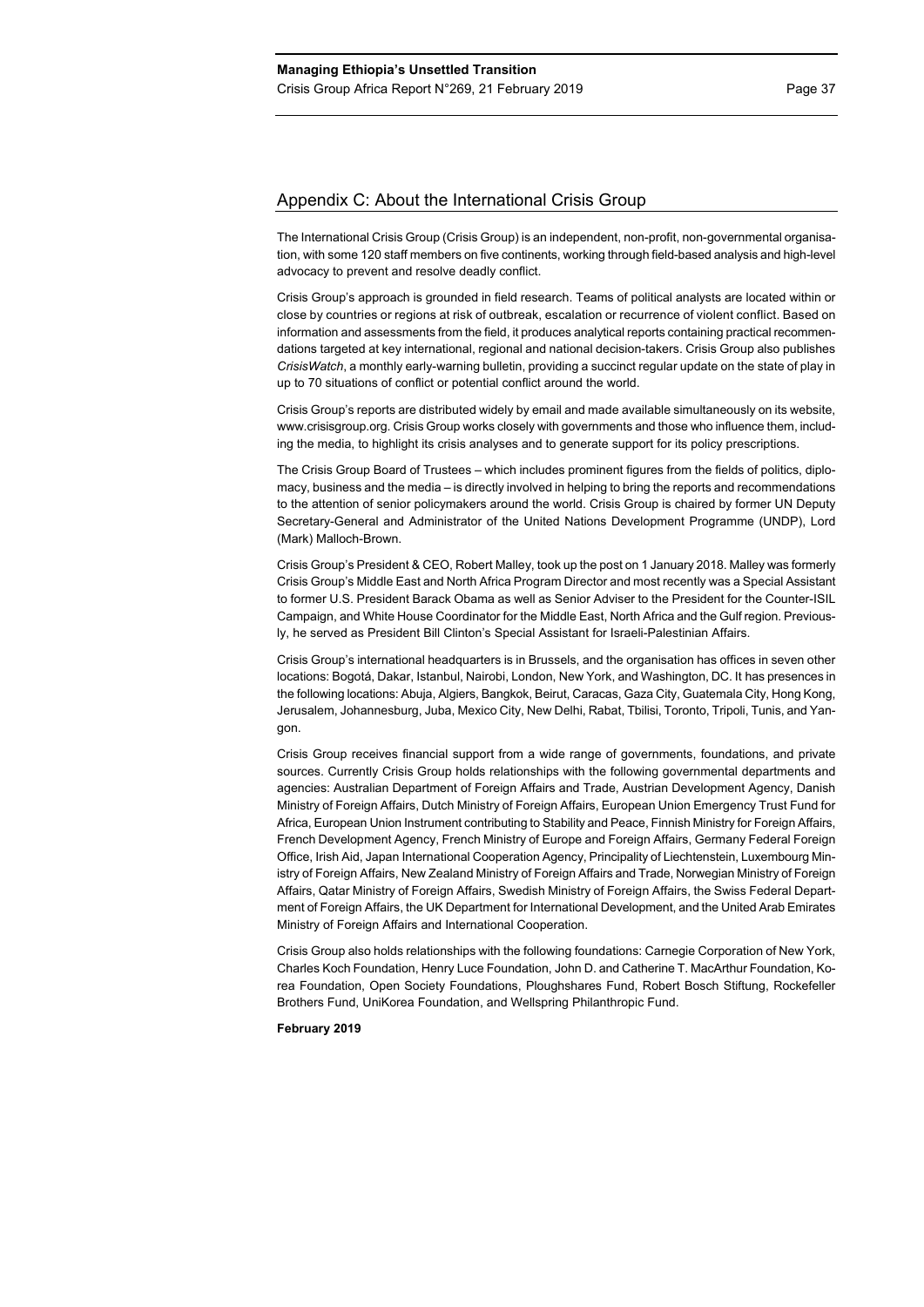# Appendix D: Reports and Briefings on Africa since 2016

#### **Special Reports**

- *Exploiting Disorder: al-Qaeda and the Islamic State*, Special Report N°1, 14 March 2016 (also available in Arabic and French).
- *Seizing the Moment: From Early Warning to Early Action*, Special Report N°2, 22 June 2016.
- *Counter-terrorism Pitfalls: What the U.S. Fight against ISIS and al-Qaeda Should Avoid*, Special Report N°3, 22 March 2017.

#### **Central Africa**

- *Chad: Between Ambition and Fragility*, Africa Report N°233, 30 March 2016 (also available in French).
- *Burundi: anatomie du troisième mandat*, Africa Report N°235, 20 May 2016 (only available in French).
- *Katanga: Tensions in DRC's Mineral Heartland*, Africa Report N°239, 3 August 2016.
- *The African Union and the Burundi Crisis: Ambition versus Reality*, Africa Briefing N°122, 28 September 2016 (also available in French).
- *Boulevard of Broken Dreams: The "Street" and Politics in DR Congo*, Africa Briefing N°123, 13 October 2016.
- *Cameroon: Confronting Boko Haram*, Africa Report N°241, 16 November 2016 (also available in French).
- *Fighting Boko Haram in Chad: Beyond Military Measures*, Africa Report N°246, 8 March 2017 (also available in French).
- *Burundi: The Army in Crisis*, Africa Report N°247, 5 April 2017 (also available in French).
- *Cameroon's Anglophone Crisis at the Crossroads*, Africa Report N°250, 2 August 2017 (also available in French).
- *Avoiding the Worst in Central African Republic*, Africa Report N°253, 28 September 2017 (also available in French).
- *Time to Reset African Union-European Union Relations*, Africa Report N°255, 17 October 2017 (also available in French).
- *Cameroon: A Worsening Anglophone Crisis Calls for Strong Measures*, Africa Briefing N°130, 19 October 2017 (also available in French).
- *Cameroon's Far North: Reconstruction amid Ongoing Conflict*, Africa Briefing N°133, 25 October 2017 (also available in French).
- *Time for Concerted Action in DR Congo*, Africa Report N°257, 4 December 2017 (also available in French).
- *Seven Priorities for the African Union in 2018*, Africa Briefing N°135, 17 January 2018 (also available in French).
- *Electoral Poker in DR Congo,* Africa Report N°259, 4 April 2018 (also available in French).
- *Cameroon's Anglophone Crisis: How the Catholic Church Can Promote Dialogue*, Africa Briefing N°138, 26 April 2018 (also available in French).
- *Increasing the Stakes in DR Congo's Electoral Poker,* Africa Briefing N°139, 8 June 2018 (also available in French).
- *DR Congo: The Bemba Earthquake*, Africa Briefing N°140, 15 June 2018 (also available in French).
- *Cameroon's Far North: A New Chapter in the Fight Against Boko Haram,* Africa Report N°263, 14 August 2018 (also available in French).
- *Helping the Burundian People Cope with the Economic Crisis,* Africa Report N°264, 31 August 2018 (also available in French).
- *Election présidentielle au Cameroun : les fractures se multiplient*, Africa Briefing N°142, 3 October 2018 (also available in French).
- *Chad: Defusing Tensions in the Sahel*, Africa Report N°266, 5 December 2018 (also available in French).

#### **Horn of Africa**

- *Ethiopia: Governing the Faithful*, Africa Briefing N°117, 22 February 2016.
- *Sudan's Islamists: From Salvation to Survival*, Africa Briefing N°119, 21 March 2016.
- *South Sudan's South: Conflict in the Equatorias*, Africa Report N°236, 25 May 2016.
- *Kenya's Coast: Devolution Disappointed*, Africa Briefing N°121, 13 July 2016.
- *South Sudan: Rearranging the Chessboard*, Africa Report N°243, 20 December 2016.
- *Instruments of Pain (II): Conflict and Famine in South Sudan*, Africa Briefing N°124, 26 April 2017.
- *Instruments of Pain (III): Conflict and Famine in Somalia*, Africa Briefing N°125, 9 May 2017.
- *Instruments of Pain (IV): The Food Crisis in North East Nigeria*, Africa Briefing N°126, 18 May 2017.
- *Kenya's Rift Valley: Old Wounds, Devolution's New Anxieties*, Africa Report N°248, 30 May 2017.
- *Time to Repeal U.S. Sanctions on Sudan?*, Africa Briefing N°127, 22 June 2017.
- *A New Roadmap to Make U.S. Sudan Sanctions Relief Work*, Africa Briefing N°128, 29 September 2017.
- *How to Ensure a Credible, Peaceful Presidential Vote in Kenya*, Africa Briefing N°129, 2 October 2017.
- *Managing the Disruptive Aftermath of Somalia's Worst Terror Attack*, Africa Briefing N°131, 20 October 2017.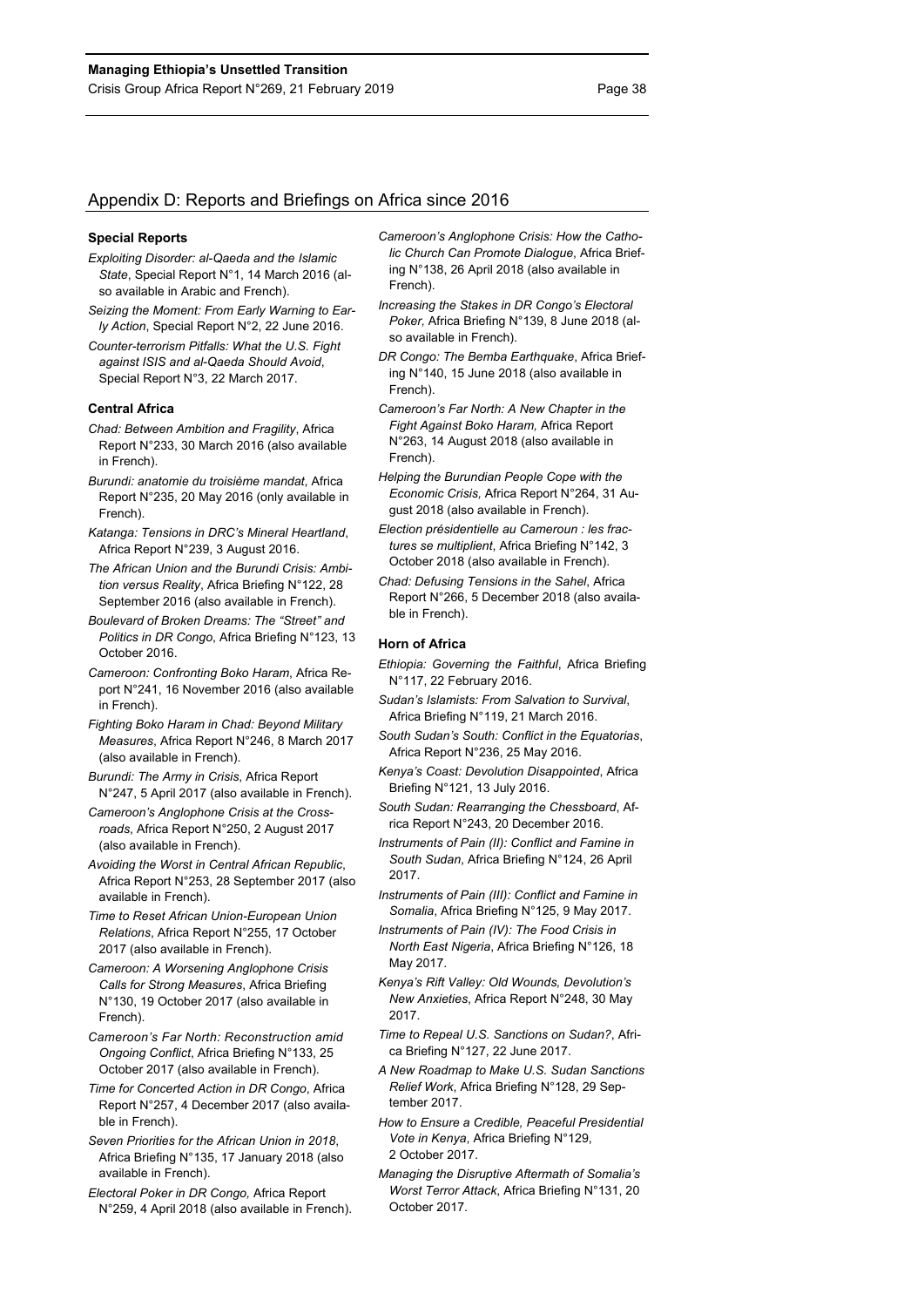- *An Election Delay Can Help Avert Kenya's Crisis*, Africa Briefing N°132, 23 October 2017.
- *Uganda's Slow Slide into Crisis*, Africa Report N°256, 21 November 2017.
- *After Kenya's Leaders Reconcile, a Tough Path Ahead*, Africa Briefing N°136, 13 March 2018.
- *Somalia and the Gulf Crisis*, Africa Report N°260, 5 June 2018.
- *Averting War in Northern Somalia*, Africa Briefing N°141, 27 June 2018.
- *Al-Shabaab Five Years after Westgate: Still a Menace in East Africa*, Africa Report N°265, 21 September 2018.
- *Improving Prospects for a Peaceful Transition in Sudan*, Africa Briefing N°143, 14 January 2019.

#### **Southern Africa**

- *Zimbabwe: Stranded in Stasis*, Africa Briefing N°118, 29 February 2016*.*
- *Zimbabwe's "Military-assisted Transition" and Prospects for Recovery*, Africa Briefing N°134, 20 December 2017.

#### **West Africa**

- *Burkina Faso: Transition, Act II*, Africa Briefing N°116, 7 January 2016 (only available in French).
- *Implementing Peace and Security Architecture (III): West Africa*, Africa Report N°234, 14 April 2016 (also available in French).
- *Boko Haram on the Back Foot?*, Africa Briefing N°120, 4 May 2016 (also available in French).
- *Nigeria: The Challenge of Military Reform*, Africa Report N°237, 6 June 2016.
- *Central Mali: An Uprising in the Making?*, Africa Report N°238, 6 July 2016 (also available in French).
- *Burkina Faso: Preserving the Religious Balance*, Africa Report N°240, 6 September 2016 (also available in French).
- *Nigeria: Women and the Boko Haram Insurgency*, Africa Report N°242, 5 December 2016 (also available in French).
- *Watchmen of Lake Chad: Vigilante Groups Fighting Boko Haram*, Africa Report N°244, 23 February 2017.
- *Niger and Boko Haram: Beyond Counterinsurgency*, Africa Report N°245, 27 February 2017 (also available in French).
- *The Politics of Islam in Mali: Separating Myth from Reality*, Africa Report N°249, 18 July 2017 (only available in French).
- *Double-edged Sword: Vigilantes in African Counter-insurgencies*, Africa Report N°251, 7 September 2017 (also available in French).
- *Herders against Farmers: Nigeria's Expanding Deadly Conflict*, Africa Report N°252, 19 September 2017.
- *The Social Roots of Jihadist Violence in Burkina Faso's North*, Africa Report N°254, 12 October 2017 (also available in French).
- *Finding the Right Role for the G5 Sahel Joint Force*, Africa Report N°258, 12 December 2017 (also available in French).
- *Preventing Boko Haram Abductions of Schoolchildren in Nigeria*, Africa Briefing N°137, 12 April 2017.
- *Frontière Niger-Mali : mettre l'outil militaire au service d'une approche politique*, Africa Report N°261, 12 June 2018 (only available in French).
- *Stopping Nigeria's Spiralling Farmer-Herder Violence*, Africa Report N°262, 26 July 2018.
- *Drug Trafficking, Violence and Politics in Northern Mali*, Africa Report N°267, 13 December 2018 (also available in French).
- *Nigeria's 2019 Elections: Six States to Watch*, Africa Report N°268, 21 December 2018.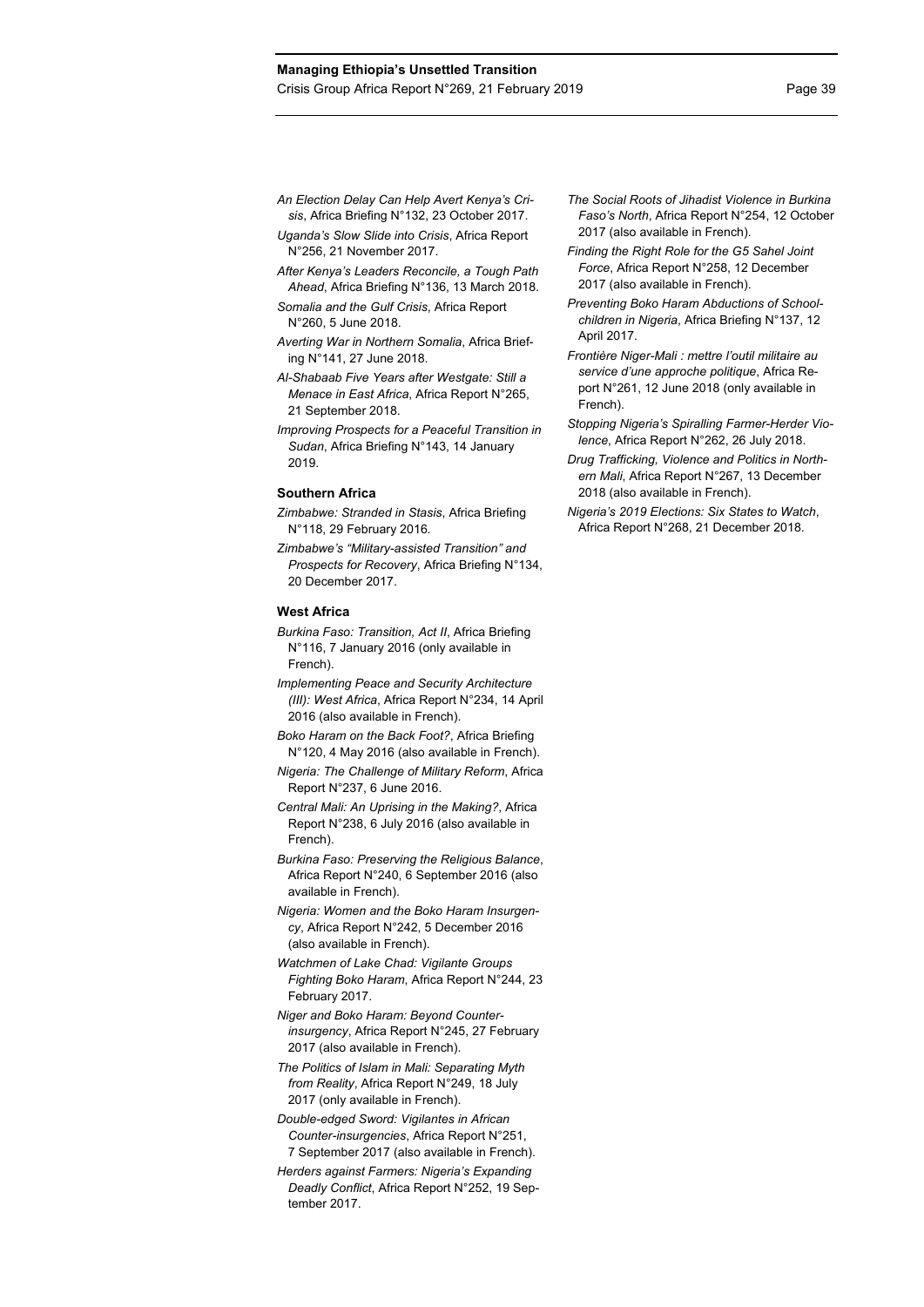# Appendix E: International Crisis Group Board of Trustees

#### **CHAIR**

**Lord (Mark) Malloch-Brown**  Former UN Deputy Secretary-General and Administrator of the United Nations Development Programme

### PRESIDENT & CEO

**Robert Malley**  Former White House Coordinator for the Middle East, North Africa and the Gulf region

#### OTHER TRUSTEES

**Fola Adeola**  Founder and Chairman, FATE Foundation

#### **Hushang Ansary**

Chairman, Parman Capital Group LLC; Former Iranian Ambassador to the U.S. and Minister of Finance and Economic Affairs

**Carl Bildt**  Former Prime Minister and Foreign Minister of Sweden

**Emma Bonino**  Former Foreign Minister of Italy and European Commissioner for Humanitarian Aid

#### **Cheryl Carolus**  Former South African High Commissioner to the UK and Secretary General of the African National Congress (ANC)

**Maria Livanos Cattaui**  Former Secretary General of the International Chamber of Commerce

**Ahmed Charai**  Chairman and CEO of Global Media Holding and publisher of the Moroccan weekly *L'Observateur*

**Nathalie Delapalme**  Executive Director and Board Member at the Mo Ibrahim Foundation

**Alexander Downer**  Former Minister of Foreign Affairs and High Commissioner to the United Kingdom of Australia

**Sigmar Gabriel**  Former Minister of Foreign Affairs and Vice Chancellor of Germany

**Robert Fadel**  Former Member of Parliament in Lebanon; Owner and Board Member of the ABC Group

**Frank Giustra**  President & CEO, Fiore Group

**Hu Shuli**  Editor-in-chief of Caixin Media; Professor at Sun Yat-sen University

**Mo Ibrahim**  Founder and Chair, Mo Ibrahim Foundation; Founder, Celtel International

**Yoriko Kawaguchi**  Former Foreign Minister of Japan; former Environment Minister

**Wadah Khanfar**  Co-Founder, Al Sharq Forum; former Director General, Al Jazeera Network

**Nasser al-Kidwa**  Chairman of the Yasser Arafat Foundation; Former UN Deputy Mediator on Syria

**Bert Koenders**  Former Dutch Minister of Foreign Affairs and Under-Secretary-General of the United Nations

**Andrey Kortunov**  Director General of the Russian International Affairs Council

#### **Ivan Krastev**  Chairman of the Centre for Liberal Strategies (Sofia); Founding Board Member of European Council on Foreign Relations

**Ramtame Lamamra**  Former Minister of Foreign Affairs of Algeria; Former Commissioner for Peace and Security, African Union

**Tzipi Livni**  Former Foreign Minister and Vice Prime Minister of Israel

**Helge Lund**  Former Chief Executive BG Group (UK) and Statoil (Norway)

**Susana Malcorra**  Former Foreign Minister of Argentina

**William H. McRaven**  Retired U.S. Navy Admiral who served as 9th commander of the U.S. Special Operations Command

**Shivshankar Menon**  Former Foreign Secretary of India;

former National Security Adviser **Naz Modirzadeh** 

Director of the Harvard Law School Program on International Law and Armed Conflict

**Saad Mohseni**  Chairman and CEO of MOBY Group

#### **Marty Natalegawa**

Former Minister of Foreign Affairs of Indonesia, Permanent Representative to the UN, and Ambassador to the UK

# **Ayo Obe**

Chair of the Board of the Gorée Institute (Senegal); Legal Practitioner (Nigeria)

**Meghan O'Sullivan**  Former U.S. Deputy National Security Adviser on Iraq and Afghanistan

#### **Thomas R. Pickering**

Former U.S. Under Secretary of State and Ambassador to the UN, Russia, India, Israel, Jordan, El Salvador and Nigeria

#### **Ahmed Rashid**

Author and Foreign Policy Journalist, Pakistan

#### **Juan Manuel Santos Calderón**

Former President of Colombia; Nobel Peace Prize Laureate 2016 **Wendy Sherman** 

Former U.S. Under Secretary of State for Political Affairs and Lead Negotiator for the Iran Nuclear Deal

**Ellen Johnson Sirleaf**  Former President of Liberia

## **Alexander Soros**

Deputy Chair of the Global Board, Open Society Foundations

**George Soros** 

Founder, Open Society Foundations and Chair, Soros Fund Management

#### **Jonas Gahr Støre**

Leader of the Labour Party and Labour Party Parliamentary Group; former Foreign Minister of Norway

#### **Jake Sullivan**

Former Director of Policy Planning at the U.S. Department of State, Deputy Assistant to President Obama, and National Security Advisor to Vice President Biden

#### **Lawrence H. Summers**

Former Director of the U.S. National Economic Council and Secretary of the U.S. Treasury; President Emeritus of Harvard University

#### **Helle Thorning-Schmidt**

CEO of Save the Children International; former Prime Minister of Denmark

#### **Wang Jisi**

Member, Foreign Policy Advisory Committee of the Chinese Foreign Ministry; President, Institute of International and Strategic Studies, Peking University